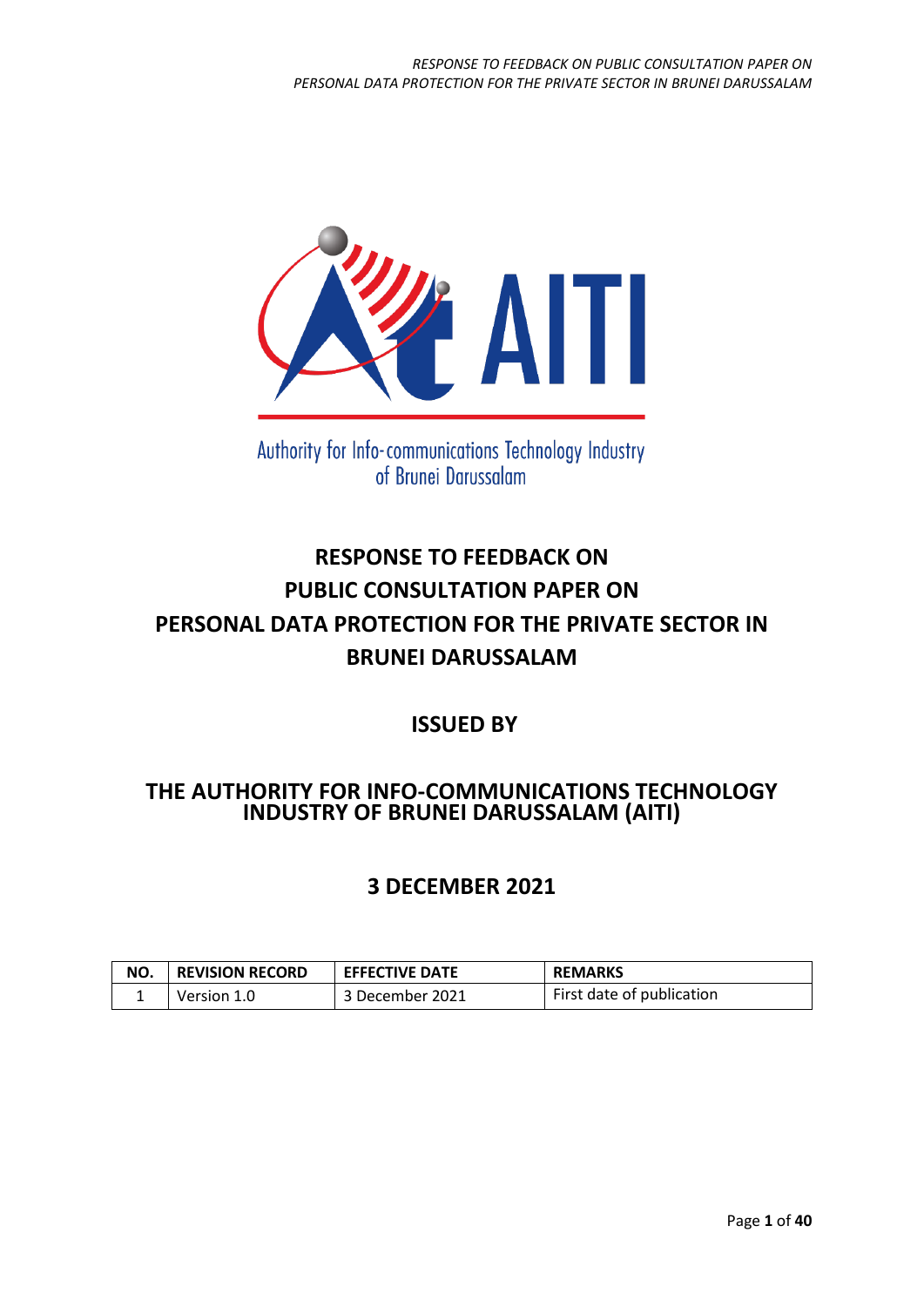#### RESPONSE TO FEEDBACK ON PUBLIC CONSULTATION PAPER ON PERSONAL DATA PROTECTION FOR THE PRIVATE SECTOR IN BRUNEI DARUSSALAM

## **Contents**

| 1. |            |                                                                                           |  |
|----|------------|-------------------------------------------------------------------------------------------|--|
| 2. |            |                                                                                           |  |
|    |            |                                                                                           |  |
|    |            |                                                                                           |  |
|    | 3.1        |                                                                                           |  |
|    | 3.2        |                                                                                           |  |
|    | 3.3        |                                                                                           |  |
|    | 3.4        |                                                                                           |  |
|    | 3.5        |                                                                                           |  |
|    | 3.6        | Exclusion of the Public Sector and Data Processors acting for Public Sector Organisations |  |
|    |            |                                                                                           |  |
|    | 3.7        |                                                                                           |  |
|    | 3.8        |                                                                                           |  |
|    |            |                                                                                           |  |
|    | 4.1<br>4.2 |                                                                                           |  |
|    | 4.3        |                                                                                           |  |
|    | 4.4        |                                                                                           |  |
|    | 4.5        |                                                                                           |  |
|    | 4.6        |                                                                                           |  |
|    | 4.7        |                                                                                           |  |
|    | 4.8        |                                                                                           |  |
|    | 4.9        |                                                                                           |  |
|    | 4.10       |                                                                                           |  |
|    | 4.11       |                                                                                           |  |
| 5. |            |                                                                                           |  |
|    | 5.1        |                                                                                           |  |
|    | 5.2        |                                                                                           |  |
|    | 5.3        |                                                                                           |  |
|    | 5.4        | Right to Request for a Correction to an Error or Omission in Personal Data  27            |  |
|    | 5.5        |                                                                                           |  |
|    |            |                                                                                           |  |
|    | 6.1        |                                                                                           |  |
|    | 6.2        |                                                                                           |  |
|    | 6.3        |                                                                                           |  |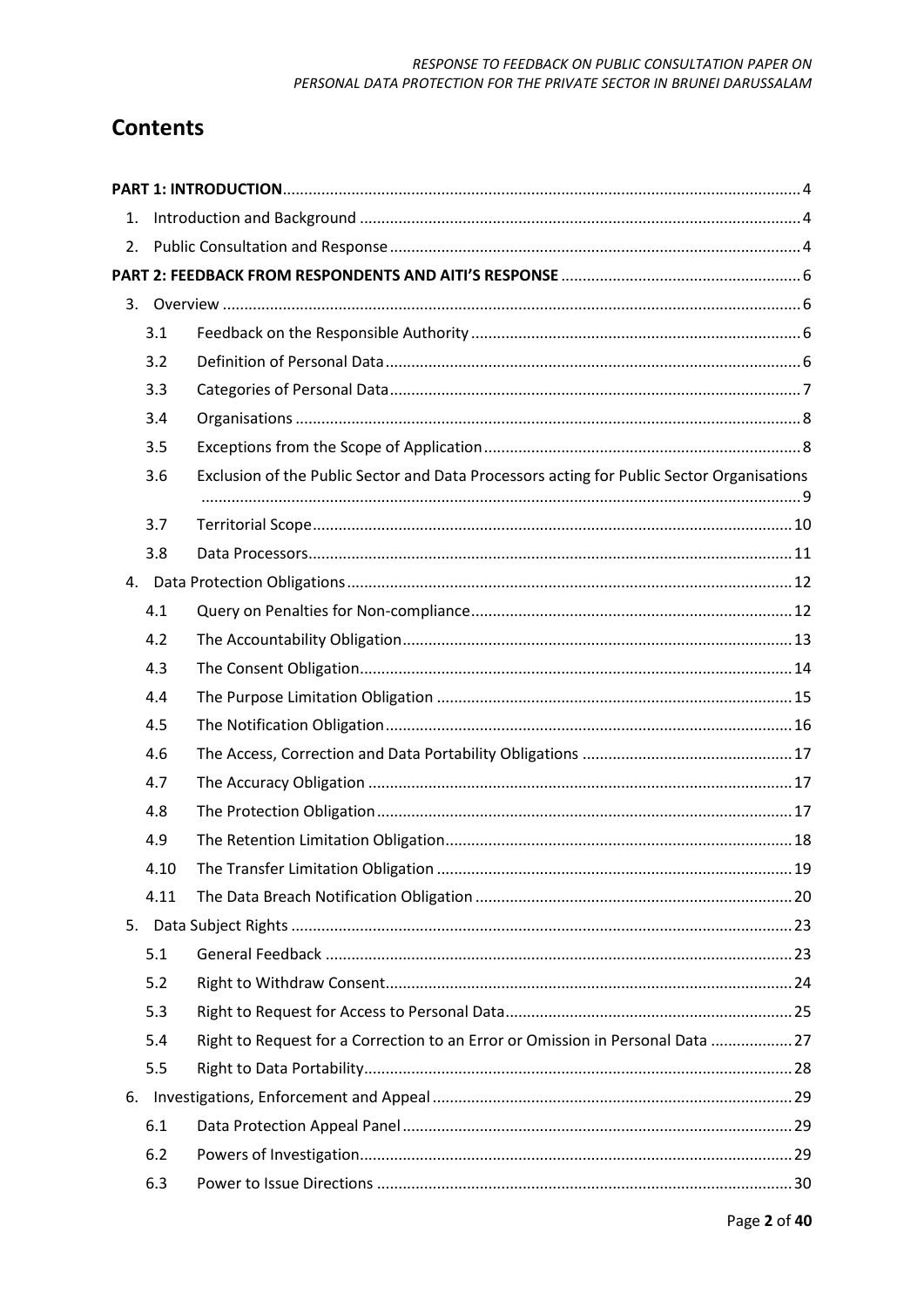#### *RESPONSE TO FEEDBACK ON PUBLIC CONSULTATION PAPER ON*

#### *PERSONAL DATA PROTECTION FOR THE PRIVATE SECTOR IN BRUNEI DARUSSALAM*

| 6.4            |                                                                            |  |
|----------------|----------------------------------------------------------------------------|--|
| 7 <sub>1</sub> |                                                                            |  |
| 7.1            |                                                                            |  |
| 7.2            |                                                                            |  |
|                |                                                                            |  |
| 8.1            |                                                                            |  |
| 8.2            | Prohibition Against Dictionary Attacks and Address-Harvesting Software  34 |  |
|                |                                                                            |  |
| 9.1            |                                                                            |  |
|                |                                                                            |  |
| 10.1           |                                                                            |  |
|                |                                                                            |  |
| 11.1           |                                                                            |  |
|                |                                                                            |  |
| 12.1           |                                                                            |  |
|                |                                                                            |  |
| 13.1           |                                                                            |  |
| 13.2           |                                                                            |  |
| 13.3           |                                                                            |  |
|                |                                                                            |  |
|                |                                                                            |  |
|                |                                                                            |  |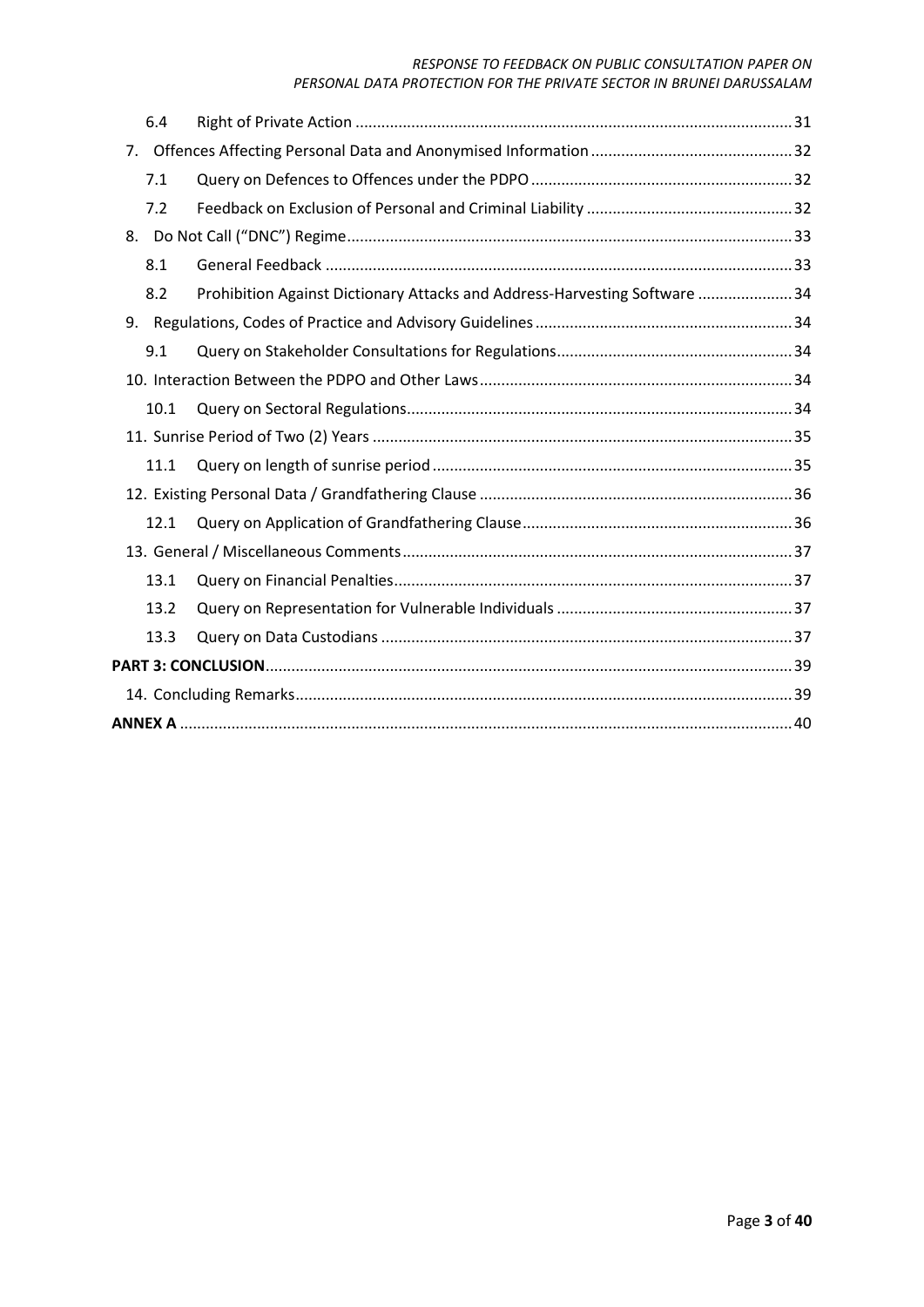### **RESPONSE TO FEEDBACK ON PUBLIC CONSULTATION PAPER**

### <span id="page-3-0"></span>**PART 1: INTRODUCTION**

#### <span id="page-3-1"></span>**1. Introduction and Background**

- 1.1 The Minister of Transport and Infocommunications has designated the Authority for Infocommunications Technology Industry of Brunei Darussalam ("**AITI**") as the Interim Data Office to develop a new law for the protection of individuals' personal data (commonly referred to as a "**data protection law**") by private sector organisations (including both commercial and non-commercial organisations) in Brunei Darussalam.
- 1.2 Presently, there is no overarching legislation governing the processing of personal data by the private sector in Brunei Darussalam. While some private sector organisations may have designed and put in place policies relating to their processing of personal data, such policies may be limited in scope, application and legal effect. Accordingly, the processing of personal data in the private sector is largely unregulated at this point in time.
- 1.3 AITI has developed and prepared the draft Personal Data Protection Order ("**PDPO**"), which sets out a general data protection framework which will apply to the private sector in Brunei Darussalam.
- 1.4 The rationale for introducing the PDPO is two-fold:
	- 1.4.1 to provide for the protection of individuals' personal data by private sector organisations which seek to collect, use, disclose or otherwise process such personal data for their purposes; and
	- 1.4.2 to facilitate cross-border flows of personal data and further the development of the digital economy in Brunei Darussalam.
- 1.5 Accordingly, the PDPO is intended to set out the obligations of private sector organisations with respect to the collection, use, disclosure or other processing of individuals' personal data, the rights of individuals in relation to the processing of their personal data, and various matters relating to the administration and enforcement of the PDPO.
- 1.6 The PDPO will operate concurrently with sector-specific frameworks relating to data protection, and other laws in Brunei Darussalam.
- 1.7 The PDPO is intended to be enacted by mid-2022. To provide sufficient time for organisations to implement the necessary measures to comply with the PDPO, enforcement of the PDPO will only commence two (2) years from the time the PDPO is enacted. It is also anticipated that competency and skills development to implement the requirements of the PDPO will be supported by AITI.

#### <span id="page-3-2"></span>**2. Public Consultation and Response**

2.1 On 20 May 2021, AITI issued its *Public Consultation Paper on Personal Data Protection for the Private Sector in Brunei Darussalam* ("**Public Consultation Paper**") and invited interested persons to comment and provide feedback on the proposed data protection framework for Brunei Darussalam.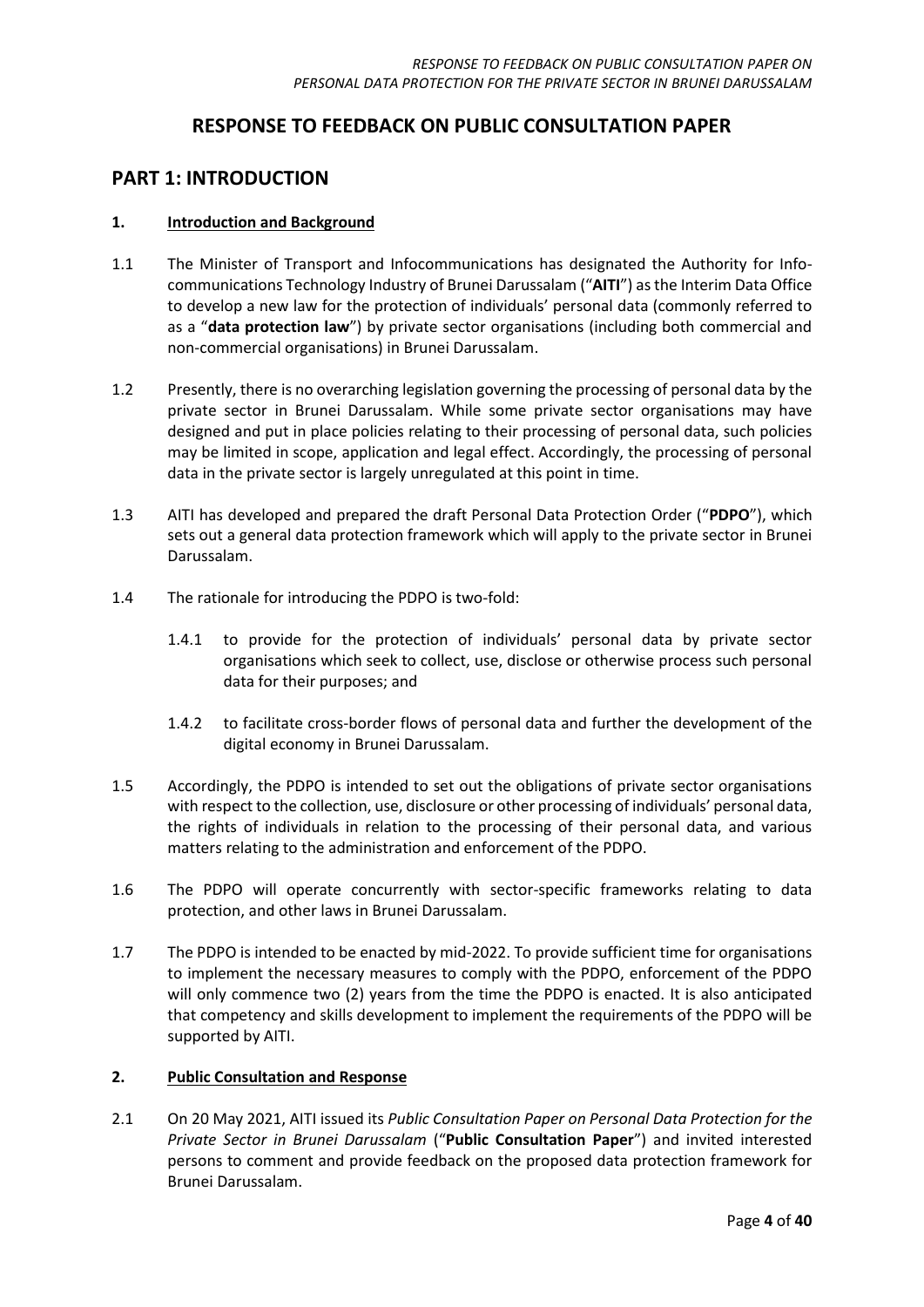- 2.2 In conjunction with the issuance of the Public Consultation Paper, AITI conducted two public consultation sessions with relevant stakeholders and interested parties on 25 May 2021 and 27 May 2021.
- 2.3 AITI received a total of nineteen (19) responses from various industry groups and companies. The full list of respondents may be found in **Annex A**. Please refer to AITI's [website](https://www.aiti.gov.bn/SitePages/pdp.aspx) for the full list of respondents and their submissions. AITI thanks all respondents for the comments submitted to the public consultation.
- 2.4 In terms of topics covered, AITI received feedback on all topics covered in the Public Consultation Paper. Many of the responses included questions as to how the PDPO would be implemented, e.g., questions on how the PDPO would be interpreted and how it would be administered.
- 2.5 Other respondents raised substantive data protection issues, in some cases, taking guidance from the data protection laws of other jurisdictions (e.g. Singapore's Personal Data Protection Act 2012 ("**Singapore PDPA**"), or the European Union's General Data Protection Regulation ("**EU GDPR**")). A few respondents also proposed suggestions on the drafting of the PDPO.
- 2.6 AITI will take such comments and drafting suggestions into consideration when finalising the PDPO. In relation to the questions on the interpretation, application and administration of the PDPO, it is envisaged that AITI may make regulations and issue advisory guidelines as appropriate to support the implementation of the PDPO.
- 2.7 This *Response to Feedback on the Public Consultation Paper on Personal Data Protection for the Private Sector in Brunei Darussalam* ("**Response to Feedback on the PCP**") provides a summary of the key comments and queries raised by respondents to AITI's public consultation on the draft PDPO. It also set out AITI's views on the comments and queries received, taking into consideration the intended policy positions in the PDPO.

[THE REMAINDER OF THIS PAGE IS LEFT INTENTIONALLY BLANK]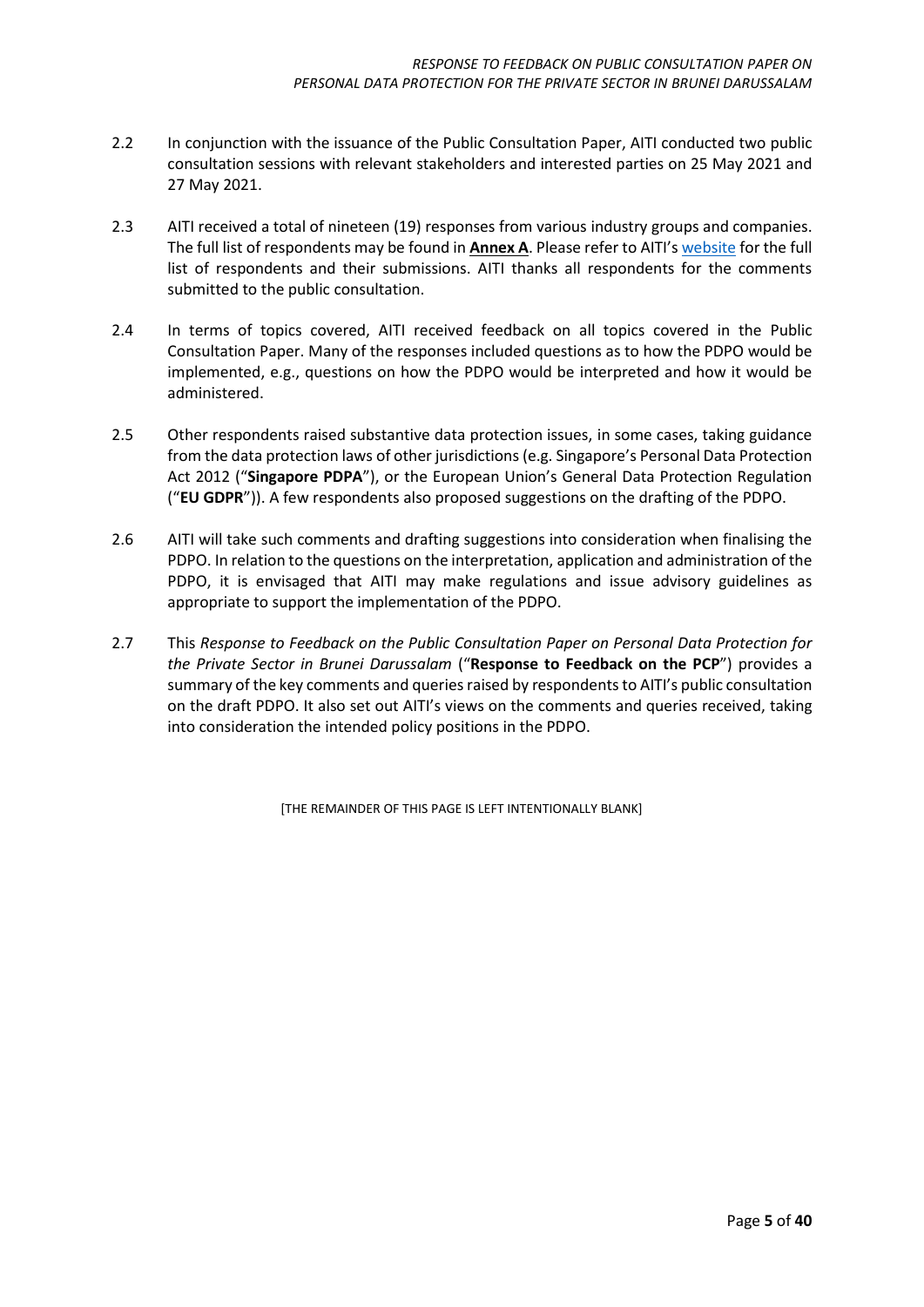### <span id="page-5-0"></span>**PART 2: FEEDBACK FROM RESPONDENTS AND AITI'S RESPONSE**

#### <span id="page-5-1"></span>**3. Overview**

#### <span id="page-5-2"></span>3.1 **Feedback on the Responsible Authority**

3.1.1 In the Public Consultation Paper, it was provided that the PDPO will also provide for the establishment of a responsible authority ("**Responsible Authority**"), which will oversee the administration and enforcement of the PDPO.

#### *Feedback from Respondents*

3.1.2 AITI received feedback from one respondent concerning the agency which would be established or assigned to implement and enforce the data protection framework (i.e. the Responsible Authority). The respondent suggested that the chosen agency should be one that is qualified, experienced, and independent from AITI. The respondent also suggested that the chosen agency should be in the business of facilitating crossborder transfers of data either as a data processor or data owner on a regular basis.

#### *Response from AITI*

- 3.1.3 Implementation and enforcement of a data protection framework under the PDPO is a regulatory function. It would not be suitable or appropriate for a private sector entity, which itself would be subject to the proposed data protection law, to be the chosen agency to implement, administer and enforce such a law. To the contrary, the chosen agency would need to be able to act independently from private sector entities (both data controllers ("**DCs**") and data processors ("**DPs**")) which are subject to the law.
- 3.1.4 Given the above requirements, it would be more appropriate for a public agency to take on the role of the developing and implementing the data protection framework within Brunei Darussalam. Since AITI has been appointed as the Interim Data Office to develop a new data protection law for Brunei Darussalam, in addition to being the info-communications regulator, it has also studied data protection regimes and considered pertinent data protection issues in great detail in the course of developing the PDPO framework. In this regard, AITI will be designated as the Responsible Authority for the administration and enforcement of the PDPO.

#### <span id="page-5-3"></span>3.2 **Definition of Personal Data**

3.2.1 Under the proposed PDPO, "personal data" is defined to mean "*data, whether true or not, about an individual who can be identified (a) from that data; or (b) from that data and other information to which the organisation has or is likely to have acces*s".

#### *Feedback from Respondents*

3.2.2 A large number of respondents asked for more clarification on the definition of "personal data" and requested for examples and illustrations. In particular, respondents asked if the definition of "personal data" needs to differentiate between true or false personal data; if publicly available data will be considered personal data; and if certain categories of personal data will be specified in the PDPO.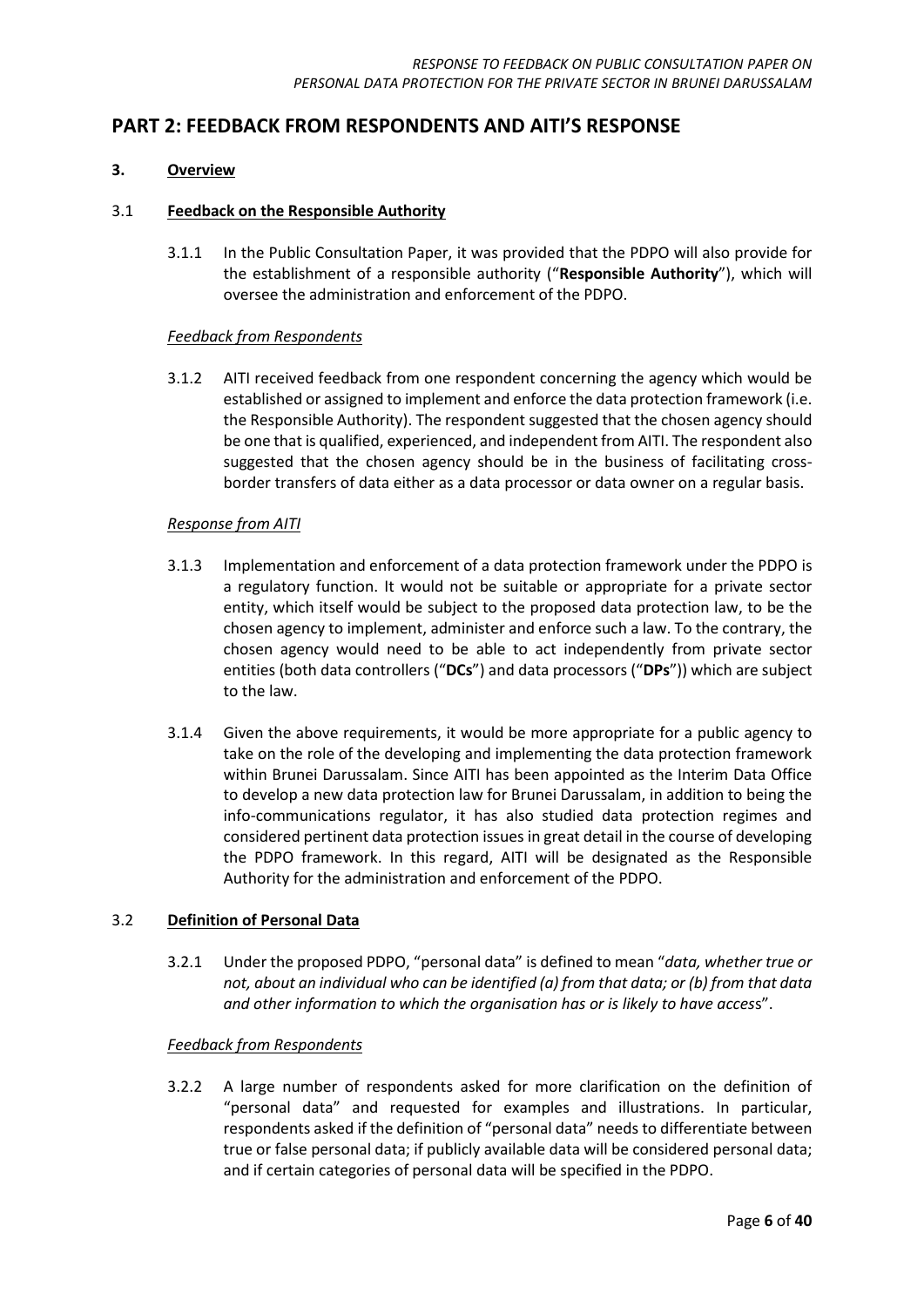3.2.3 There were a number of comments concerning the anonymisation of personal data. Some respondents took the view that data that has been anonymised (i.e. where a data subject cannot be re-identified from that data) should be explicitly excluded from the scope of "personal data" under the PDPO.

#### *Response from AITI*

- 3.2.4 Personal data includes data about an individual that is in electronic or non-electronic form. While personal data primarily relates to the data of living individuals, there are some limited protections conferred on the personal data of deceased individuals. The PDPO does not provide a defined list of personal data or categories of personal data as there are many types of data that may form part of an individual's personal data. For example, an individual's personal data may include biometric data, images or voice recordings, DNA profile, contact information and biographical information (amongst others).
- 3.2.5 By definition, if a data subject cannot be identified by that data or by that data and other information to which the organisation has or is likely to have access, such data would not constitute personal data under the PDPO, regardless of whether any anonymisation techniques have been applied to the data.
- 3.2.6 However, there is some complexity surrounding the concept of anonymisation, deidentification and re-identification, particularly in respect of the different types of anonymisation techniques (e.g. data masking, aggregation, pseudonymisation), factors and considerations for anonymising data, and managing the risks of reidentification of anonymised data.
- 3.2.7 It is not sufficient to simply remove the name of the individual if the presence of other data in the dataset still allows organisations to identify the individual. Accordingly, the Responsible Authority shall provide further guidance on this point of anonymisation in due course.

#### <span id="page-6-0"></span>3.3 **Categories of Personal Data**

3.3.1 In the Public Consultation Paper, it was stated that the PDPO does not expressly recognise a distinction between sensitive and non-sensitive categories of personal data or define a category of "sensitive personal data". However, organisations complying with the PDPO are required, as part of acting reasonably, to take into account the sensitivity of the personal data in question where appropriate.

#### *Feedback from Respondents*

3.3.2 Some respondents asked AITI to expressly clarify what constitutes "sensitive personal data". Respondents also sought clarification as to whether there are additional obligations attached to the processing of such sensitive personal data.

#### *Response from AITI*

3.3.3 In view of the comments, AITI clarifies that "sensitive personal data" will not be expressly defined in the PDPO and there will not be a fixed category of sensitive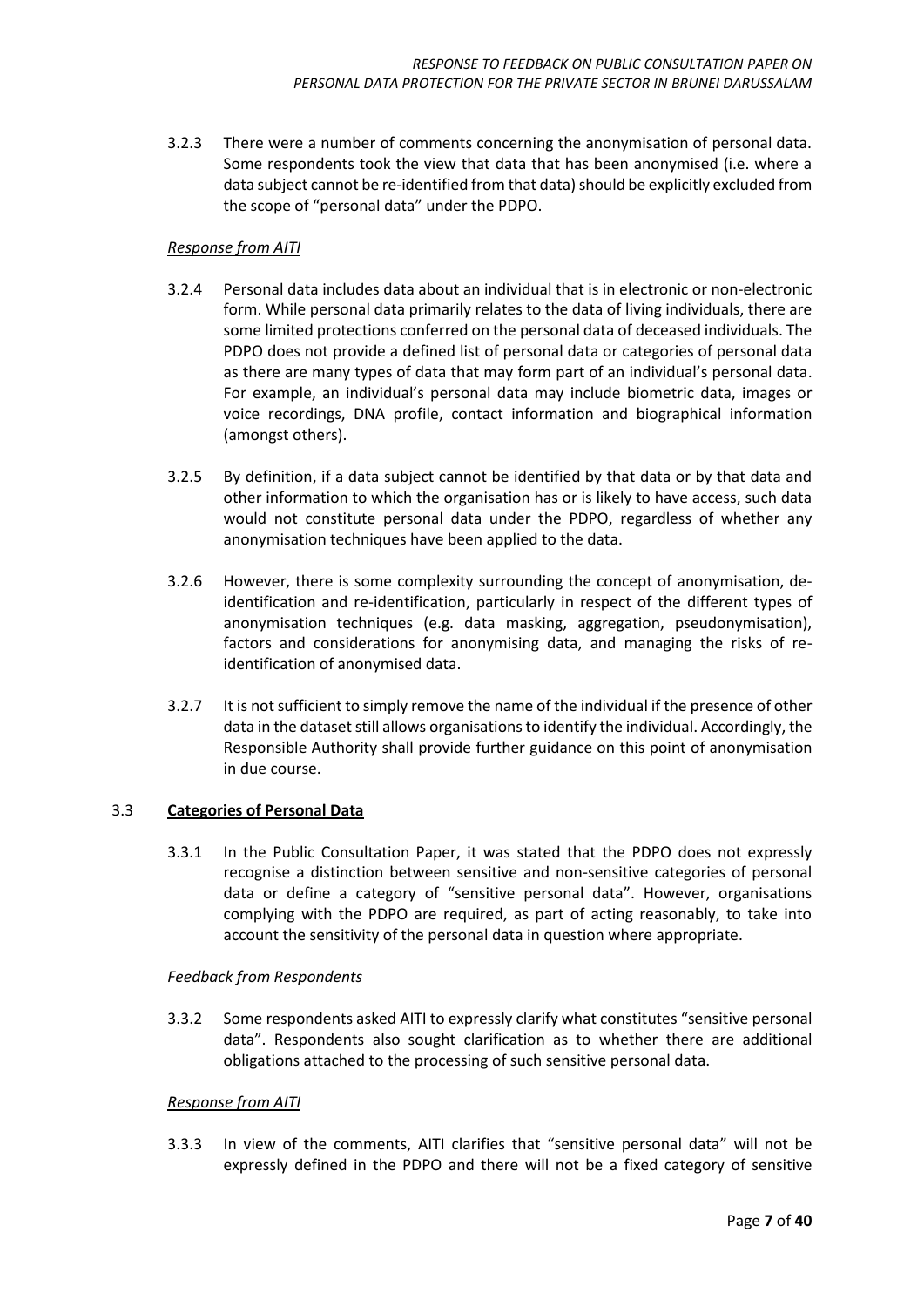personal data. This is because whether personal data will be considered "sensitive" in nature depends heavily on the context.

3.3.4 In general, if the potential adverse effects or harm to the individual is high, when such data is misused or subject to unauthorised access or disclosure, such data may be considered to be "sensitive". In such a scenario, to ensure appropriate protection for personal data that is considered to be "sensitive", the organisation may be required to put in place more stringent security measures in accordance with the Protection Obligation. To be clear, this is not dependent on the data being formally categorised or labelled as being "sensitive" but is part of organisations' obligations under the PDPO, in particular, to act in a reasonable manner and put in place reasonable security arrangements.

#### <span id="page-7-0"></span>3.4 **Organisations**

#### *Feedback from Respondents*

3.4.1 One respondent asked about the definition of "small businesses" under the PDPO and requested for clarification of application of the PDPO to small businesses.

#### *Response from AITI*

3.4.2 The PDPO will apply to all private sector organisations, regardless of size or other characteristics (i.e. including small businesses and even sole proprietors) insofar as they collect, use and disclose personal data. As such, the PDPO will not include a separate definition of what constitutes a "small business".

#### <span id="page-7-1"></span>3.5 **Exceptions from the Scope of Application**

3.5.1 The Public Consultation Paper sets out certain exceptions from the scope of application of data protection provisions of the PDPO, specifically, relating to (a) individuals acting in a personal or domestic capacity; (b) individuals acting as employees or officers of an organisation; (c) business contact information; and (d) personal data of deceased persons.

#### *Feedback from Respondents*

- 3.5.2 Several respondents sought clarification on the exceptions from the scope of application of the PDPO.
- 3.5.3 In relation to the employee exception (i.e. employees who act in the course of their employment or in accordance with instructions of their employer are excluded from the applicability of the Data Protection Provisions), respondents asked if the exception would still apply where an employee knowingly acts upon the instructions of their employer with a clear intent to use the data for wrongful or unlawful purposes.
- 3.5.4 With respect to the business contact information exception, one respondent asked if the personal information of connected parties (e.g. directors, shareholders, authorised signatories) may be deemed to be business contact information.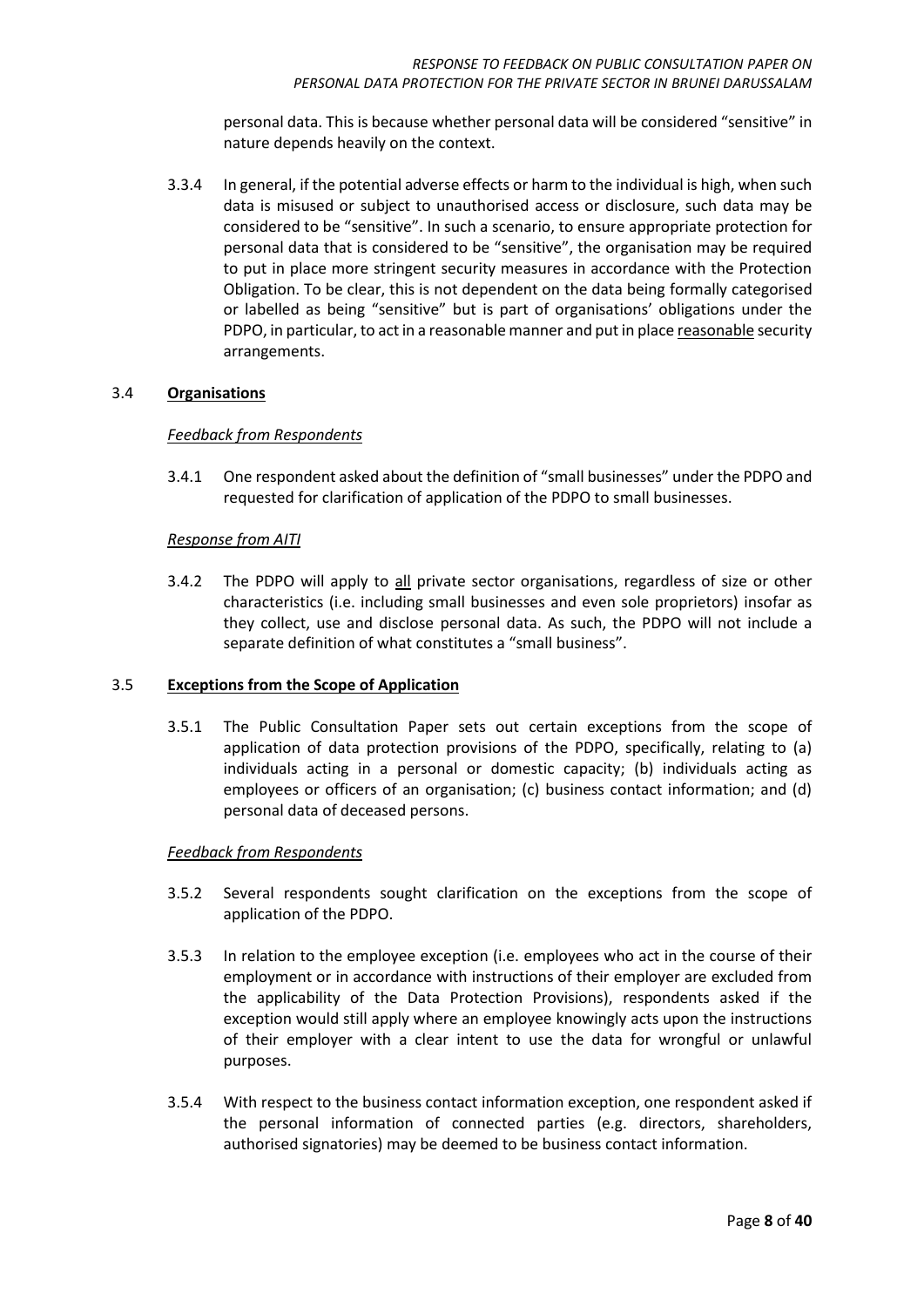3.5.5 In relation to the exception for personal and domestic affairs and, in particular, the definition of "domestic" in the PDPO, one respondent suggested revising the definition of "domestic" in the PDPO from "related to home or family" to "related to personal affairs, home or family".

#### *Response from AITI*

- 3.5.6 In general, an organisation acts through its employees. If the management of an organisation instructs its employees to act in a manner that contravenes the PDPO, it will be a contravention on the part of the organisation and not the individual employee. Therefore, the onus is on the management of an organisation to put in place appropriate data protection policies and procedures to ensure that the organisation's employees handle personal data that it collects, uses and discloses in a manner that is in accordance with the PDPO. A failure to do so may constitute, or result in, a contravention of the PDPO and enforcement action may be taken against the organisation by the Responsible Authority. It is important to note, however, that there are specific offences in the PDPO which aim to hold individuals accountable for egregious mishandling of personal data which is not authorised by an organisation.
- 3.5.7 AITI clarifies that "business contact information" will be defined as an individual's name, position name or title, business telephone number, business address, business electronic mail address or business fax number and any other similar information about the individual, not provided by the individual solely for his personal purposes. As such, this exception does not apply to personal data such as signatures of directors, shareholders and authorised signatories, that may be provided in a business context but are not part of the individual's *contact* information.
- 3.5.8 In relation to the exception for personal and domestic affairs, AITI takes the view that this proposed amendment is not necessary given that the exception from the Data Protection Provisions relates to individuals acting in his "personal or domestic capacity", which naturally includes an individual's personal affairs. As such, AITI intends to retain the original wording in the definition of "domestic".

#### <span id="page-8-0"></span>3.6 **Exclusion of the Public Sector and Data Processors acting for Public Sector Organisations**

3.6.1 The Public Consultation Paper stated that the PDPO governs the processing of personal data in the private sector, with a specific exclusion for public agencies. The term "public agency" is defined in the PDPO to include: (a) the Government, including any ministry, department, agency, or organ of State; (b) any tribunal appointed under any written law; or (c) any prescribed statutory body. The Minister may specify any statutory body established under an Act or Order to be a public agency for the purposes of the PDPO.

#### *Feedback from Respondents*

3.6.2 As the PDPO does not apply to the Government of Brunei Darussalam and public agencies, some respondents inquired about the scope of the exception. In particular, some respondents inquired if the PDPO would apply to the Credit Bureau under the Brunei Darussalam Central Bank (**"BDCB")** previously known as Autoriti Monetari Brunei Darussalam ("**AMBD**"), Government-Linked Companies ("**GLCs**") and Perbadanan Tabung Amanah Islam Brunei ("**TAIB**").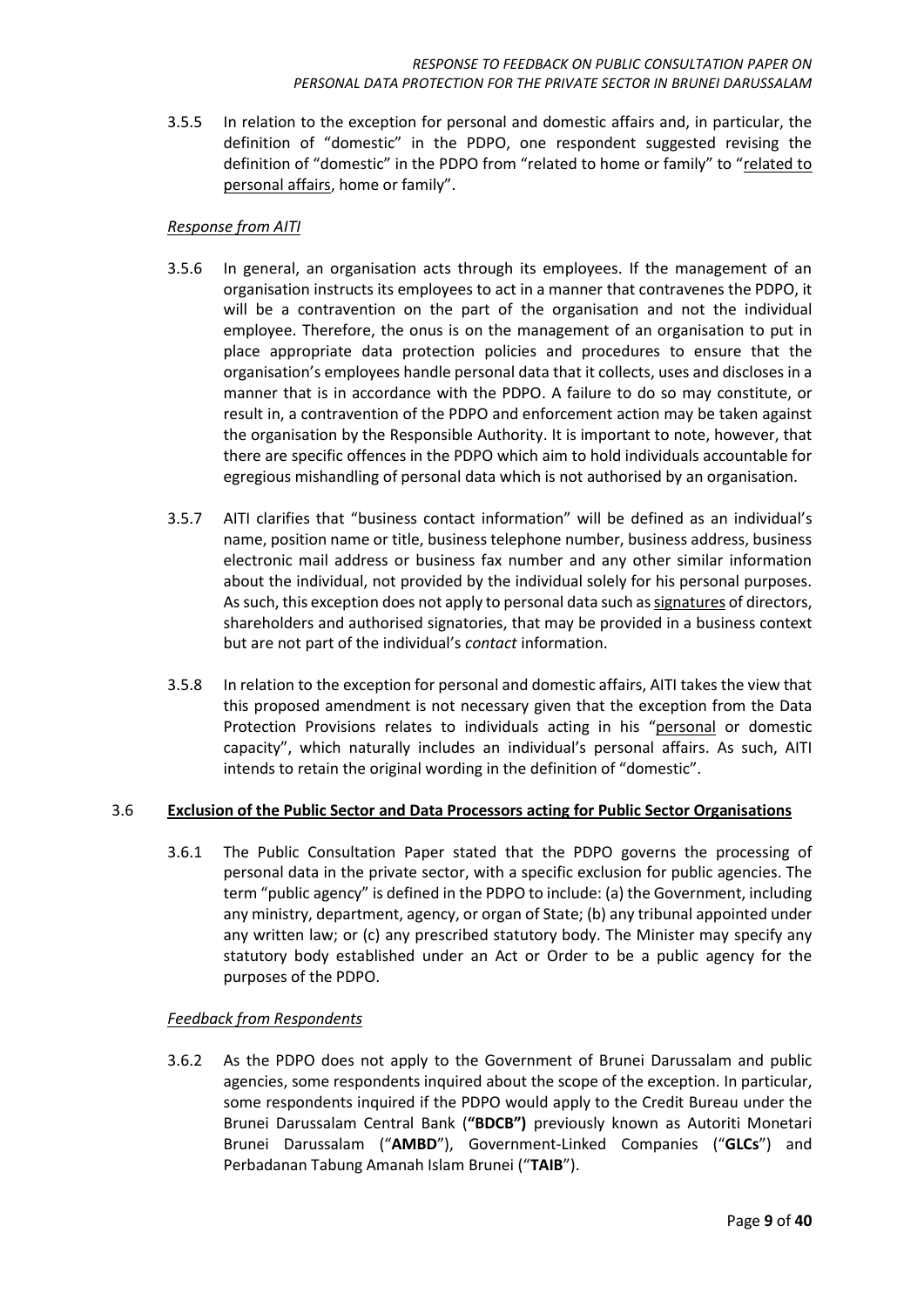3.6.3 Some respondents suggested that DPs acting on behalf of public agencies should also be excluded from the scope of the PDPO.

#### *Response from AITI*

- 3.6.4 In response to the feedback on the scope of the exception, AITI would like to first clarify that as the Credit Bureau is part of BDCB, a public agency, it would not be governed by the PDPO. However, other credit bureaus which may be operated by the private sector (if any) will not fall within the exception.
- 3.6.5 In relation to GLCs, as the PDPO is intended to apply generally to the private sector, all commercial entities will be subject to the PDPO in relation to their collection, use, disclosure and other processing of personal data in Brunei Darussalam. In this regard, GLCs will not be exempted from the PDPO.
- 3.6.6 TAIB is a body corporate established in Brunei Darussalam under the Perbadanan Tabung Amanah Islam Brunei Act (Cap 163) that serves as a financial institution. Since TAIB operates in a manner similar to a private sector entity and does not perform any public functions, it may be subject to the PDPO, however the Responsible Authority will conduct further engagement with TAIB prior to prescribing statutory bodies that will be excluded from the ambit of the PDPO.
- 3.6.7 In relation to DPs acting on behalf of public agencies, AITI highlights that all DPs have fewer obligations under the PDPO (i.e. Protection Obligation, Retention Limitation Obligation, Transfer Limitation Obligation, and the Data Breach Notification Obligation). These obligations involve aspects of data processing that are within the control of the DPs, and are not dependent on the liability or responsibility of the primary organisation.
- 3.6.8 Accordingly, the PDPO should not make a distinction between DPs of public agencies and those of private organisations, that is, the DPs of public agencies should be subject to the same obligations as those of private sector organisations.

#### <span id="page-9-0"></span>3.7 **Territorial Scope**

- 3.7.1 The Public Consultation Paper stated that the PDPO applies to all private sector organisations that collect, use or disclose personal data in Brunei Darussalam, regardless of whether they are formed or recognised under Brunei law or whether they are resident or have an office or place of business in Brunei Darussalam.
- 3.7.2 As such, organisations that are located overseas may still be subject to the PDPO as long as they collect, use or disclose personal data (i.e. engage in data processing activities) in Brunei Darussalam.

#### *Feedback from Respondents*

3.7.3 There were a mix of comments received for this aspect of the PDPO. Some welcomed the extra-territorial scope, although one respondent suggested that the PDPO should only apply to DPs established within Brunei.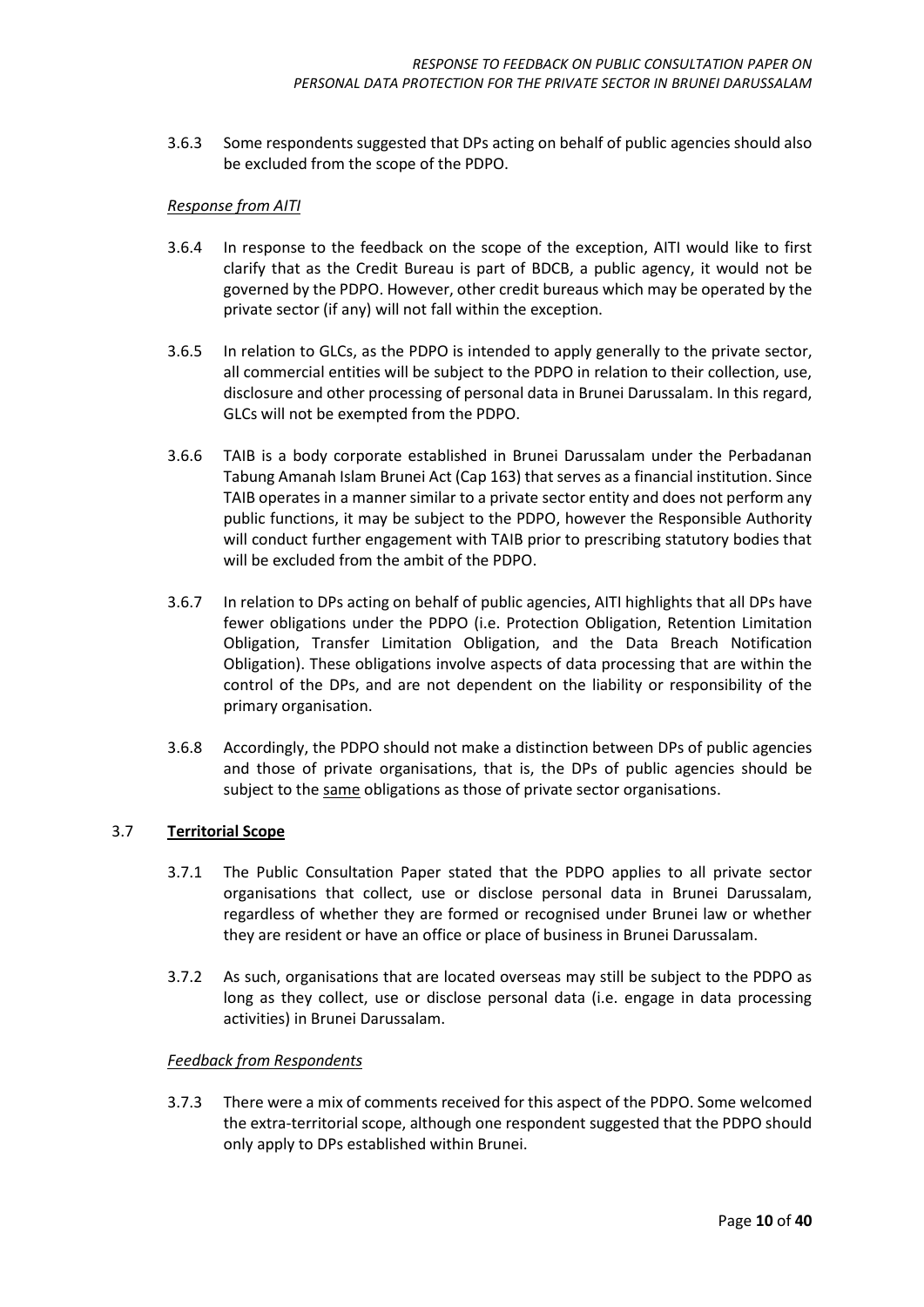- 3.7.4 One respondent also suggested that the PDPO should target "residents" rather than "citizens" to ensure not only that all residents are treated equally but also that nonresident citizens in Brunei Darussalam are not subjected to conflicting laws.
- 3.7.5 Several comments in relation to the territorial scope of the PDPO also related to crossborder transfers of personal data. This will be discussed in the section 4.10 on the Transfer Limitation Obligation below.

- 3.7.6 In this respect, AITI notes that internationally, countries recognise that there is potential for organisations to engage in data processing activities of residents without having presence in the territory. Accordingly, several other countries' data protection laws have some extraterritorial effect. Although enforcement may be challenging in such circumstances, AITI is aware that many global organisations do respect national laws when engaging in business activities in those countries. While countries may have their own data protection laws, there are often many similarities across different countries' laws, and having to comply with these laws is not a new issue for global organisations to deal with. In this regard, AITI has considered several international frameworks and other countries' laws (as described in the Public Consultation Paper) in developing the PDPO.
- 3.7.7 AITI also clarifies that that the PDPO does not use the term "citizen". Instead, it applies to "individuals", i.e. natural persons. This includes residents of Brunei Darussalam, e.g. individuals whose personal data is collected by an organisation in Brunei, as well as data of non-residents that may be collected overseas and brought into Brunei for processing.

#### <span id="page-10-0"></span>3.8 **Data Processors**

- 3.8.1 The Public Consultation Paper stated that the PDPO contains a partial exception for DPs that process personal data on behalf of another organisation or a public agency. Such DPs doing so pursuant to a contract which is evidenced or made in writing are subject to a reduced number of Data Protection Obligations, namely (a) the Protection Obligation; (b) the Retention Limitation Obligation; (c) the Transfer Limitation Obligation; and (d) the duty to notify the organisation or public agency under the Data Breach Notification Obligation.
- 3.8.2 For the avoidance of doubt, as DCs are considered "organisations" under the PDPO (and not this specific class of organisations known as DPs), and they will be subject to the full gamut of the Data Protection Obligations in the PDPO. It is important to note that the same organisation can be a data controller in certain instances (e.g. in respect of its own employees' data) and a data processor in others (e.g. when it is a vendor processing personal data on behalf of another organisation).

#### *Feedback from Respondents*

3.8.3 Many respondents sought greater clarification on the concept of DPs. Some respondents requested for examples of DPs, and one respondent asked whether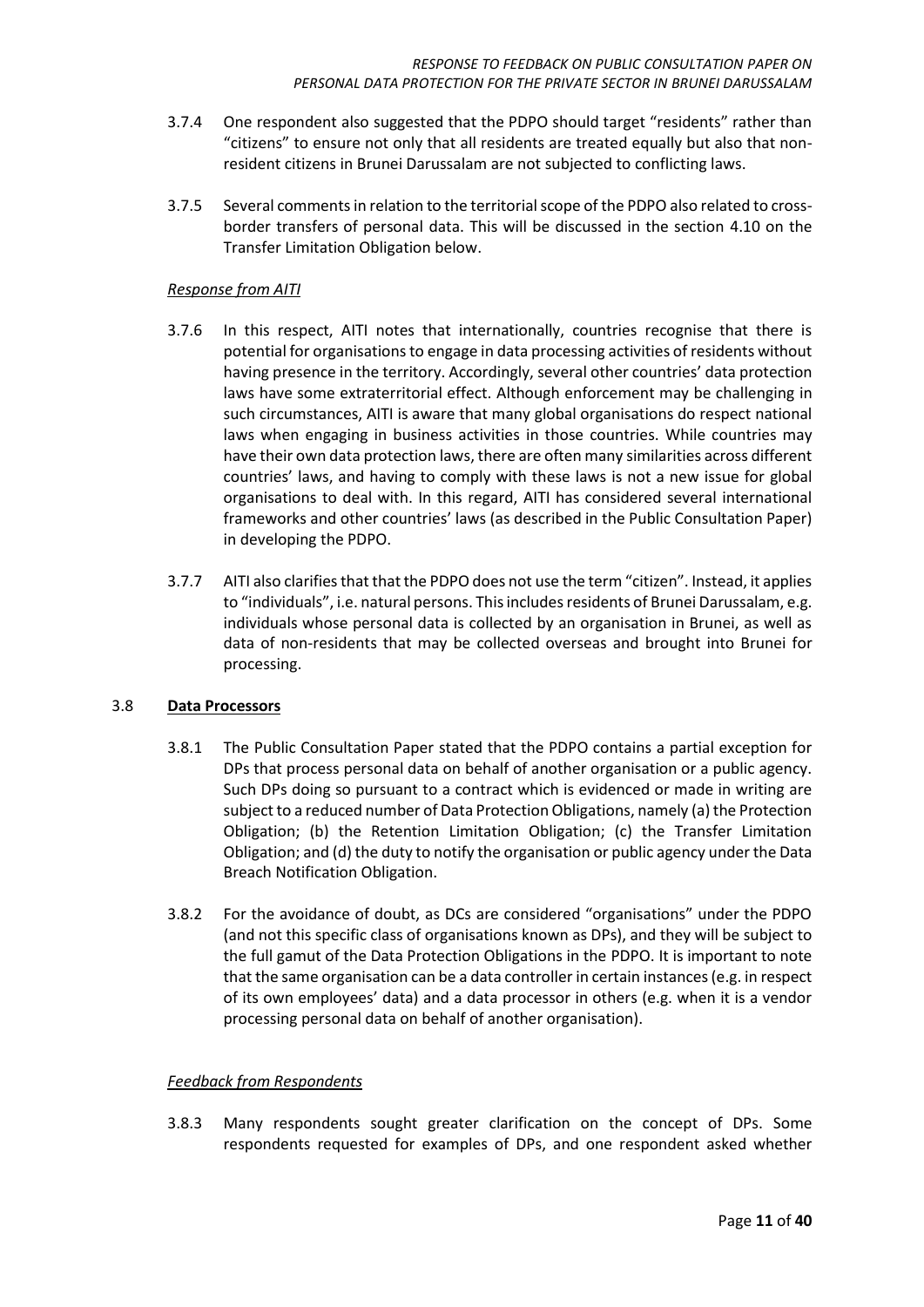cloud services providers fall within such a category. Another respondent requested for examples of scenarios in which DPs would not be held liable.

- 3.8.4 Some respondents proposed that a DP should not be required to comply with the Transfer Limitation Obligation (as is the case in Singapore under the Singapore PDPA) in order to align the PDPO's position with the laws of other jurisdictions.
- 3.8.5 In relation to the duty of a DP to notify the DC of a data breach relating to personal data processed on behalf of the DC, please note that this point is addressed in section 4.11 on Data Breach Notification Obligation instead.

#### *Response from AITI*

- 3.8.6 In response to these comments, AITI clarifies that a DP is an organisation which processes personal data on behalf of another organisation pursuant to a contract which is evidenced or made in writing. One example of a DP is a cloud or data centre service provider which stores personal data for another organisation (i.e. the DC, which may be an organisation or public agency) pursuant to a written contract.
- 3.8.7 To the extent that an entity falls within the definition of a DP, it will only need to comply with the Protection Obligation, Retention Limitation Obligation, Transfer Limitation Obligation, and the Data Breach Notification Obligation. In the event of a potential breach of any of the foregoing obligations in relation to personal data that is processed by a DP on behalf of a DC, the Responsible Authority may investigate and consider, based on the evidence, whether the DP, the DC or both may be liable for the breach. If both may be liable, the Responsible Authority shall also consider how to apportion liability and what enforcement action to take against each respective party.
- 3.8.8 Furthermore, AITI does not intend to amend the PDPO to remove the requirement on DPs to comply with the Transfer Limitation Obligation. AITI notes that there may be situations where a DP which has been engaged by a DC to process personal data wishes to transfers the personal data outside Brunei Darussalam even though the DC does not need the personal data to be transferred overseas.
- 3.8.9 There are a number of situations where this may arise, typically where the DP will be processing the personal data for the DC outside of Brunei. For example, this may be the case where the DP is providing a cloud-based storage service involving its data centres outside of Brunei. Given that such data transfers are within the DP's control, the DP should be required to comply with the Transfer Limitation Obligation in respect of the personal data.

#### <span id="page-11-0"></span>**4. Data Protection Obligations**

#### <span id="page-11-1"></span>4.1 **Query on Penalties for Non-compliance**

#### *Feedback from Respondents*

4.1.1 Several respondents raised questions concerning the penalties for contravention of the PDPO.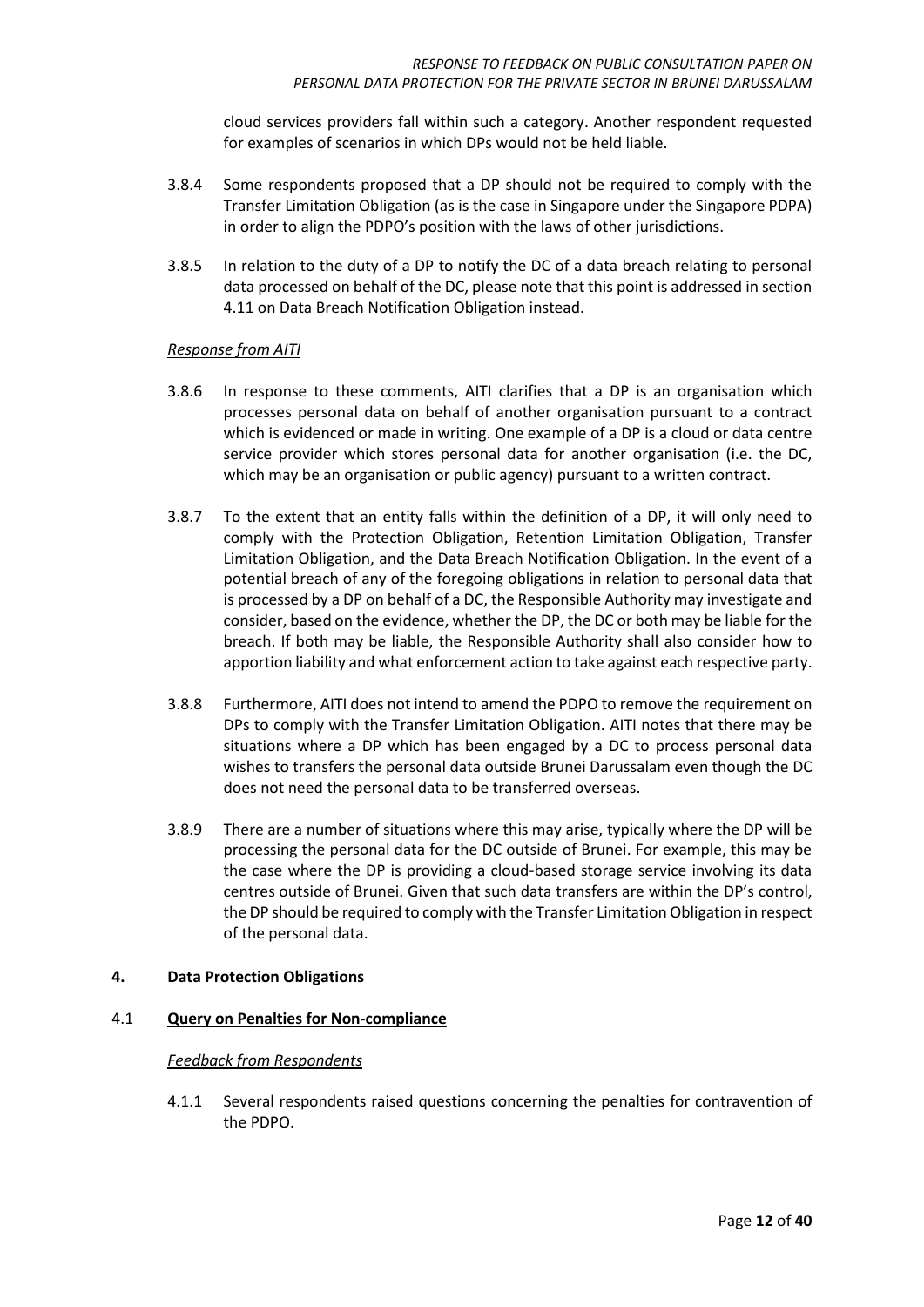4.1.2 In response to this query, AITI clarifies that, in general, the Responsible Authority will have the power to issue directions to organisations which contravene the PDPO to take specific steps or corrective measures to address non-compliance. This may include a direction to pay a financial penalty of up to B\$1 million or 10% of the annual turnover of the organisation in Brunei Darussalam (whichever is higher).

#### <span id="page-12-0"></span>4.2 **The Accountability Obligation**

4.2.1 The Public Consultation Paper stated that the PDPO includes a proposed Accountability Obligation, pursuant to which an organisation must appoint a person to be responsible for ensuring that it complies with the PDPO, typically referred to as a data protection officer ("**DPO**"), and develop and implement policies and practices that are necessary to meet its obligations under the PDPO, including a process to receive complaints. In addition, the organisation is required to communicate to its staff information about such policies and practices and make information available upon request to individuals about such policies and practices.

#### *Feedback from Respondents*

- 4.2.2 Many respondents had questions about the requirement to appoint a DPO.
- 4.2.3 One respondent suggested that the Responsible Authority set up a public registry for DPOs.
- 4.2.4 A respondent raised a question of whether group policies may be implemented for a Brunei office.

#### *Response from AITI*

- 4.2.5 In this regard, AITI clarifies that while the PDPO requires all organisations (including small businesses) to appoint such an individual, AITI does not intend to impose further specific requirements in relation to such person(s). AITI intends to retain the language of the PDPO which leaves it up to the particular organisation to structure this function. As such, the organisation has the freedom to appoint someone from within the organisation to the DPO or outsource the DPO function to a third-party service provider. Depending on the scale of the organisation's data processing, the DPO could be an individual contributor (who may, in appropriate cases, perform the role in addition to other functions or duties) or a manager leading an entire data protection team.
- 4.2.6 Furthermore, while the DPO does not need to be physically located or based in Brunei Darussalam (the most common scenario is where the DPO is the regional or global head of data protection based in another jurisdiction), it is the intention that the appointed DPO should be available to answer queries from data subjects who are resident in Brunei. Hence, if a telephone number is provided as a means of contacting the DPO, the telephone number should be a Brunei telephone number which is operational during normal business hoursin Brunei. AITI may issue advisory guidelines to provide further clarity and guidance on this topic.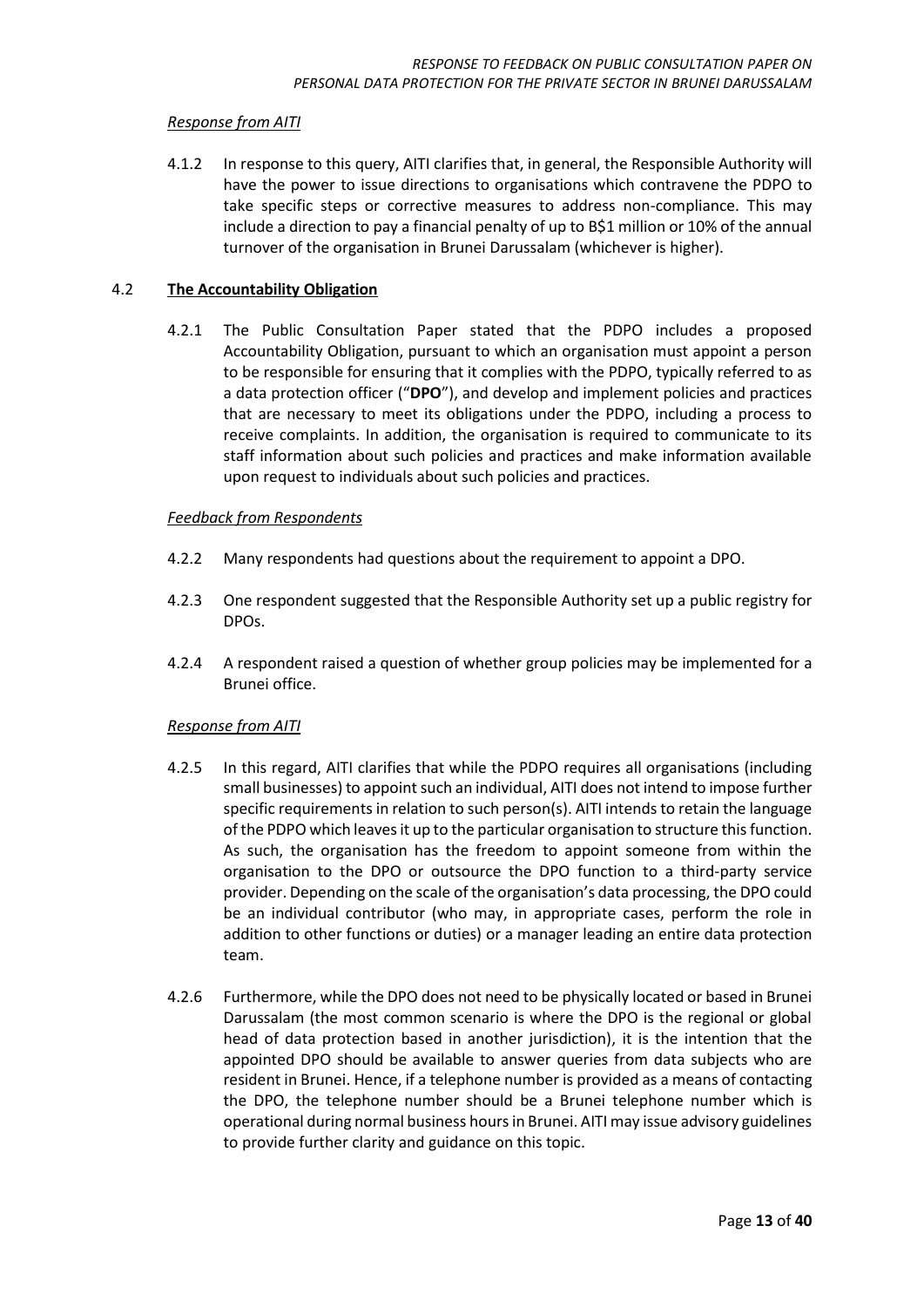- 4.2.7 In relation to a public registry for DPOs, AITI notes this suggestion and will take it into consideration.
- 4.2.8 In relation to whether group policies may be implemented for a Brunei office, AITI takes the view that adoption of group data protection policies and practices will be acceptable insofar as such policies and practices are able to adequately address the specific requirements of the PDPO.
- 4.2.9 AITI acknowledges that the data protection laws of certain jurisdictions may impose a more stringent level of protection for personal data as compared to the PDPO, but reminds all organisations that it is not the case that compliance with such foreign laws would automatically equate to compliance with the PDPO, particularly in relation to personal data that is collected, used, disclosed or processed in Brunei Darussalam. Moving forward, organisations should be mindful of the differences in the data protection requirements under the applicable data protection laws.

#### <span id="page-13-0"></span>4.3 **The Consent Obligation**

4.3.1 The Public Consultation Paper also set out the Consent Obligation, i.e. an individual's consent is required before an organisation can collect, use or disclose such individual's personal data, unless otherwise required or authorised by law or an exception in the PDPO applies. Such consent must be validly obtained and may be either expressly given or deemed to have been given.

#### *Feedback from Respondents*

- 4.3.2 In respect of the Consent Obligation, many respondents provided suggestions relating to exceptions to consent (e.g. concerning legitimate interests and business improvement purposes), and the grounds relating to deemed consent. Several of these suggestions were based on similar provisionsin other countries' data protection laws.
- 4.3.3 Several respondents also asked for clarification on certain specific situations, e.g. lucky draws, roadshows, sale of personal data, deemed consent, and providing consent on behalf of another.
- 4.3.4 One respondent asked AITI whether, in a scenario where a customer signs the terms and conditions and provides their consent for the disclosure of his or her personal data, such consent would constitute sufficient consent under the PDPO.
- 4.3.5 A respondent commented that obtaining express consent for each new purpose that may arise throughout the course of an ongoing relationship with a consumer would be burdensome and time consuming, and proposed for consent to be deemed or implied given unless and until individuals submit their objection.
- 4.3.6 A respondent also asked about the processing of personal data of minors / children.

#### *Response from AITI*

4.3.7 In relation to the proposed exceptions to consent, AITI notes the feedback given and will take these comments and suggestions into consideration.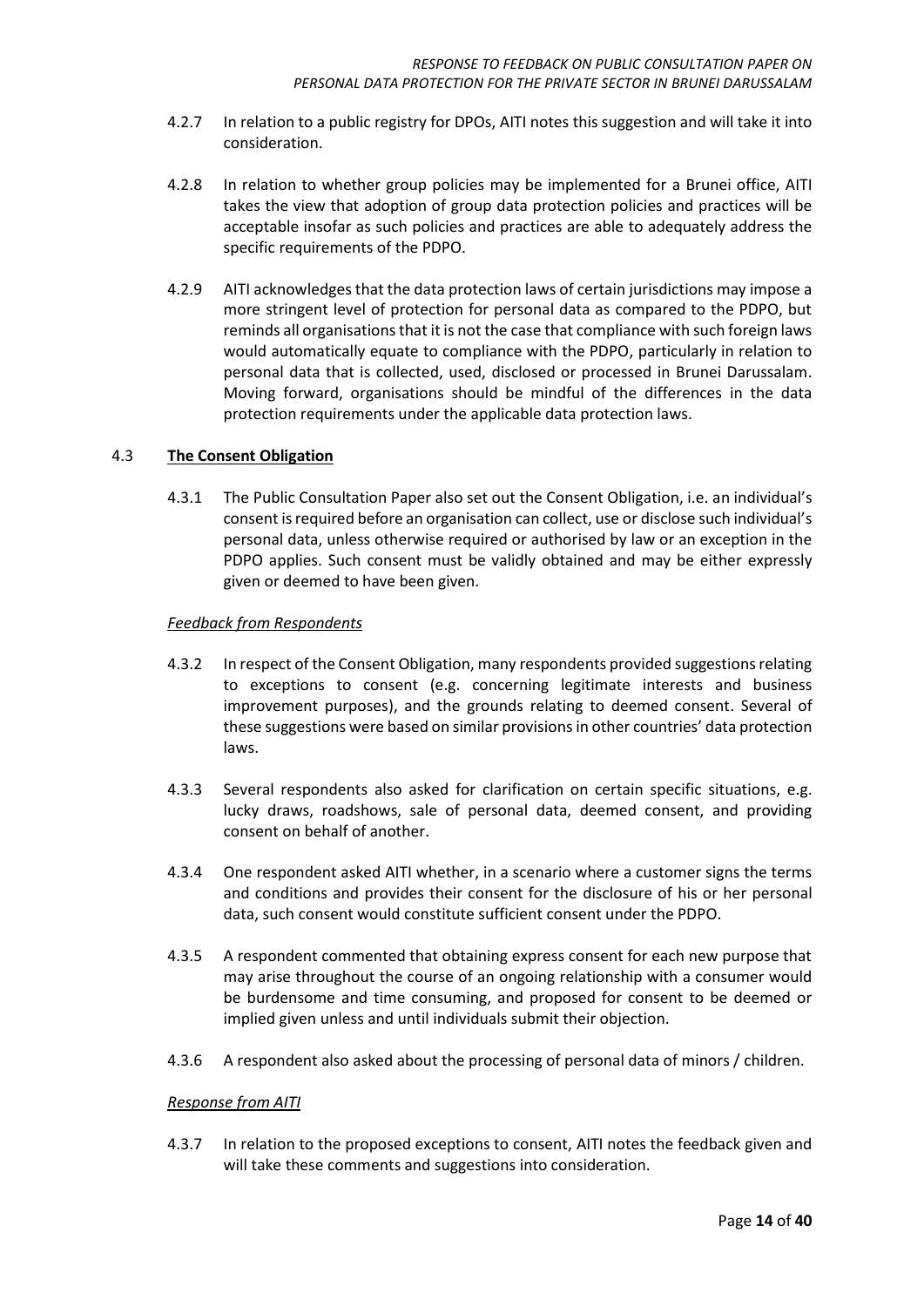- 4.3.8 For specific situations, AITI clarifies that there is no specific exclusion in the PDPO for activities such as lucky draws, roadshows and the sale of personal data. In such situations, unless the organisation can avail itself of a specific exception under the PDPO, the collection, use and disclosure of personal data pursuant to such activities would require prior consent (or deemed consent) of the individual in question. AITI may provide further guidance on this at a later stage.
- 4.3.9 In response to the query relating to the terms and conditions, AITI clarifies that when an individual enters into contract with an organisation and agrees to the terms and conditions, his or her consent would be limited to the scope of that particular contract and the organisation can use his or her personal data only for the purposes which the individual has been notified of. The individual's consent does not extend to purposes that are beyond the scope of the contract, or to purposes that have not been notified to the individual. In other words, the individual's consent is not a blanket consent. Organisations cannot collect an individual's personal data for one purpose and then use or disclose the personal data for another purpose (without the individual's consent or unless otherwise permitted by law). Further, organisations should act reasonably when obtaining consent and should not, for example, use false or misleading practices to do so.
- 4.3.10 By way of illustration, if an organisation obtains an individual's consent to collect, use and disclose his or her personal data for the purposes of providing him or her goods and services, the organisation cannot rely on the consent to also send the individual marketing or promotional information about other goods and services, as this purpose was not originally notified to the individual at the point of collection. If the organisation wishes to send the individual promotional information, the organisation must notify the individual of this and obtain the individual's express consent.
- 4.3.11 For the suggestion relating to deemed or implied consent, AITI intends to provide such a ground for deemed consent, subject to certain conditions and safeguards, in the PDPO.
- 4.3.12 In relation to the processing of the personal data of minors, AITI confirms that the PDPO will apply to the personal data of all individual, including minors. For young children who are unable to give consent to organisations to collect, use and disclose their personal data, organisations will need to obtain consent from the child's parent or legal guardian (i.e. in accordance with the law in Brunei). AITI provide further guidance on data processing activities relating to minors at a later stage.

#### <span id="page-14-0"></span>4.4 **The Purpose Limitation Obligation**

4.4.1 The proposed Purpose Limitation Obligation under the PDPO provides that an organisation may collect, use or disclose personal data about an individual only for purposes that a reasonable person would consider appropriate in the circumstances.

#### *Feedback from Respondents*

4.4.2 Several respondents had queries on the definition of "reasonable purpose". The respondents asked whether a particular activity would constitute a reasonable purpose or an unreasonable purpose in the circumstances.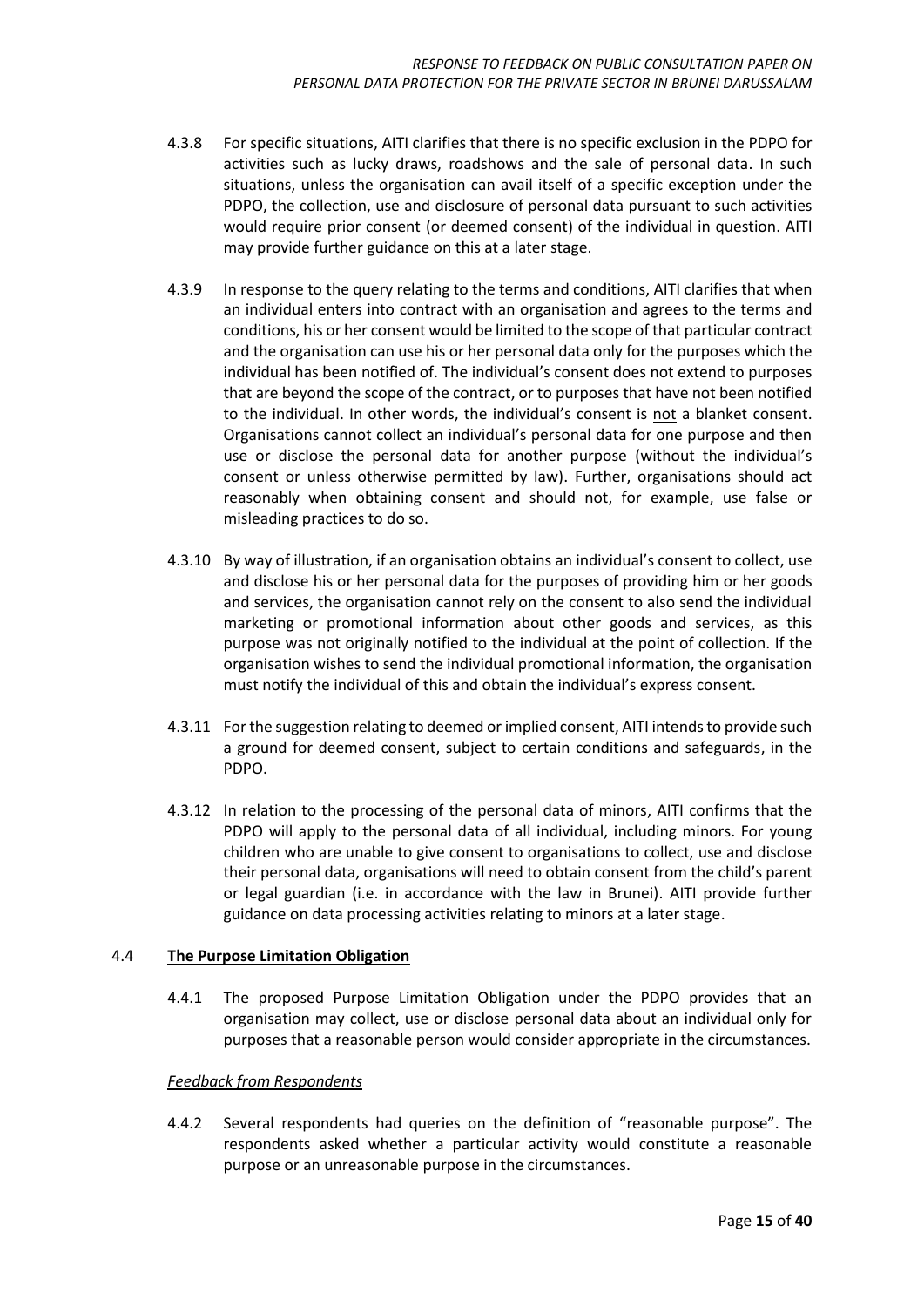4.4.3 In response to the queries, AITI does not intend to provide a fixed list or category of reasonable purposes in the PDPO. AITI's intention is to provide organisations with the flexibility to determine the purposes for the collection, use or disclosure of personal data in the context of their specific business activities and operations. Notwithstanding, the purposes should be clear and comprehensive enough to cover the intended data processing activities such that individuals are aware as to how their personal data will be collected, used and disclosed.

#### <span id="page-15-0"></span>4.5 **The Notification Obligation**

4.5.1 The proposed Notification Obligation under the PDPO provides that as part of obtaining valid consent, the organisation must provide the individual with information on: (a) the purposes for the collection, use or disclosure of the individual's personal data, on or before collecting the personal data; and (b) any other purpose for the use or disclosure of personal data that has not been notified to the individual, before such use or disclosure of personal data.

#### *Feedback from Respondents*

- 4.5.2 Several respondents raised questions concerning the application of the Notification Obligation and how it would interact with the Consent Obligation, e.g. whether both notification to the individual and consent are required at the same time.
- 4.5.3 One respondent suggested that when providing individuals with notice, organisations should be required to specify the "classes of transferee" of personal data within the notice, as is the case under Hong Kong's data protection law.
- 4.5.4 Another respondent raised the issue of secondary purposes and asked if there will be an exception for such purposes. It asked whether an organisation that obtains consent to use an individual's personal data to process the transaction to deliver goods to an individual needs to obtain the same individual's consent for ancillary purposes such as checking / updating the inventory or for the purpose of preparing the organisation's accounts.

#### *Response from AITI*

- 4.5.5 In response to this feedback, AITI clarifies that for consent to be considered "valid consent" under the PDPO, one of the requirements is that the individual would need to be notified of the purposes for which his or her personal data will be collected, used and/or disclosed, on or prior to the individual providing his/her consent.
- 4.5.6 In this regard, AITI notes that the purpose of the Notification Obligation is to ensure that the individual is provided with adequate notification when his or her personal data is collected, used or disclosed for a particular purpose. Generally, information on the particular transferee or class of transferees would be considered information that is good-to-have. However, AITI does not intend for this to be a mandatory requirement under the PDPO. For example, if an individual makes an online purchase and consents to use of personal data for delivery of goods, it will not be strictly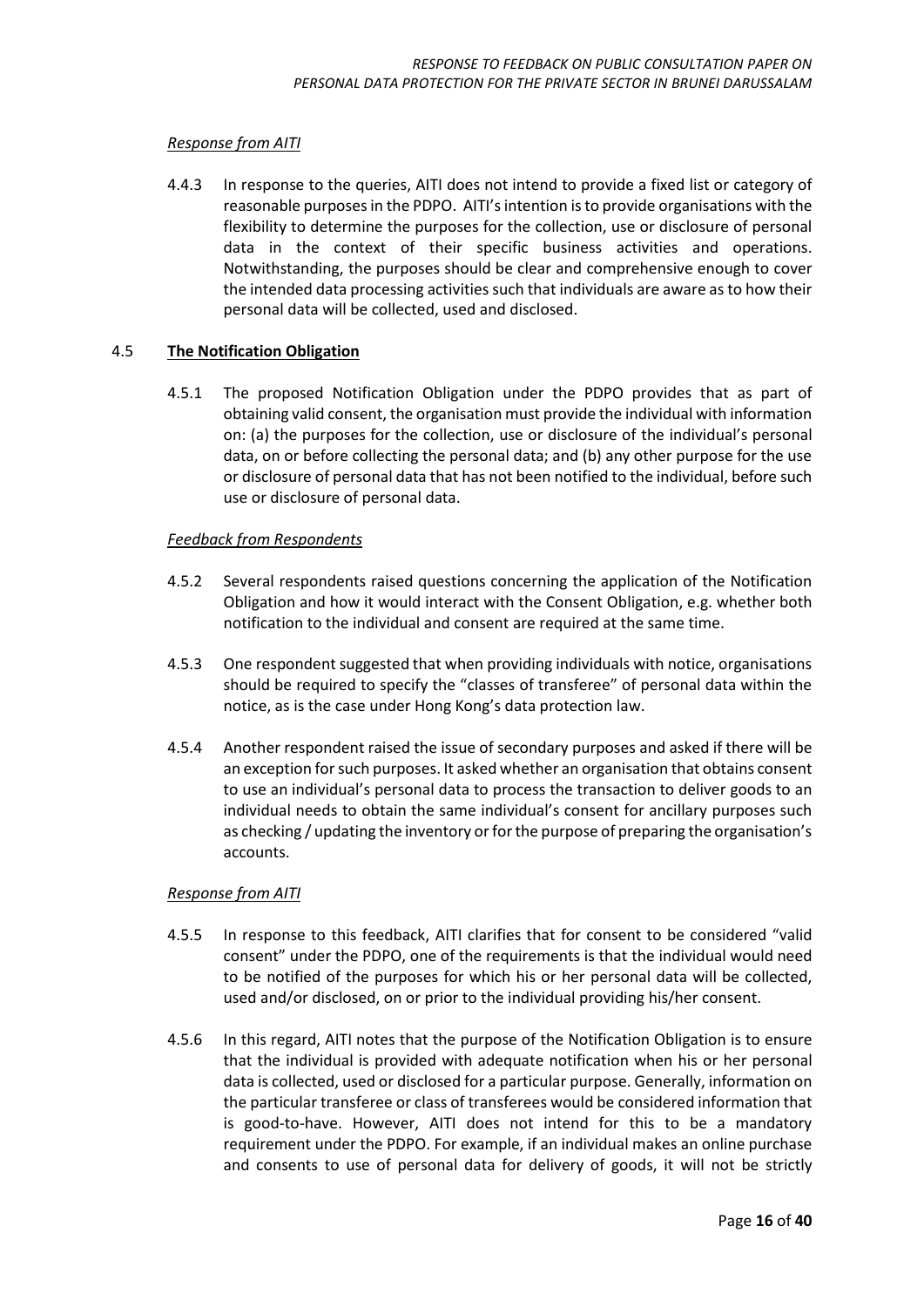necessary to specify to the individual that his or her personal data would be disclosed to delivery companies in order to carry out the delivery. Notwithstanding, organisations should make it clear to the individuals what their personal data may be used for, and to whom will their personal data be disclosed.

4.5.7 In response to this feedback, AITI does not intend to include this specific exception in the PDPO. Notwithstanding, even though this exception may not be expressly stated in the PDPO, such ancillary purposes may be inferred and understood from the primary purpose. Insofar as organisations act reasonably when using personal data for ancillary purposes, separate consent for such specific ancillary purposes is not required.

#### <span id="page-16-0"></span>4.6 **The Access, Correction and Data Portability Obligations**

4.6.1 Please refer to Section 5 below on Data Subject Rights.

#### <span id="page-16-1"></span>4.7 **The Accuracy Obligation**

4.7.1 The proposed Accuracy Obligation under the PDPO provides that an organisation must make a reasonable effort to ensure that personal data collected by it is accurate and complete, if it is likely to use such personal data to make a decision that affects the individual concerned, or disclose such personal data to another organisation.

#### *Feedback from Respondents*

- 4.7.2 Most of the comments from respondents for this section were requests for clarification as to what constitutes "reasonable effort" to ensure that personal data collected and used is accurate and complete.
- 4.7.3 A respondent suggested that burden of accuracy should lie with the individual providing the information as opposed to the organisation.

#### *Response from AITI*

4.7.4 As to what constitutes "reasonable effort", AITI will address this point in advisory guidelines to be issued in due course. In general, AITI is of the view that where an organisation is collecting personal data directly from an individual, it is reasonable for organisation to rely on that at that juncture in terms of accuracy. However, in other situations, for example, when personal data is provided to the organisation by third parties, or the organisation has reasons to suspect that the personal data provided by the individual may be incorrect or outdated, then the organisation should consider what other reasonable steps it needs to take to ensure accuracy of the data.

#### <span id="page-16-2"></span>4.8 **The Protection Obligation**

4.8.1 The proposed Protection Obligation under the PDPO provides that an organisation must protect personal data in its possession or under its control by making reasonable security arrangements to prevent: (a) unauthorised access, collection, use, disclosure, copying, modification, disposal or similar risks; and (b) the loss of any storage medium or device on which personal data is stored.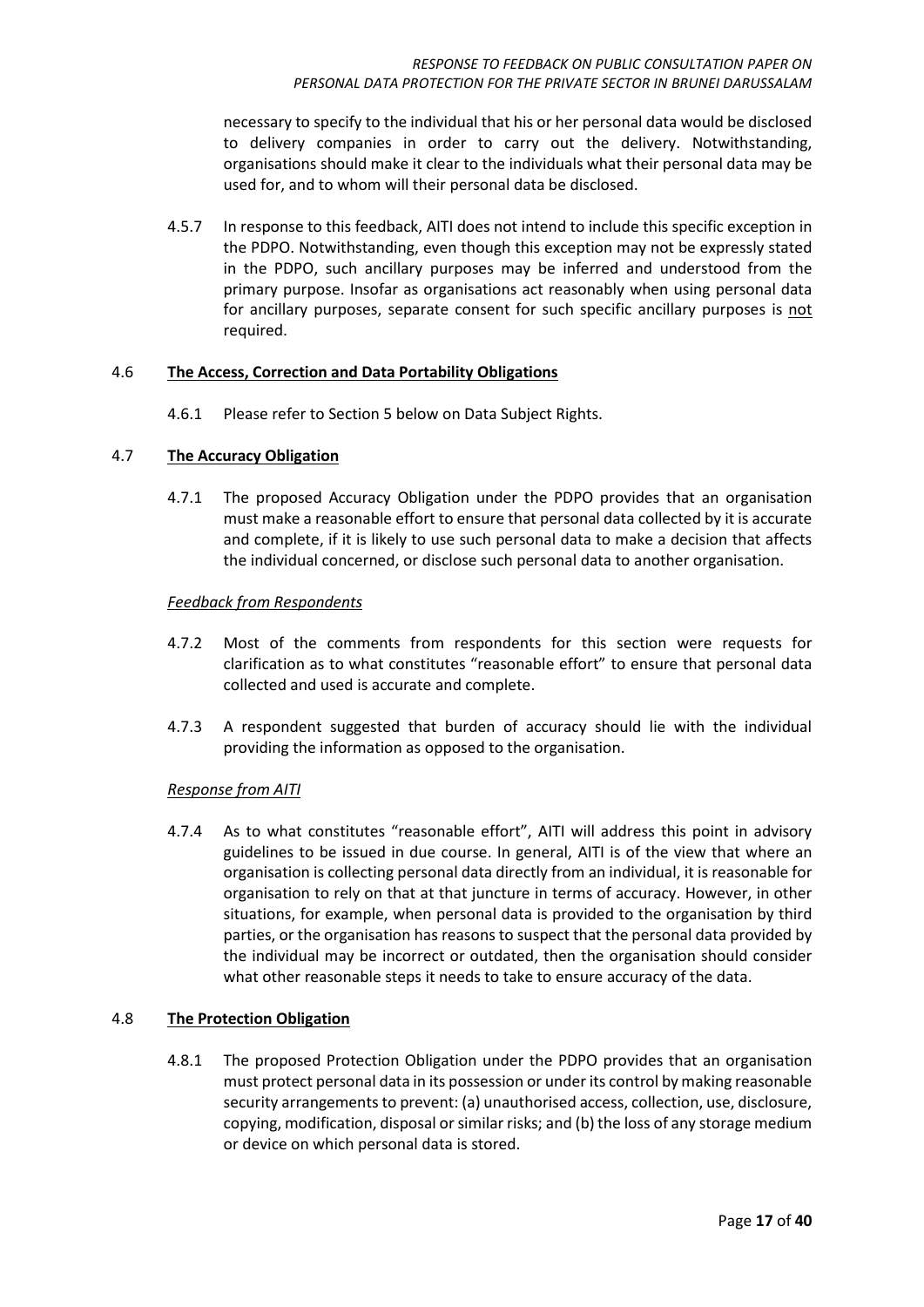#### *Feedback from Respondents*

- 4.8.2 In general, the respondents appreciated the need for flexibility in the context of security measures, with one respondent supporting the fact that the PDPO did not purport to prescribe security standards or specific security measures. The respondent commented that organisations should be empowered to decide the nature of security measures appropriate to them and the data processing in question based on the given circumstances.
- 4.8.3 Similarly, another respondent proposed that a higher security standard could be required from organisations which provide direct-to-consumer goods as their core activities as such organisations require regular and systematic processing of consumer personal data on a large scale.
- 4.8.4 The respondents also requested for clarification as to what would constitute reasonable security measures.

#### *Response from AITI*

4.8.5 In relation to the standard required (i.e. reasonable security measures), AITI intends to provide more detailed guidance on the types of security measures, which will include administrative / organisational, physical and technical security measures, in due course.

#### <span id="page-17-0"></span>4.9 **The Retention Limitation Obligation**

4.9.1 The proposed Retention Limitation Obligation under the PDPO provides that an organisation must cease to retain documents containing personal data, or remove the means by which the personal data can be associated with particular individuals, as soon as it is reasonable to assume that the retention of such personal data no longer serves the purpose for which it was collected and is no longer necessary for legal or business purposes.

#### *Feedback from Respondents*

- 4.9.2 Several respondents requested for examples of situations that may result in a breach of the Retention Limitation Obligation. Some respondents asked AITI whether their specific examples of data (e.g. an individual's credit / debt history, investigation conducted by the authorities, retention of credit control information, and internal use of market and segmentation analysis) would constitute valid reasons for data retention.
- 4.9.3 One respondent proposed introducing an amendment to clarify that DPs should only be subject to the Retention Limitation Obligation in relation to their responsibility to securely delete personal data processed for the primary organisation once their business relationship ends.

#### *Response from AITI*

4.9.4 In this regard, AITI takes notes of the queries and intends to issue further guidance on this topic. Nonetheless, AITI wishes to take the opportunity to clarify that there is no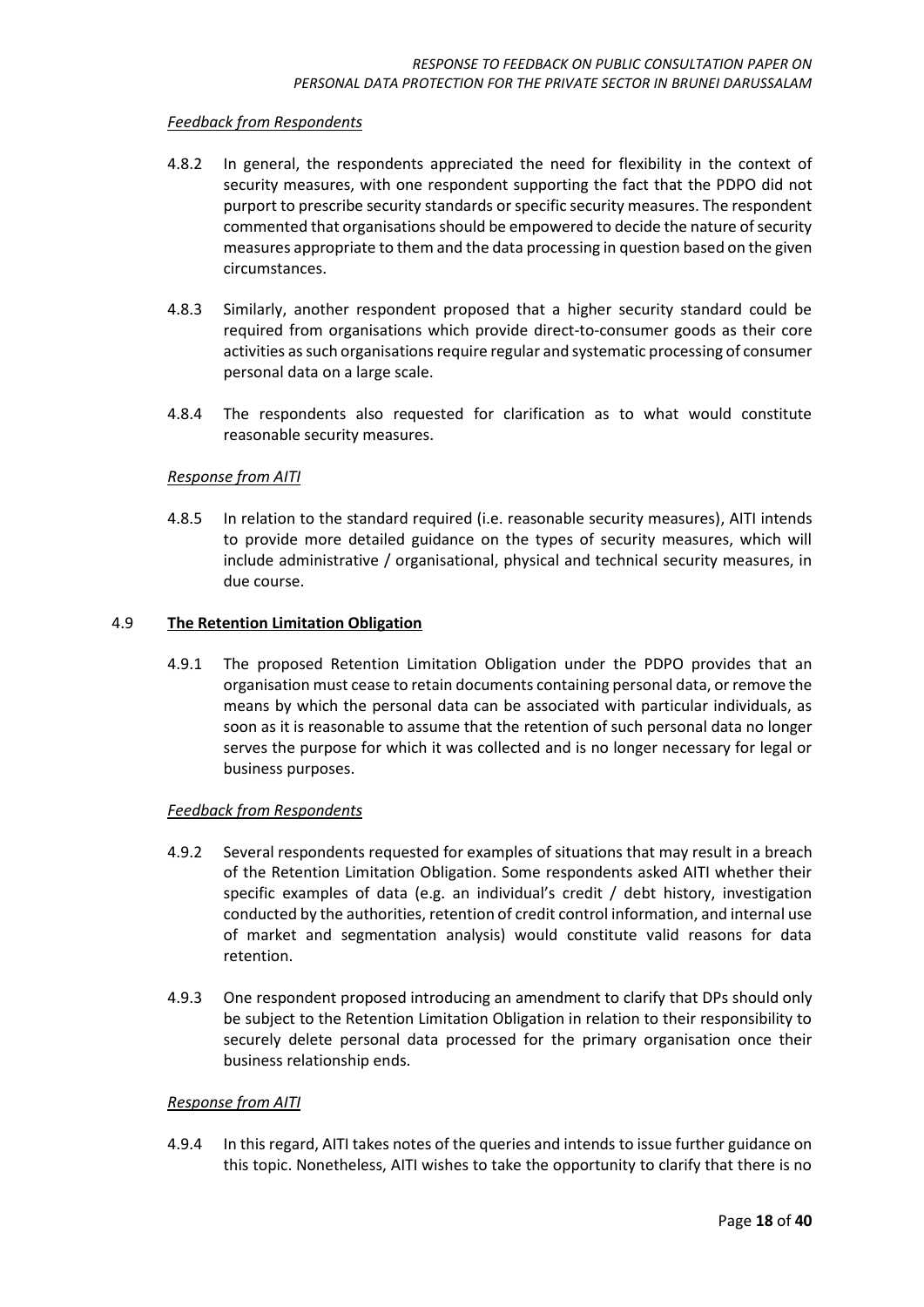#### *RESPONSE TO FEEDBACK ON PUBLIC CONSULTATION PAPER ON PERSONAL DATA PROTECTION FOR THE PRIVATE SECTOR IN BRUNEI DARUSSALAM*

change to existing legal obligations to retain data. Therefore, if an organisation is required to retain a record (which may contain personal data) due to a mandatory obligation under another written law, this would not be in contravention of the PDPO. A common example would be the requirement for organisations to retain certain types of employee-related personal data under employment laws and regulations. For more details, please see Section 10 on Interaction between the PDPO and Other Laws below.

- 4.9.5 Furthermore, AITI notes that the retention of personal data of the DP to fulfil the purposes of a contract with the DC is a valid business purpose. However, the DP would not be able to retain the personal data for an indefinite or excessively long period of time after the contract is terminated for no valid business or legal reason.
- 4.9.6 In general, organisations may retain personal data they have collected from an individual for purposes that the individual has consented to, unless an exception applies. If the organisation does not have consent to use the individual's personal data for marketing purposes, the personal data cannot be retained for marketing. A valid business reason would be related to the purposes for which the organisation has consent, e.g. to supply the individual with goods and services. Accordingly, if the organisation needs to hold on to the personal data for a certain period of time (e.g. to satisfy the statutory minimum periods prescribed under law), this would be a valid business reason for organisations to retain personal data.
- 4.9.7 Organisations should also note that retaining personal data for a longer period than necessary increases risks of contravention of other Data Protection Obligations. For example, in the event that there is data breach and personal data is leaked which had been retained beyond what is permitted under the PDPO, the organisation may contravene the Protection Obligation as well as the Retention Limitation Obligation. Organisations are encouraged to periodically review the personal data that it holds to ensure that personal data is not retained when it is no longer required for any legal or business purpose. This would also prevent the organisation from incurring additional costs of storing and managing the personal data.

#### <span id="page-18-0"></span>4.10 **The Transfer Limitation Obligation**

4.10.1 The proposed Transfer Limitation Obligation under the PDPO provides that an organisation must not transfer personal data to a country or territory outside Brunei Darussalam except in accordance with requirements prescribed under the PDPO to ensure that the transferred personal data will be accorded a standard of protection that is comparable to that under the PDPO.

#### *Feedback from Respondents*

4.10.2 In this section, most respondents requested for further details on how the Transfer Limitation Obligation would operate under the PDPO. Several respondents offered suggestions as to the kind of cross-border transfer mechanisms that should be included. One respondent suggested for transfer mechanisms (e.g. contractual safeguards) to be aligned with those found in the data protection laws of other jurisdictions such as those in the EU GDPR and the Singapore PDPA.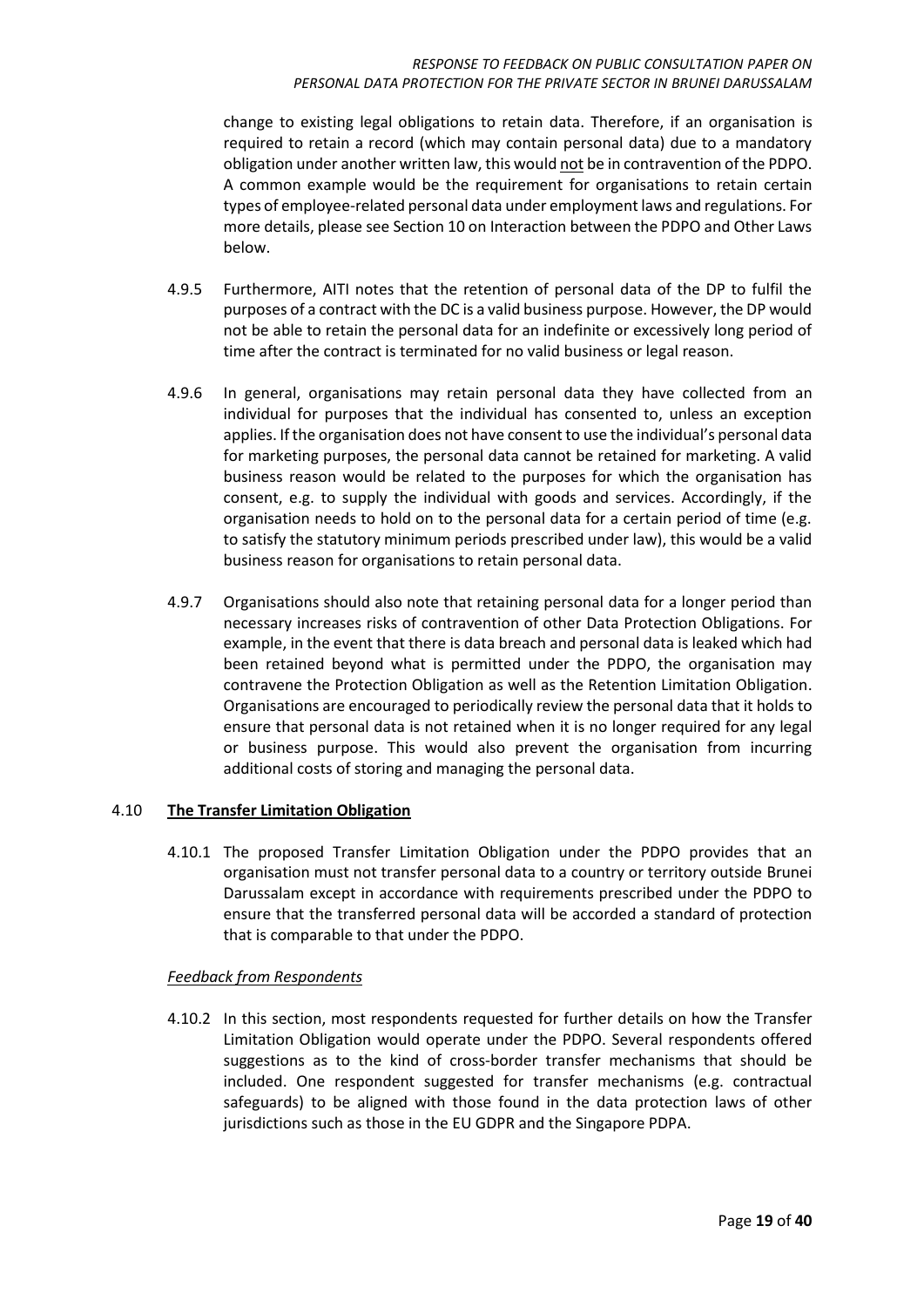- 4.10.3 One respondent proposed that AITI create a whitelist of jurisdictions deemed to have comparable standards with the PDPO in order to facilitate cross-border data flows.
- 4.10.4 Some respondents proposed for there to be an exception in the PDPO to the Transfer Limitation Obligation for intra-group cross-border data transfers. In general, such an exception is not commonly found in other data protection laws (if at all).
- 4.10.5 Some respondents commented that the Transfer Limitation Obligation should be positioned more positively to support cross-border data flows.

- 4.10.6 AITI notes the feedback and proposed suggestions and will prescribe detailed requirements on the cross-border transfer mechanisms in due course.
- 4.10.7 With respect to the exception for intra-group data transfers, AITI does not intend to provide for such an exception in the PDPO. Many companies operating globally are already subject to data protection laws which contain requirements relating to crossborder transfers and having an intra-group transfer mechanism is one common approach to ensure that the personal data which is transferred to other jurisdictions within the same group are protected in accordance with the applicable legal requirements.
- 4.10.8 In relation to supporting cross-border data flows, AITI highlights that the PDPO does not seek to restrict cross-border data flows, as this is diametrically opposed to one of its objectives. Instead, the purpose of the Transfer Limitation Obligation is to ensure that organisations transfer personal data in an accountable manner and ensure that that the transferred personal data is protected to a standard comparable with the laws of Brunei. AITI intends to provide more guidance concerning the specific crossborder data transfer mechanisms at a later date.

#### <span id="page-19-0"></span>4.11 **The Data Breach Notification Obligation**

- 4.11.1 The proposed Data Breach Notification Obligation ("**DBN Obligation**") under the PDPO provides that organisations are required to, as soon as practicable, but in any case, no later than 3 calendar days after making the assessment, notify the AITI of a data breach that:
	- (a) results in, or is likely to result, in significant harm to the individuals to whom any personal data affected by a data breach relates; or
	- (b) is or is likely to be, of a significant scale.
- 4.11.2 Unless an exception applies or a waiver is granted, organisations will also be required to notify affected individuals on or after notifying the Responsible Authority, if the data breach results in, or is likely to result in, significant harm to an affected individual.
- 4.11.3 Many respondents sought clarification on how the DBN Obligation would be implemented, for example, in relation to the notification thresholds, namely what constitutes "significant harm" and "significant scale", the timelines to notify the Responsible Authority, and the format of such a notification. Many of these details will be prescribed in due course in regulations and guidance. In the meantime, AITI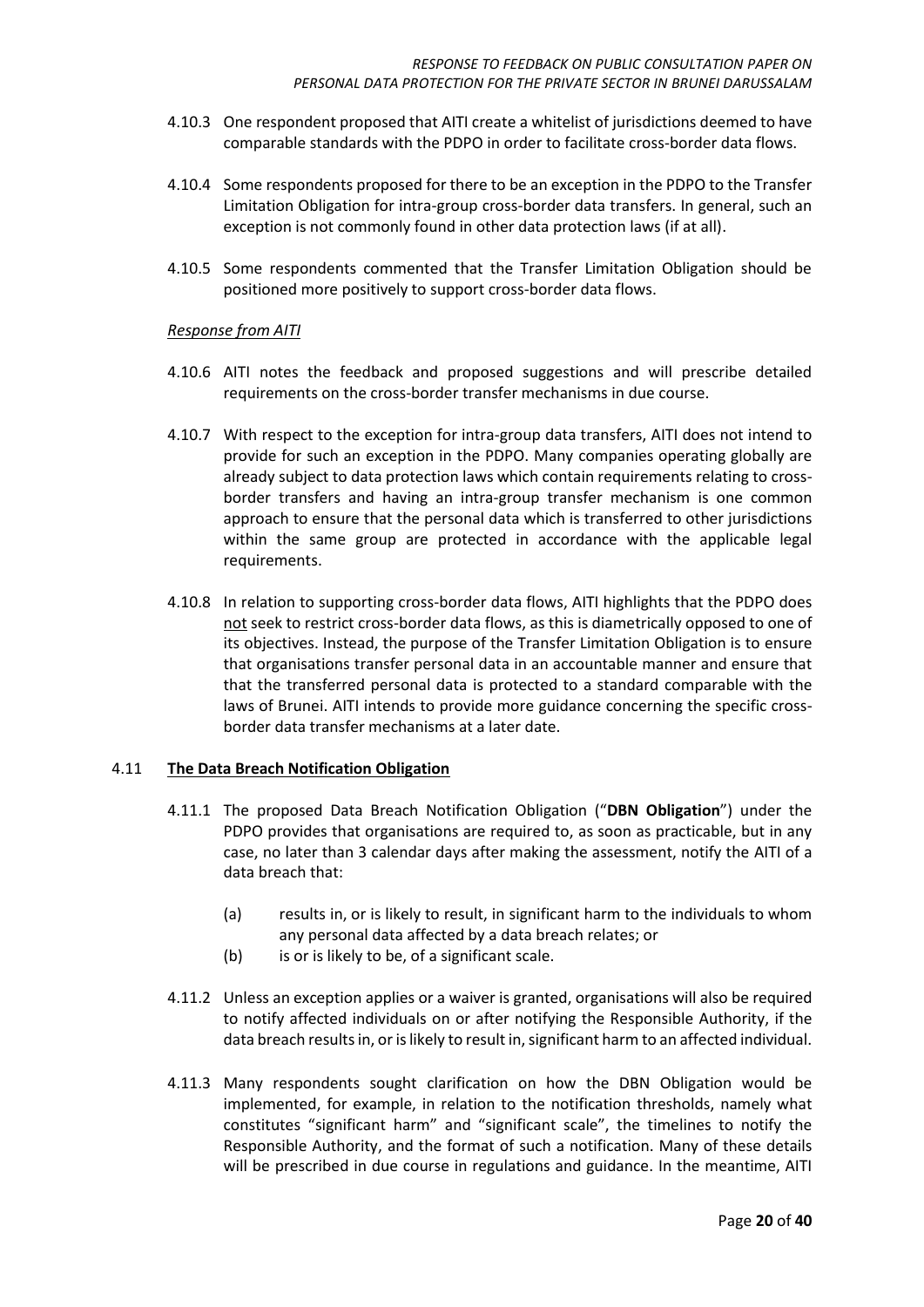takes the opportunity to address some of the more pertinent comments from the respondents.

#### *Feedback from Respondents*

- 4.11.4 Scope of application: Some of the queries from the respondents related to how the DBN Obligation would apply to DPs.
- 4.11.5 Definition of data breach: In relation to the definition of "data breach", one respondent suggested that the definition should only pertain to a loss of a storage device that *actually* results in such unauthorised access or disclosure etc., and not where the unauthorised access or disclosure is "likely to occur".
- 4.11.6 Notification threshold: A data breach is notifiable to the Responsible Authority where the data breach meets the threshold prescribed in the PDPO, i.e. if the data breach:
	- (a) results, or is likely to result, in significant harm to an affected individual; or
	- (b) is, or is likely to be, of a significant scale.
- 4.11.7 In relation to the threshold of significant harm under sub-paragraph (a) above, some respondents suggested that this include a materiality standard, i.e. where there is material risk of harm.
- 4.11.8 In relation to the threshold of significant scale under sub-paragraph (b) above, one respondent indicated that this would involve assigning an arbitrary number.
- 4.11.9 Timeframe for notification: With respect to the timeframe to notify the Responsible Authority (i.e. 3 calendar days from determining that the data breach is notifiable), respondents sought clarification as to whether the clock would start running (a) once the organisation's assessment contains substantial evidence or (b) once there is no doubt that a data breach has indeed occurred.
- 4.11.10 Many respondents voiced concerns about the timeframe being too short, and proposed suggestions to extend the timeframe to 3 business days or 7 calendar days for instance.
- 4.11.11 Some respondents have suggested setting limits to the duration of the assessment process to determine whether the data breach is notifiable.
- 4.11.12 Remediation: One respondent sought clarification on whether post-breach remedial actions from the Responsible Authority would be mandatory or whether organisations would have the discretion to implement the appropriate remedies internally.
- 4.11.13 Exceptions to Requirement to Notify Individuals: Some respondents suggested that the PDPO should include exceptions to the requirement to notify the affected individuals, for instance: (i) where the individual in question is the subject of an ongoing or potential investigation; or (ii) where the personal data has been encrypted to a reasonable standard.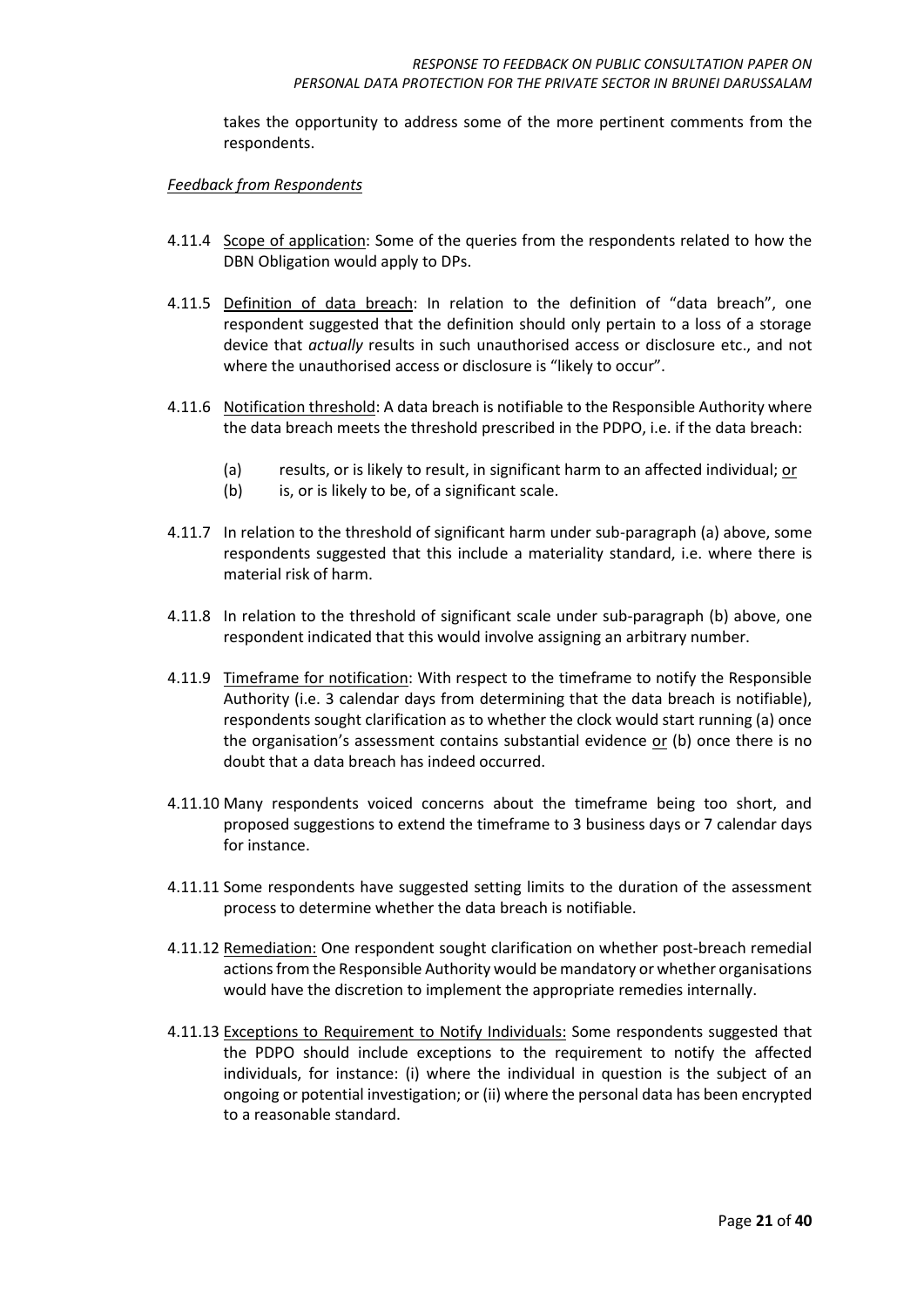- 4.11.14 Scope of application: AITI clarifies that the PDPO will expressly provide that a DP has the obligation to notify the primary organisation (which may include public agencies, if applicable) without undue delay when it has reason to believe that a data breach relating to the personal data they are processing on behalf of primary organisation has occurred.
- 4.11.15 Definition of data breach: AITI highlights that a data breach is intended to address the situation where there is a *risk* of such unauthorised access, disclosure, etc. occurring. By way of illustration, if a malicious actor breaks into a computer network but no personal data is exfiltrated, it would still be a data breach as the personal data in the organisation's possession or control was put at risk. Further, in many situations, it may not be entirely clear whether some or all of personal data at risk had actually been exfiltrated.
- 4.11.16 Furthermore, the PDPO will provide an exception for data breaches that occur within an organisation. In other words, a data breach would only extend to the risk of unauthorised access, disclosure, etc. outside the organisation. For example, if an employee were to accidentally send a file containing personal data to another employee within the same organisation, such an incident will not constitute a data breach under the PDPO.
- 4.11.17 Notification threshold: AITI clarifies that this significant harm threshold similarly seeks to ensure that only data breaches where there is a significant risk of harm are notified to the authorities. As such, a further materiality requirement is not necessary. In this regard, AITI does not intend to amend this threshold.
- 4.11.18 In relation to the threshold of significant scale, AITI notes that any number chosen may appear arbitrary. However, a threshold is required to address data breaches which are of a scale that is of interest to the Responsible Authority. In prescribing the threshold number, it is expected that the Responsible Authority will take into account international norms. The Responsible Authority will be coming up with guidelines on "significant harm" and "significant scale" in the near future.
- 4.11.19 Timeframe for notification: With respect to the timeframe to notify the Responsible Authority (i.e. 3 calendar days from determining that the data breach is notifiable), AITI acknowledges that there may be times where there is some uncertainty as to whether the threshold is crossed. As such, the proposed test is whether the data breach is likely to result in significant harm or be of significant scale.
- 4.11.20 In relation to concerns that the timeframe for notification is too short, AITI highlights that the timeline only starts running when the organisation determines that the data breach is notifiable, and organisations are given a reasonable duration to make the assessment if this is the case.
- 4.11.21 As stated above, some respondents have suggested setting limits to the duration of this assessment. AITI is aware that organisations may have different requirements regarding the conduct of the assessment (e.g. organisations may need longer or shorter timeframes depending on the type, nature and/or location of the data breach,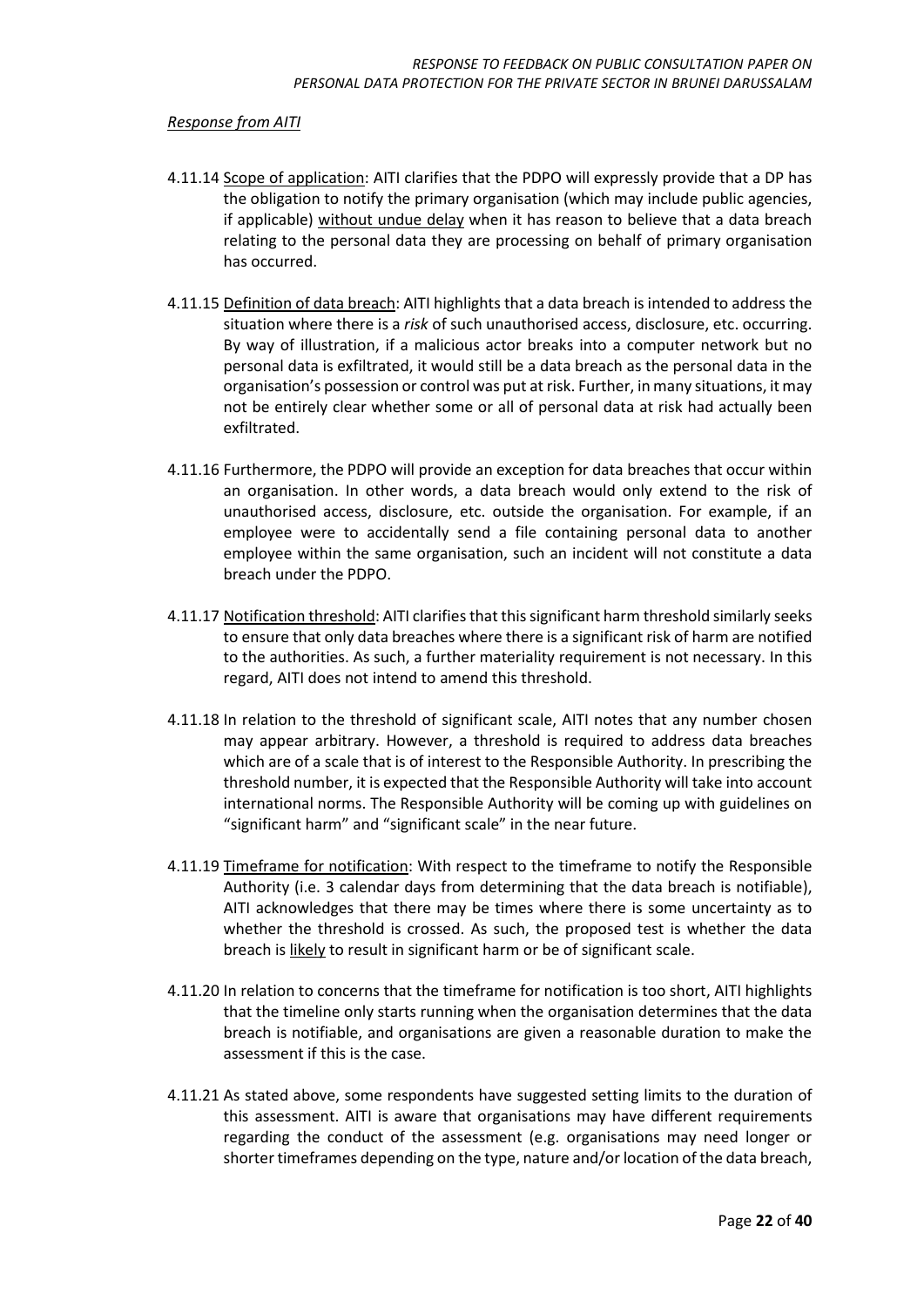or other relevant factors). As such, setting a fixed time for organisations to assess whether a data breach is notifiable may be unduly restrictive and counterproductive.

- 4.11.22 Remediation: AITI clarifies that in the event of a data breach, the organisation should consider and take the necessary remediation action to rectify and prevent reoccurrence. Such actions would form part of their obligations under the Protection Obligation. If the Responsible Authority investigates and finds the organisation did not have reasonable security measures in place, the Responsible Authority will consider the necessary remediation actions. The Responsible Authority may issue directions requiring organisations to take remediation actions if it considers that the remediation actions taken were insufficient, or take such other enforcement action as provided for under the PDPO.
- 4.11.23 Exceptions to Requirement to Notify Individuals: AITI will consider the comments further and include the appropriate exceptions to the requirement to notify affected individuals in the PDPO.

#### <span id="page-22-0"></span>**5. Data Subject Rights**

#### <span id="page-22-1"></span>5.1 **General Feedback**

- 5.1.1 AITI had proposed for the PDPO to contain four main data subject rights: (a) the right to withdraw consent; (b) the right to request access to personal data; (c) the right to request a correction of an error or omission in the personal data; and (d) the right to data portability. These data subject rights are subject to exceptions which will be enumerated in the PDPO.
- 5.1.2 For ease of reference, organisations' obligations in respect of the above-mentioned rights are referred to as the Consent Obligation, the Access Obligation, the Correction Obligation and the Data Portability Obligation respectively.

#### *Feedback from Respondents*

- 5.1.3 Many respondents provided feedback on the proposed data subject rights. Some respondents expressed broad support for the proposed data subject rights. One respondent suggested that additional rights such as the right to be informed be included in the PDPO. Another respondent expressed concern over the inclusion of user activity data and user provided data under the Access Obligation and the Data Portability Obligation as it would be onerous for organisations to comply with. Therefore, the respondent suggested that user activity data and user provided data be excluded from both the Access Obligation and Data Portability Obligation.
- 5.1.4 Several respondents provided feedback on the operation of the data subject rights. One respondent suggested that a flexible timeframe be adopted for responding to access requests, making reference to the approach adopted in the Singapore PDPA which requires organisations to either respond to and facilitate an access request or reject the access requests for a permitted reason within a specific timeframe, or otherwise notify the individual of the alternative timeframe within which the organisations will respond to the request. It was also suggested that the access, correction and data portability rights be subject to a reasonable trade secrets exception.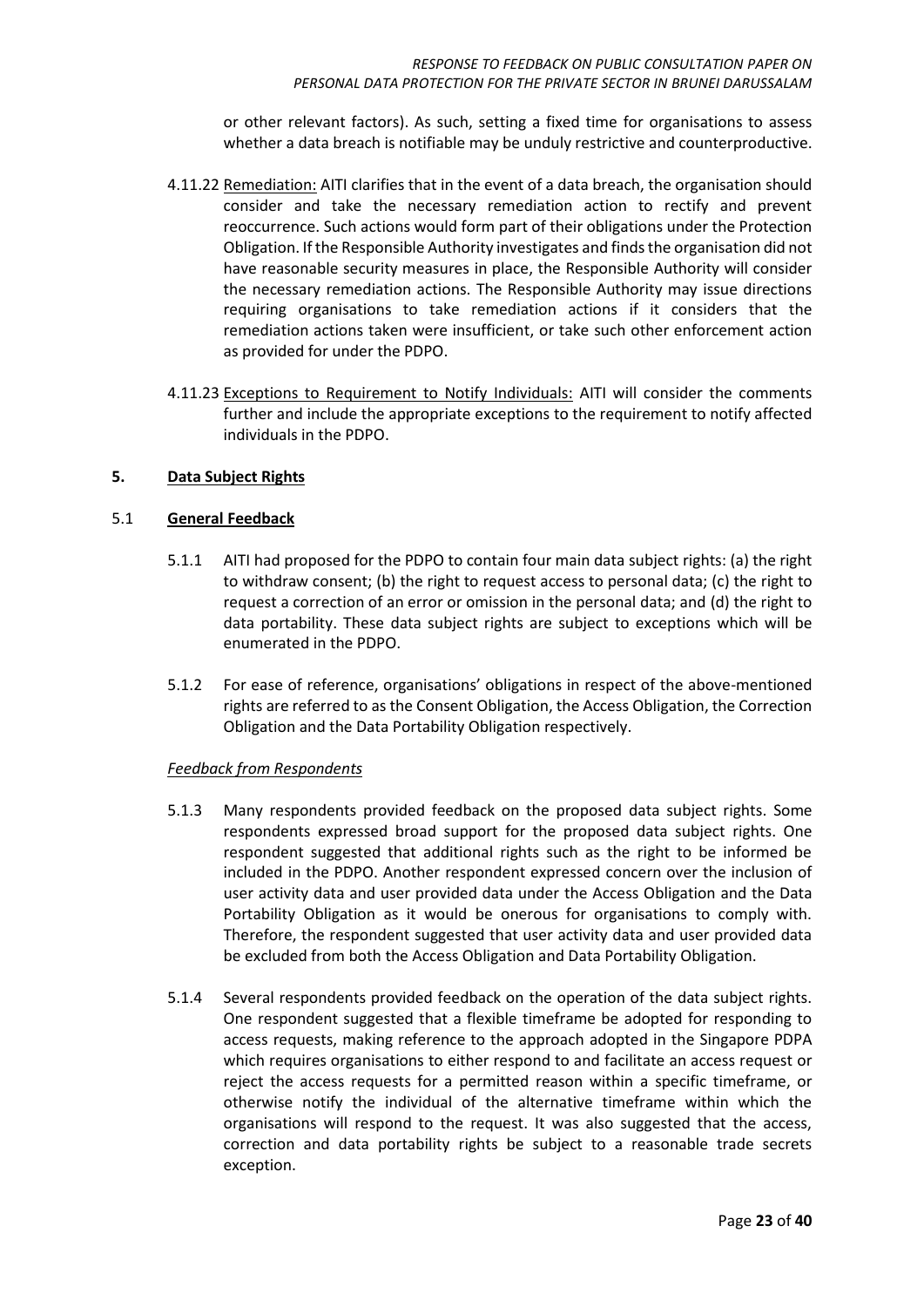5.1.5 Several respondents also raised concerns with the operation of the provisions relating to data portability and the scope of the Data Portability Obligation.

#### *Response from AITI*

- 5.1.6 With respect to the suggestion to include the right to be informed, AITI is of the view that the right to be informed is sufficiently addressed by the Notification Obligation in the PDPO. The two concepts are similar in substance, i.e. both impose an obligation on the organisation to provide individuals with information as to the purposes for which their personal data will be collected, used and disclosed. In the context of the PDPO, which requires organisations to notify and obtain the individual's consent before collecting his or her personal data, it would be unnecessary to also provide for a distinct right to be informed.
- 5.1.7 AITI notes the suggestions and feedback on the Access Obligation and clarifies that the timeframe for responding to access requests will be prescribed in the relevant regulations to be issued under the PDPO and/or elaborated in further detail in advisory guidelines. AITI also highlights that the PDPO presently provides for a reasonable trade secrets exception to the rights to access and data portability. AITI takes the view that such an exception would not be necessary for the right to correction.
- 5.1.8 AITI notes that data portability and related concepts such as user activity data and user provided data are relatively new and are found in only some countries' data protection laws. Bearing in mind that the PDPO will be a new law for Brunei Darussalam and after much deliberation on the concerns that respondents have raised, AITI proposes that the Data Portability Obligation be excluded from the PDPO at this point in time. In addition, related concepts such as user activity data and user provided data will also be omitted from the Access Obligation. The Responsible Authority shall monitor international developments in this area and, if appropriate, may propose for a suitable Data Portability Obligation to be added to the PDPO at a later date.

#### <span id="page-23-0"></span>5.2 **Right to Withdraw Consent**

- 5.2.1 In the Public Consultation Paper, AITI proposed for the right to withdraw consent by individuals in respect of the collection, use or disclosure of their personal data for any purpose by an organisation. This right of withdrawal applies to both express consent and deemed consent.
- 5.2.2 When individuals withdraw their consent, organisations are not allowed to prohibit such withdrawal and are required to inform the individuals of the likely consequences of withdrawing such consent. Further, upon the withdrawal of consent, organisations must cease to collect, use or disclose the personal data for such purposes. Nevertheless, the withdrawal of consent does not affect the legal consequences of withdrawal.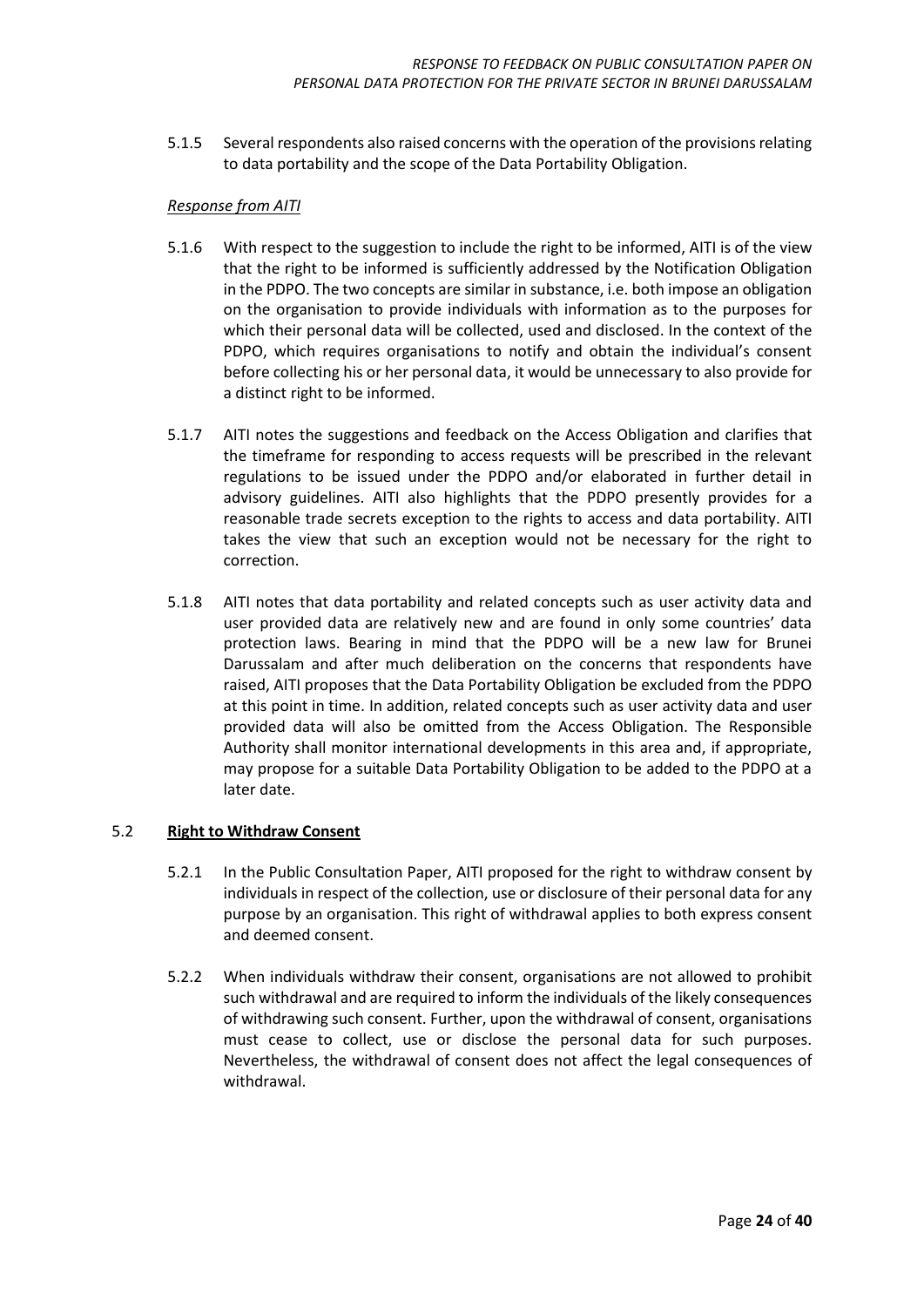#### *Feedback from Respondents*

- 5.2.3 Several respondents raised concerns that the requirement imposed on organisations to cease collection, use or disclosure of personal data upon the withdrawal of consent may be too difficult to implement in practice. Some respondents cited examples, e.g. in the banking context, where retention of personal data is necessary for the completion of the individuals' contractual obligations. Other examples involved the credit and debit collection context, and situations in which the retention is necessary for the organisation to provide the individual with services.
- 5.2.4 Respondents also sought clarification as to how the right to withdraw consent may be applied in practice, e.g. whether offering the individual with an option to opt-out or unsubscribe suffice.
- 5.2.5 Additionally, one respondent suggested that AITI prescribe a timeframe for organisations to cease the use and disclosure of personal data once a request for withdrawal has been made.

#### *Response from AITI*

- 5.2.6 At the outset, in response to the feedback, AITI makes clear that there is no automatic requirement for organisations to delete personal data upon receipt of the individual's request to withdraw consent. Organisations are permitted to retain personal data subject to the Retention Limitation Obligation, i.e. where it is necessary for legal or business purposes. Nevertheless, organisations cannot prevent individuals from withdrawing consent and the withdrawal of consent does not affect the legal consequences of withdrawal. For instance, a contract may need to be terminated as a result of withdrawal of consent. Further, it is highlighted that the right to withdraw consent does not affect use, collection and disclosure of personal data without consent that is permitted under the PDPO or other written laws.
- 5.2.7 AITI would like to clarify that the option to unsubscribe or opt out may constitute withdrawal of consent for the purposes of this right to withdraw consent.
- 5.2.8 With regard to the timeframe for organisations to respond or fulfil a withdrawal of consent, AITI intends to provide further guidance at a later stage.

#### <span id="page-24-0"></span>5.3 **Right to Request for Access to Personal Data**

- 5.3.1 Under the PDPO, individuals have the right to request for access to their personal data that is in the possession or under the control of the organisation, and information about the ways in which that personal data has been or may have been used or disclosed within a year before the date of request for access, subject to exceptions.
- 5.3.2 Mandatory exceptions include situations where the information requested could reasonably be expected to threaten the safety or physical or mental health of another individual amongst others. Amongst such exceptions, the PDPO carves out exceptions to their application. Specifically, where the information requested is the user activity data of the individual making the request, even when it could reasonably be expected that acceding to the request would reveal personal data about another individual, or reveal the identity of an individual who has provided personal data about another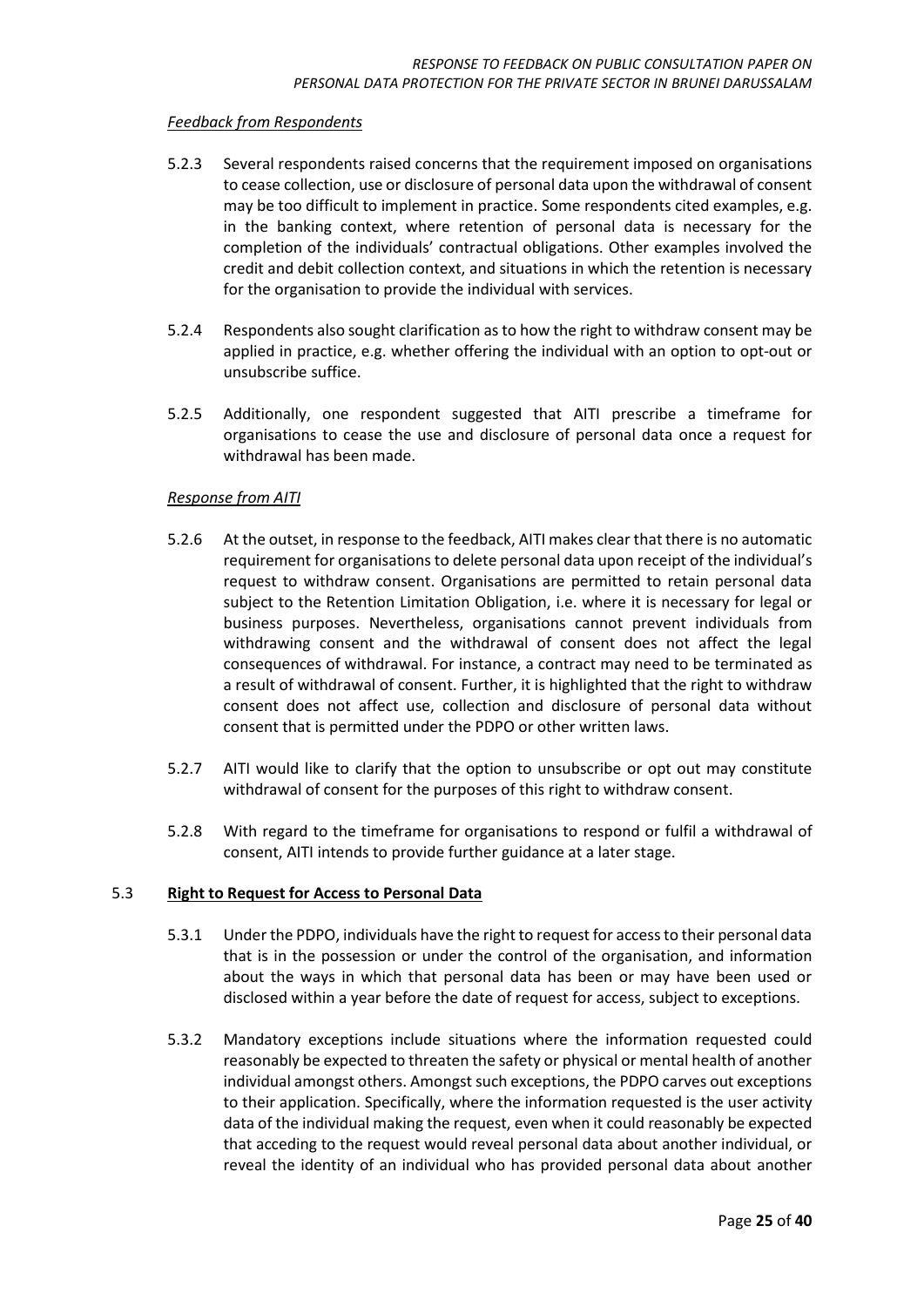individual and the individual providing the personal data does not consent to the disclosure of his identity, the organisation may choose to accede to the access request.

- 5.3.3 Organisations may also refuse to disclose information when responding to access requests for specified categories of information such as opinion data solely kept for evaluative purposes and personal data subject to legal privilege. Further, organisations need not respond to particular types of requests, such as requests for trivial information or otherwise frivolous or vexatious requests.
- 5.3.4 Where an organisation rejects an access request, it must notify the individual of the rejection within the prescribed time and in the prescribed manner. If the organisation has excluded personal data from the access request, it must also notify the individual of the exclusion. If an organisation refuses to accede to a request, it must nevertheless preserve a copy of the personal data for the prescribed period and ensure that it is complete and accurate.

#### *Feedback from Respondents*

- 5.3.5 One respondent suggested that organisations be allowed to charge reasonable fees and that reasonable timelines for organisations to satisfy their obligations be imposed. Another respondent requested for clarification as to the "prescribed time" and "prescribed manner" in which organisations are to notify individuals of the rejection of their access requests.
- 5.3.6 Additionally, respondents sought clarification as to the scope of data covered under the right. One respondent had a query as to whether the PDPO would provide guidance on what would constitute a request for "trivial information". Another respondent requested for elaboration on the operation of the exception carved out for user activity data of requesting individuals in relation to third-party individuals' personal data with respect to the exceptions to the Access Obligation. Yet another respondent requested AITI to provide examples where rejection of an access request might take place on grounds of national interest.
- 5.3.7 Several respondents raised questions as to how organisations may go about fulfilling their obligations under this Access Obligation. One respondent asked whether organisations may require access requests made to be in in original or verified written format only. Another respondent has asked whether organisations are permitted to request individuals to provide their purposes for their access request, such as credit applications. A question was also raised as to whether the reasons that organisations give individuals for the rejection of their access requests will need to be based on the prescribed exceptions set out in the PDPO.
- 5.3.8 Two respondents expressed concern over the impracticability and burdensome nature of providing personal data used or disclosed within a year before the date of the access request. In this regard, one respondent suggested that the provision of such information be subject to the best of the technical and business process capabilities of organisations.
- 5.3.9 Many respondents also expressed concerns as to the scope of user activity data (which may be very broad, and may include data e.g. metadata, data relating to the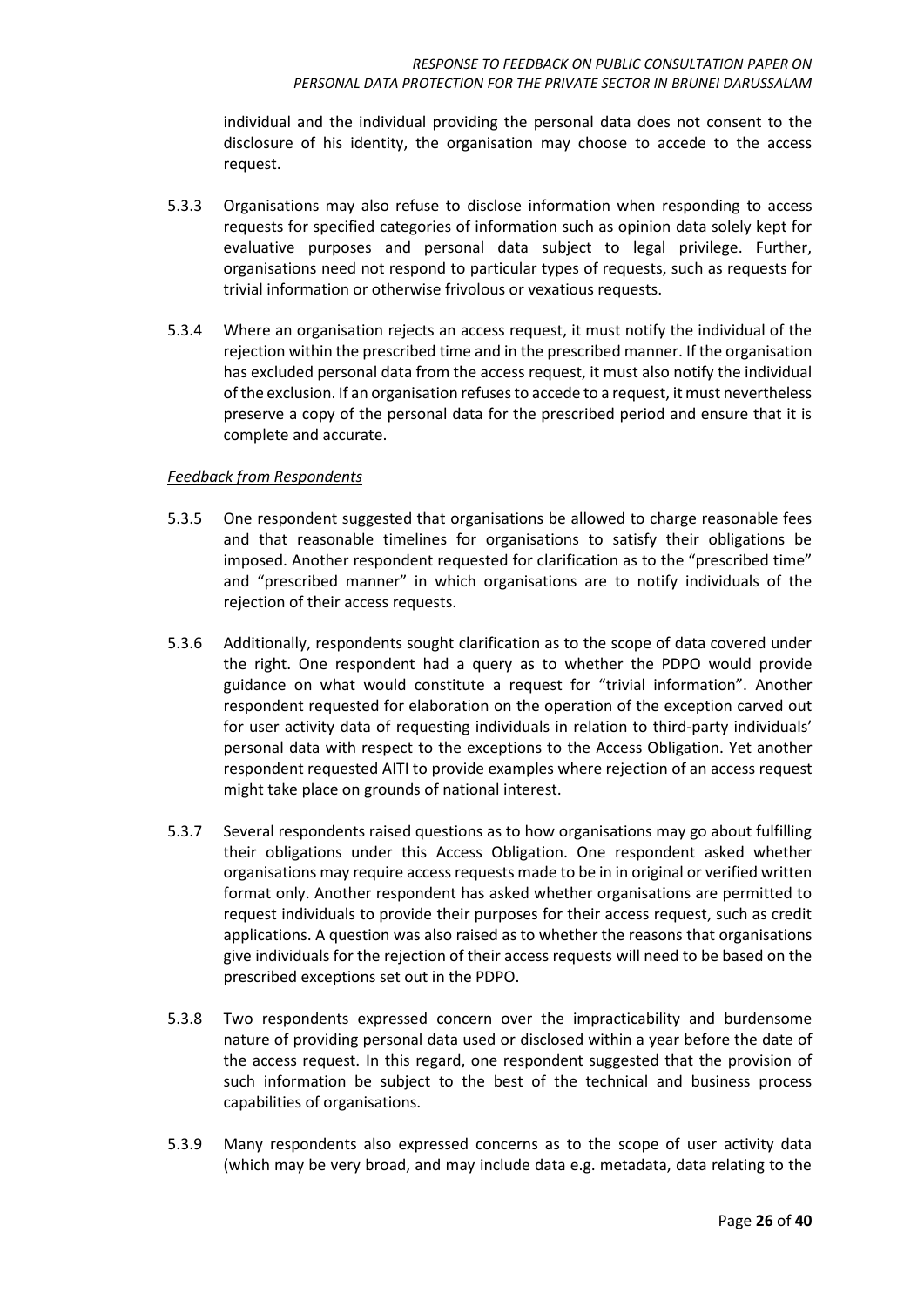functioning of the services), and suggested for it to be excluded from both the Access Obligation and the Data Portability Obligation.

#### *Response from AITI*

- 5.3.10 First, AITI notes that "user activity data" refers to data generated as a result of user activity. If such personal data is not collected by the organisation, it is not within the scope of user activity data. Unstructured data such as metadata is not collected by the organisation and hence, does not fall within the scope of the Access Obligation. Nevertheless, as mentioned above, these concepts will be omitted from the PDPO at this point in time.
- 5.3.11 With respect to the fees which may be imposed by organisations, relevant timelines, and manner in which organisations are to notify individuals of the rejection of their access requests, AITI intends to issue further guidance in the relevant regulations and advisory guidelines at a later stage.
- 5.3.12 AITI notes the feedback from respondents seeking clarification on the scope of personal data covered under the Access Obligation. AITI clarifies that the right to request access generally covers all personal data (subject to any limits on the scope of personal data, as provided in the PDPO and discussed above). Whether a request is made for trivial information or not is left to be determined by the organisations and they would bear the burden of proving that such requests are so.
- 5.3.13 Organisations are permitted to provide for reasonable verification measures for access requests and may correspond with individuals to find out the purpose of their access request. In addition, when giving their reasons for rejecting access requests, the organisation's reasons will need to be based on the grounds set out in the PDPO.
- 5.3.14 AITI has contemplated the respondents' concern over the potential burdensome nature of the Access Obligation. Overall, AITI notes that while organisations are required to establish and implement new internal processes to handle requests for access, they would have the option of charging a fee to recover some of the costs(e.g. those directly relating to the request). Further, the PDPO will provide for various situations where organisations are not required to provide access to personal data. As such, AITI intends to maintain its position that the responsibility falls on organisations to enact measures necessary for complying with the Access Obligation (which also includes the preserving of records). The Responsible Authority will issue guidance in the future to assist organisations in developing and implementing processes to comply with the Access Obligation.

#### <span id="page-26-0"></span>5.4 **Right to Request for a Correction to an Error or Omission in Personal Data**

- 5.4.1 Under the PDPO, individuals have the right to request an organisation to correct an error or omission in his or her personal data insofar as the personal data is in the organisation's possession or under its control. The organisation is bound to do so as soon as it is practicable unless it is satisfied on reasonable grounds that a correction should not be made.
- 5.4.2 Organisations shall also send the corrected personal data to every other organisation to which the personal data was disclosed by the organisation within a year before the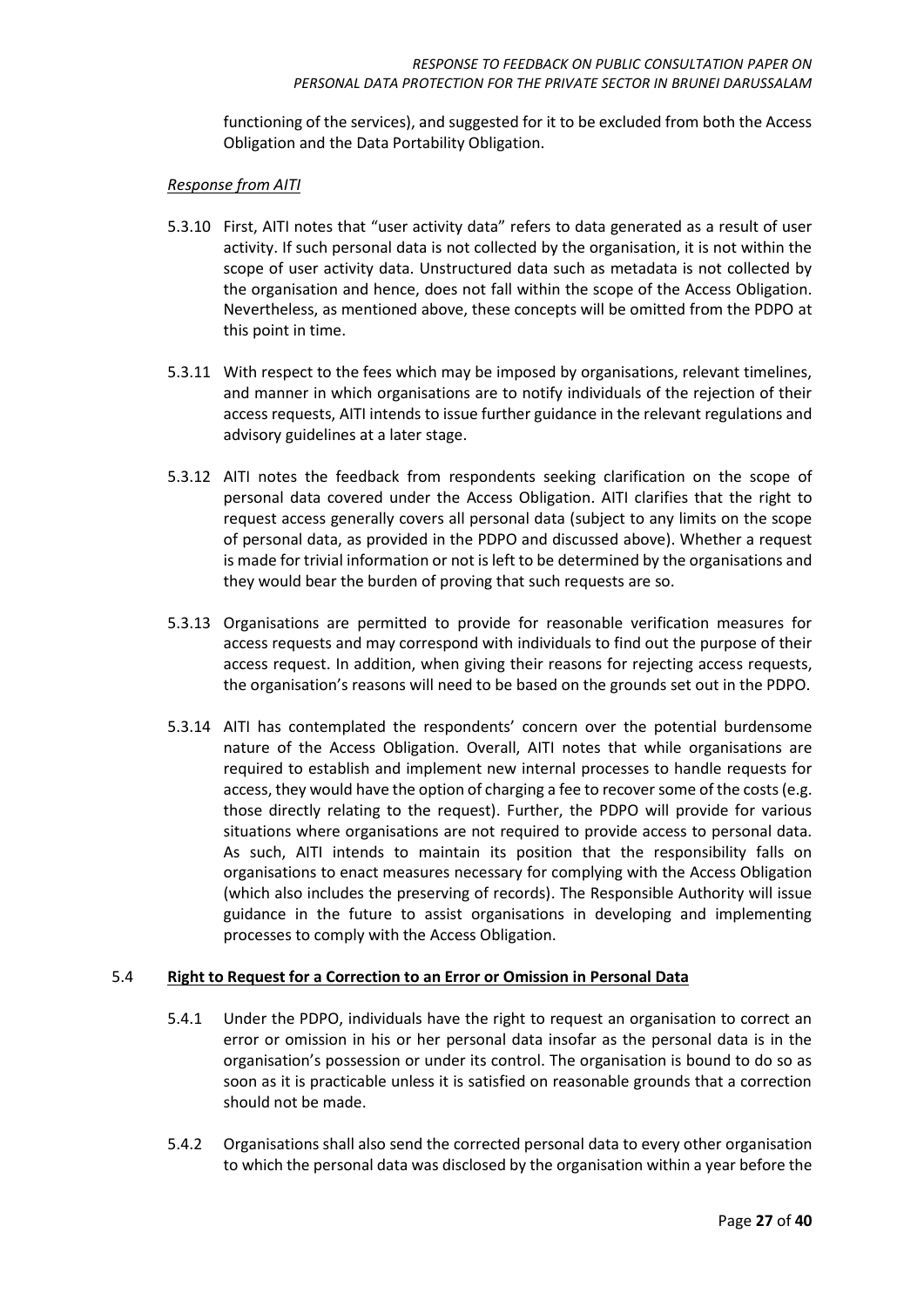date the correction was made, unless that other organisation does not need the corrected personal data for any legal or business purpose.

#### *Feedback from Respondents*

- 5.4.3 Multiple respondents asked whether there was a need to send corrected personal data to other organisations to which the personal data was disclosed to, and to notify individuals of correction. One respondent raised the question of whether correction of errors or omission of data that occurred not due the fault of the organisation will also need to be sent to other such organisations. Another respondent asked whether organisations may make a reasonable assessment as to whether another organisation (to which the personal data was disclosed to) requires the corrected data for business purposes.
- 5.4.4 One respondent suggested that the data subjects should be responsible for communicating corrected data to third parties instead of organisations because it would be fairly onerous to the latter. Another respondent sought clarification regarding the definition of "derived personal data" and how it is distinct from "user activity data".

#### *Response from AITI*

- 5.4.5 At the outset, AITI would like to clarify that organisations are to notify requesting individuals on whether their correction request was acceded to. The obligation to notify other organisations to which the personal data was disclosed to is not a faultbased obligation. Nevertheless, it only extends to requests by individuals for the correction of their personal data. Where appropriate, organisations may wish to put in place mechanisms for individuals to correct their personal data by themselves. In ascertaining whether another organisation requires the corrected data for business purposes, organisations are allowed to make such an assessment.
- 5.4.6 In relation to the respondents' concern over the onerous nature of the obligation on organisations to communicate the corrected data to third parties, AITI maintains its view that it would be easier for organisations to send corrected data to the third parties rather than leaving this up to the individual. If the responsibility falls to the individual, the organisation would need to provide a list of the names and addresses of all the other third-party organisations that will need to receive the corrected personal data. Further, such third parties may not have a direct relationship with the individual and subjecting them to the Access and Correction Obligations would result in a significant compliance burden and potentially affect their relationship with the first organisation (e.g. if the third party is a subcontractor of the first organisation). On balance, AITI believes that the organisation which received the correction request would be best placed to communicate the corrected data to the third parties and address any issues that may arise.

#### <span id="page-27-0"></span>5.5 **Right to Data Portability**

5.5.1 In this Public Consultation Paper, AITI proposed for the introduction of the right to data portability in the PDPO. The right to data portability would require a porting organisation to port an individual's data to another organisation under certain circumstances upon receiving a data porting request, unless an exception applies. This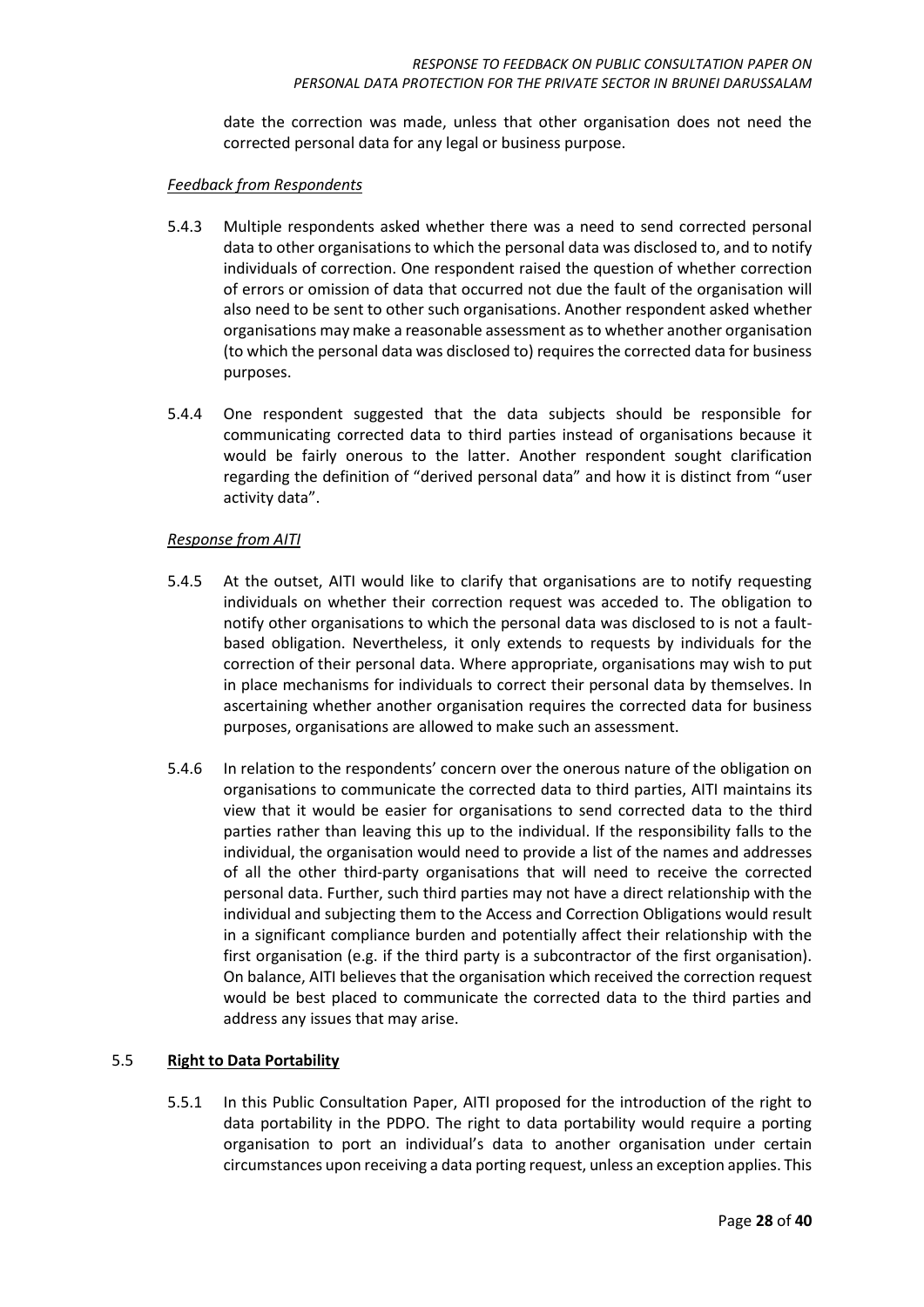obligation will only apply to "applicable data" as defined under the PDPO. The general purpose of this relatively new right is to give individuals greater agency and control over their personal data.

- 5.5.2 Many respondents raised concerns relating to the right to data portability, specifically the regulatory burden placed on organisations, and the lack of clarity concerning the scope of "applicable data".
- 5.5.3 Given the foregoing and the fact that data portability is a relatively new concept in many data protection laws worldwide, AITI will be excluding the right to data portability from the PDPO at this juncture. Nonetheless, AITI will be monitoring the situation and consider whether to introduce the right to data portability into the PDPO in the future.

#### <span id="page-28-0"></span>**6. Investigations, Enforcement and Appeal**

#### <span id="page-28-1"></span>6.1 **Data Protection Appeal Panel**

6.1.1 Two respondents provided feedback regarding the Data Protection Appeal Panel ("**DPAP**"). One suggested that DPAP should comprise of respectable independent personalities and that DPAP should publish its list of panels in excess of 3 to be readily available to hear appeals. Another respondent sought clarification as to the composition of DPAP and suggested that it should include representatives from the private sector. In this regard, AITI notes the suggestions from the respondents and will take them into consideration.

#### <span id="page-28-2"></span>6.2 **Powers of Investigation**

6.2.1 In the Public Consultation Paper, AITI proposed that the Responsible Authority may, upon complaint or on its own motion, conduct an investigation to determine whether an organisation or person is complying with the PDPO. The Responsible Authority's range of powers of investigation include, amongst others: requiring, by written notice, an organisation to produce any specified document or specified information; by giving at least two (2) working days' advance notice of intended entry, entering into an organisations' premises without a warrant; and obtaining a search warrant to enter an organisation's premises and taking possession of, or removing, any document.

#### *Feedback from Respondents*

- 6.2.2 One respondent sought to clarify whether the details of officers intending to enter into the premises of an organisation would be provided.
- 6.2.3 Another respondent suggested that the taking possession of or removal of documents be limited to specific categories of documents, specifically, documents which are directly related to the particular investigation, and documents which are not subject to rules of confidentiality or legal privilege.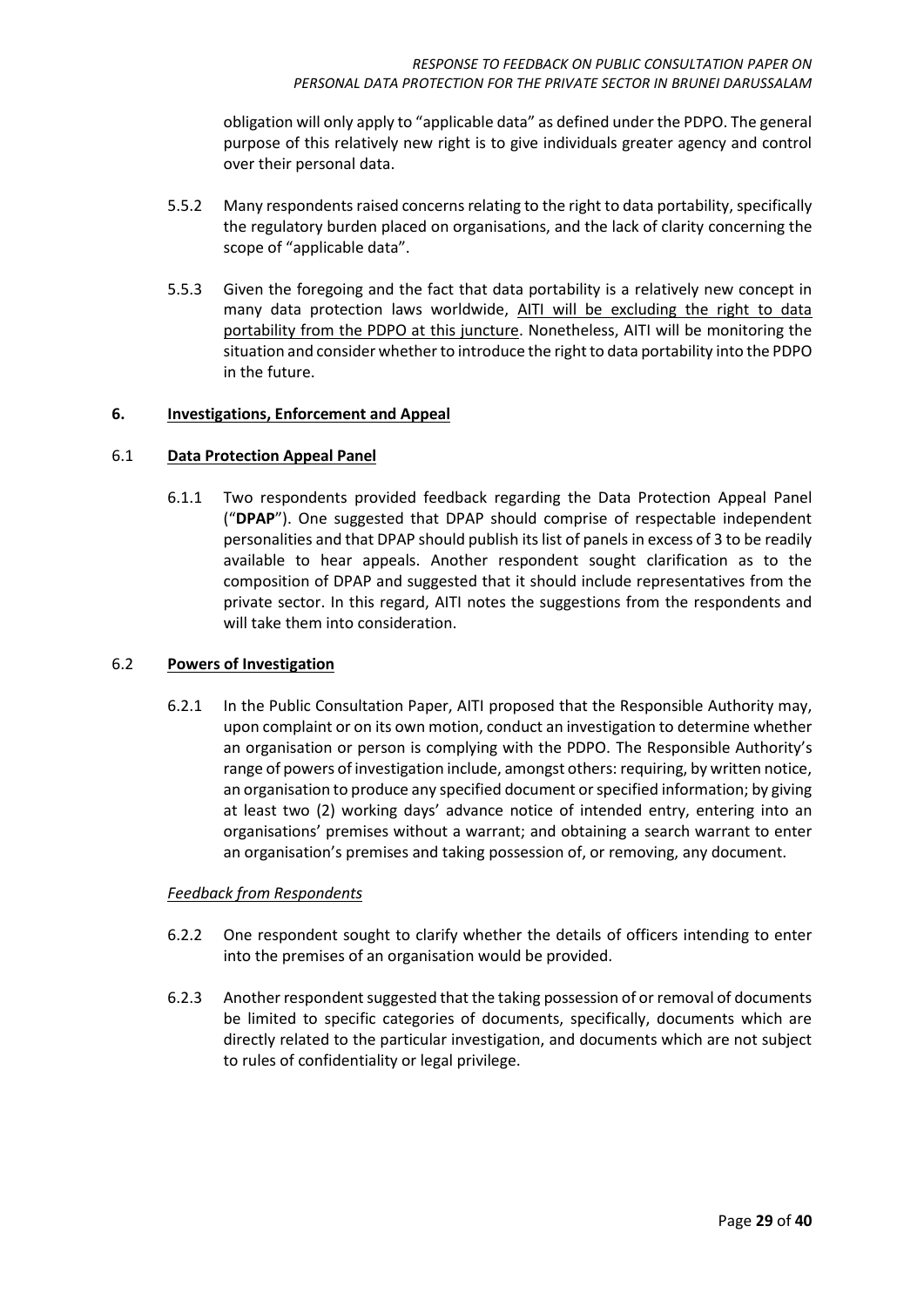- 6.2.4 In response to the query, AITI clarifies that there is no legal requirement to disclose the identity of officers insofar as they are able to be identifiable as officers belonging to the Responsible Authority.
- 6.2.5 With regard to the suggestion that limitations be imposed on the categories of documents which the Responsible Authority may take possession of or remove under its powers of investigation, in general, the PDPO does not affect the operation of other laws, including in relation to the confidentiality of documents or operation of legal privilege. Nevertheless, AITI will take the comments into consideration and consider the scope of such powers.

#### <span id="page-29-0"></span>6.3 **Power to Issue Directions**

- 6.3.1 The Responsible Authority will also be given powers to issue directions to organisations which have contravened the PDPO, for example, to delete or destroy personal data collected in contravention of the PDPO. In the event an organisation has intentionally or negligently contravened the Data Protection Provisions, the Responsible Authority may also issue a direction requiring payment of a financial penalty which must not exceed the maximum prescribed, which in no case may be more than the following:
	- (a) in the case of a contravention by an organisation whose annual turnover in Brunei Darussalam exceeds BND10 million – 10% of the annual turnover of the organisation in Brunei Darussalam;
	- (b) in any other case BND1 million.
- 6.3.2 In deciding the quantum of financial penalty imposed on offending organisations, the Responsible Authority will be guided by the degree of harm caused by the breach, the seriousness of the violation and other factors.

#### *Feedback from Respondents*

- 6.3.3 One respondent commented that rather than pegging the quantum of financial penalties to the organisation's annual turnover, an alternative approach would be ensuring that the quantum is proportionate to the harm caused to the affected individuals and whether there was any aggravating or mitigating factors. The reason for this arises from the concern that civil penalties would impose undue hardships on the responsible entity.
- 6.3.4 Another respondent commented that a direction for the destruction of personal data collected in contravention of PDPO would lead to deactivation of person's active subscriptions.

#### *AITI's response*

6.3.5 AITI clarifies that the limit to financial penalties provided in the PDPO only represents the *maximum* quantum that may be imposed by the Responsible Authority. When a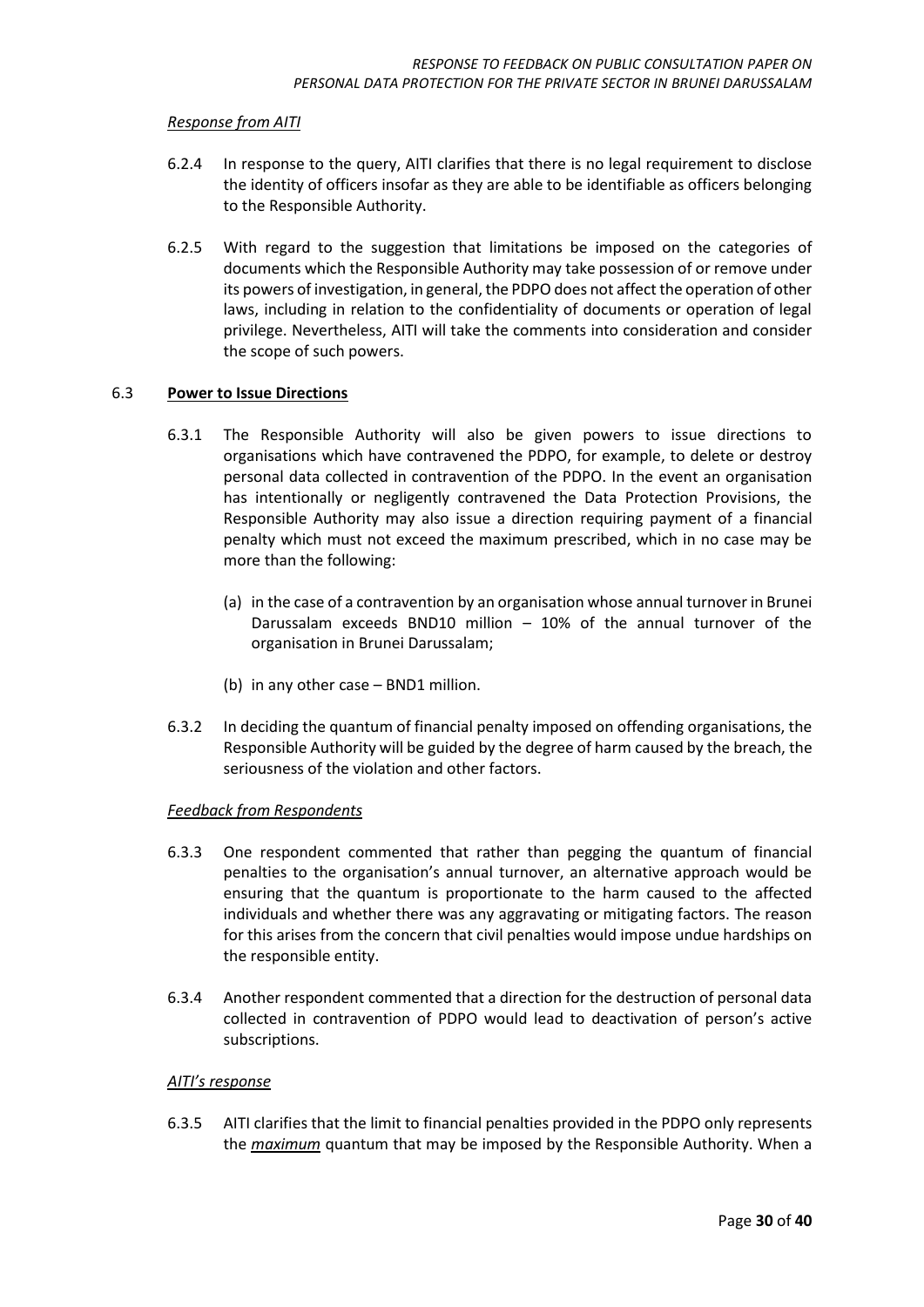financial penalty is imposed, relevant factors such as the harm caused, and other aggravating and mitigating factors would be taken into account.

6.3.6 AITI notes that a direction to destroy personal data may be issued if the personal data had been collected in contravention of the PDPO. Further, organisations will be prohibited from requiring an individual to consent to the collection, use and/or disclosure of his or her personal data beyond what is reasonable to provide a service to the individual. In such circumstances, destruction of personal data collected in contravention of the PDPO should not lead to consequences such as termination of services or subscriptions which an individual wishes to obtain.

#### <span id="page-30-0"></span>6.4 **Right of Private Action**

6.4.1 The PDPO seeks to provide for a standalone right of private action. An individual who suffers loss or damage directly as a result of a contravention of certain provisions of the PDPO may commence a private civil action in court. However, if the Responsible Authority has made a decision under the PDPO in respect of a contravention, the right of private action is only exercisable after all avenues of appeal, in respect of the relevant decision issued by the Responsible Authority, have been exhausted.

#### *Feedback from Respondents*

- 6.4.2 Two respondents expressed doubts over the need for a right of private action. A respondent stated that it does not appear that such a right would be necessary given that the PDPO already provides for the setting up of Responsible Authority to administer and enforce the PDPO and the establishment of DPAP. Therefore, in the interests of ensuring consistency and finality of decisions made by the Responsible Authority and DPAP, the right of private action should not be included. The other respondent raised concerns over risks of unnecessary litigation and significant costs imposed on businesses. The right of private action should be an instrument of last resort.
- 6.4.3 On the other hand, a different respondent expressed the view that the right of private action should not be conditioned upon the exhaustion of all avenues of appeal in the interests of justice. AITI also received feedback to clarify whether organisations have a right of private action.

#### *AITI's response*

<span id="page-30-1"></span>6.4.4 AITI clarifies that the Responsible Authority does not have the power to require an organisation to pay compensation to an individual who has suffered a loss or harm as a result of the organisation's contravention of the PDPO. As it is not proposed that the Responsible Authority take on such a function, the right of private action would enable individuals to seek an appropriate remedy before the courts. Such a remedy would be in addition to any directions or penalties which may be imposed on an organisation by the Responsible Authority. Whether organisations would have a right of private action would be left for the courts to determine based on the facts of the case.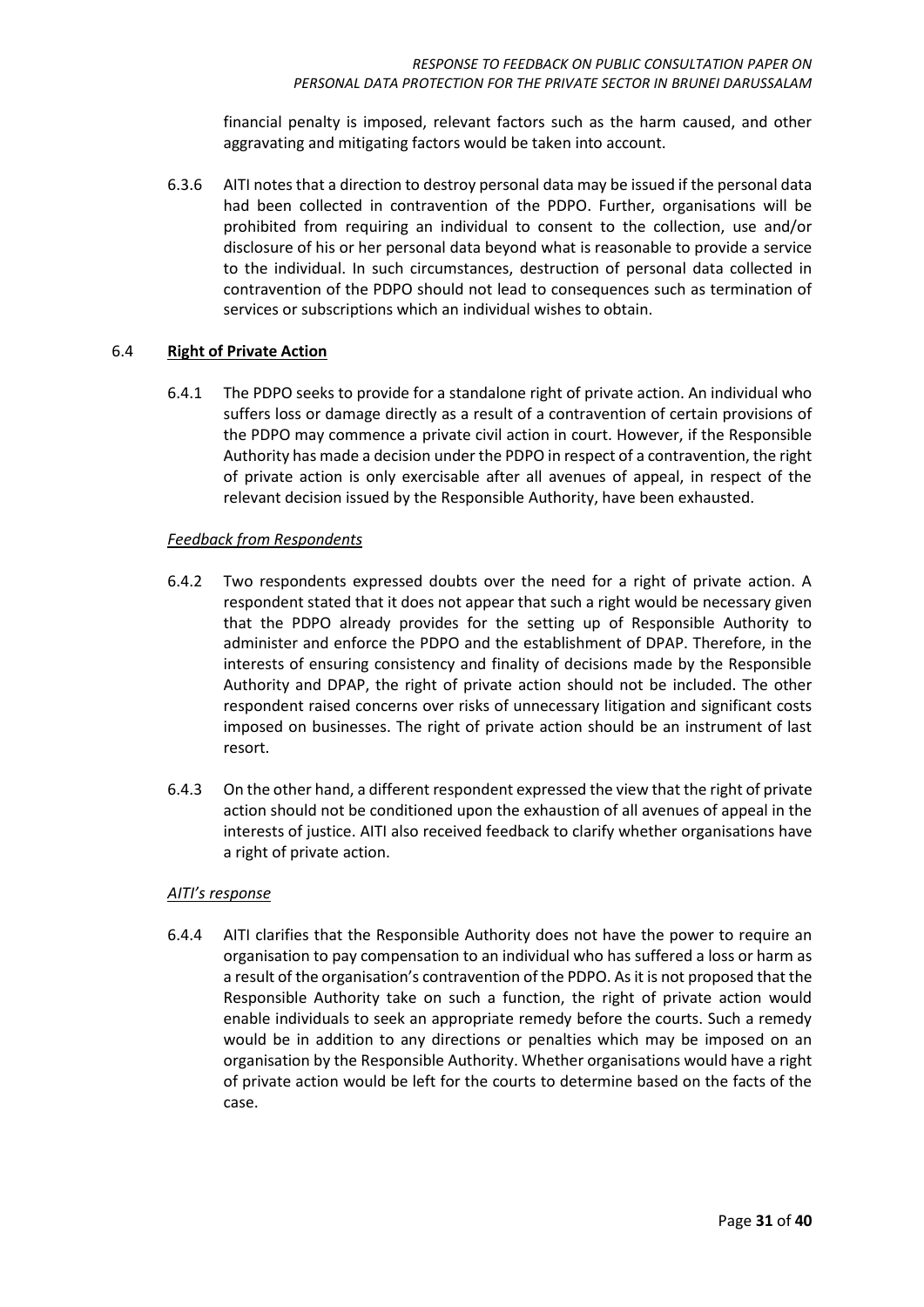#### **7. Offences Affecting Personal Data and Anonymised Information**

#### <span id="page-31-0"></span>7.1 **Query on Defences to Offences under the PDPO**

- 7.1.1 In the Public Consultation Paper, AITI proposed that the PDPO would contain three main offences: (a) the knowing or reckless unauthorised disclosure of personal data, (b) improper use of personal data, and (c) the knowing or reckless unauthorised reidentification of anonymised data. For all three offences, the penalty will be a fine not exceeding B\$10,000 or imprisonment for a term not exceeding 2 years, or both.
- 7.1.2 As a counterbalance, the PDPO provides for defences to these three offences. These include the defence that the information is publicly available (or the information was publicly available solely because of an applicable contravention, and the accused did not know, and was not reckless as to whether, that was the case), and where the conduct is permitted or required under other laws. Notwithstanding the above, organisations are ultimately responsible for complying with the PDPO and are liable for the actions of its employees.

#### *Feedback from Respondents*

7.1.3 Several respondents sought clarification regarding the defences. A respondent asked if the defences applied to organisations or were limited to individuals. Two other respondents asked if organisations are entitled to rely on the three main offences as a defence against employees or agents.

#### *Response from AITI*

- 7.1.4 In consideration of the queries and feedback, AITI clarifies that whether an offence may be committed by an organisation, and also whether an organisation may avail itself of a defence provided in the PDPO, depends on the application of general criminal law. Based on the scope of the three main offences, they are likely to apply mainly to individuals.
- 7.1.5 Notwithstanding the foregoing, an organisation is responsible for complying with the PDPO's Data Protection Provisions. If an organisation does not have reasonable security arrangements put in place and thereby contravenes the PDPO, even if its employees are found to have committed an offence under the PDPO or another law, the organisation may be separately liable for its contravention of the PDPO.

#### <span id="page-31-1"></span>7.2 **Feedback on Exclusion of Personal and Criminal Liability**

#### *Feedback from Respondents*

7.2.1 Some respondents provided feedback that the personal and criminal liability for breaches of the PDPO should be excluded from the PDPO. In this regard, civil enforcement of personal data protection laws should adhere to international standards and requirements such as the APEC Privacy Framework.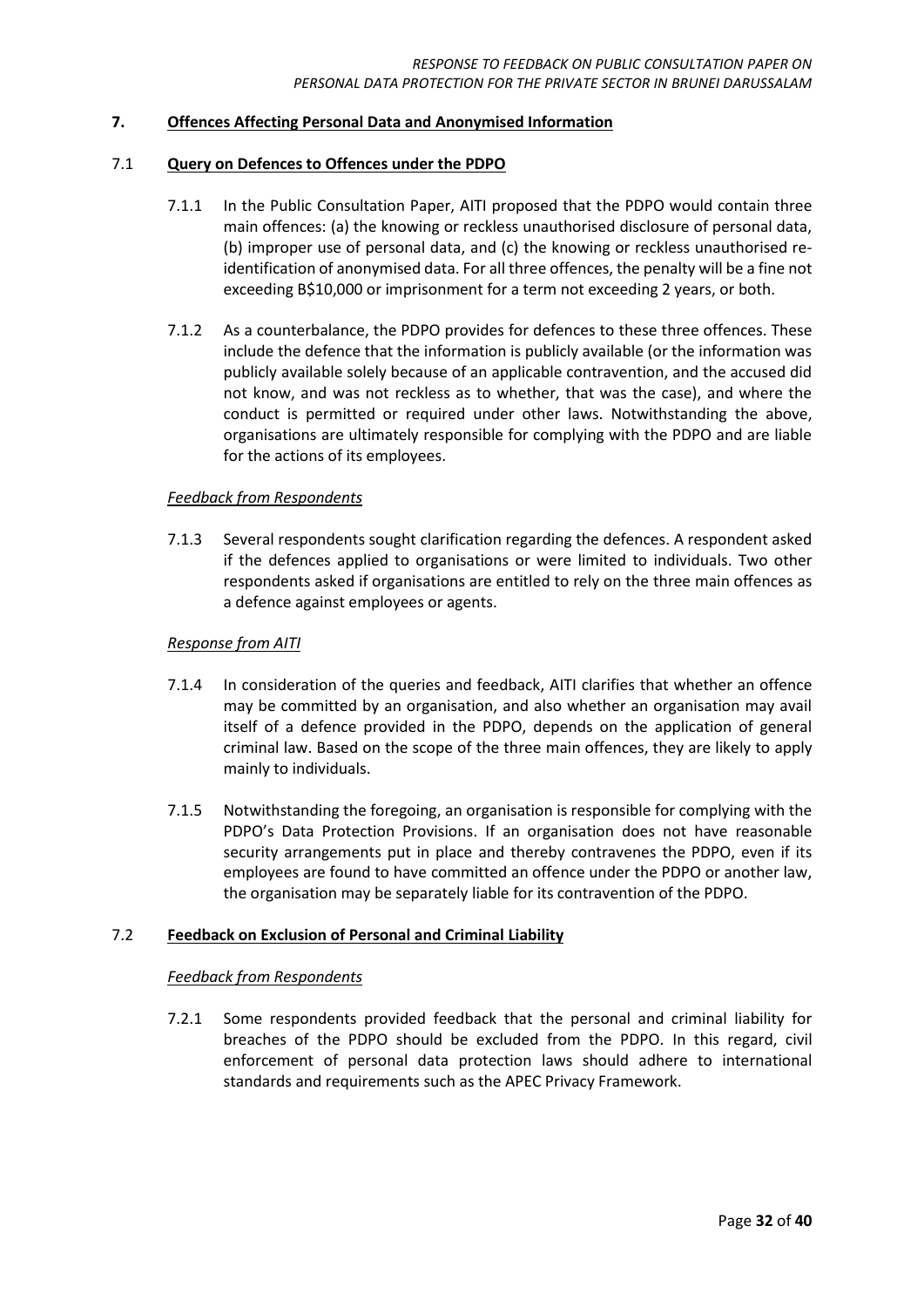7.2.2 In response, AITI clarifies that the offences under the PDPO do not relate to contravention of the PDPO's Data Protection Provisions and that employees are excluded from the requirement to comply with such provisions (when acting in the course of their employment). Some of the offences in the PDPO relate to situations where an employee has, in some manner, misused personal data in the possession or under the control of an organisation. Other offences relate to situations involving administration of the PDPO, such as if an employee provides false information to the Responsible Authority in the course of an investigation by the Responsible Authority. Nevertheless, AITI notes the and shall consider the feedback raised.

#### <span id="page-32-0"></span>**8. Do Not Call ("DNC") Regime**

#### <span id="page-32-1"></span>8.1 **General Feedback**

8.1.1 In the Public Consultation Paper, it was proposed that a DNC regime be introduced into Brunei Darussalam. Under the proposed DNC regime, which is to be administered by the Responsible Authority, individuals who do not wish to receive telemarketing messages via phone call, text message or fax may request for their telephone numbers to be added to the DNC Registry. The registration of telephone numbers will be freeof-charge.

#### *Feedback from Respondents*

- 8.1.2 A number of respondents raised concerns over the scope and definition of "telemarketing". Several respondents also expressed concern over the high establishment costs of a DNC Register and business compliance costs with the DNC regime. One respondent raised the issue that there may be confusion amongst customers seeking to only receive certain marketing materials.
- 8.1.3 One respondent suggested that instead of on opt-in regime, all individuals in Brunei Darussalam be added to the DNC Register by default, unless an exception or exclusion applies or individuals have given express consent directly to the sender that they may receive unsolicited marketing communications. Another respondent suggested that senders should be registered with AITI before they are able to apply to check the DNC Register.

#### *Response from AITI*

8.1.4 Having considered the concerns, views and suggestions regarding the operation of the DNC regime and its associated costs, AITI has decided to exclude the DNC provisions from the PDPO. In this regard, organisations would still be required to obtain individuals' express consent before collecting or using their personal data for the purpose of sending a telemarketing message and individuals may withdraw any such consent they have given (or be deemed to have given) under the PDPO. While having a DNC regime may provide some benefits to individuals who do not wish to receive such messages, AITI notes that other individuals may wish to receive such messages. Further there would be additional costs imposed on organisations that wish to use telemarketing as a means of advertising or promoting their goods and/or services.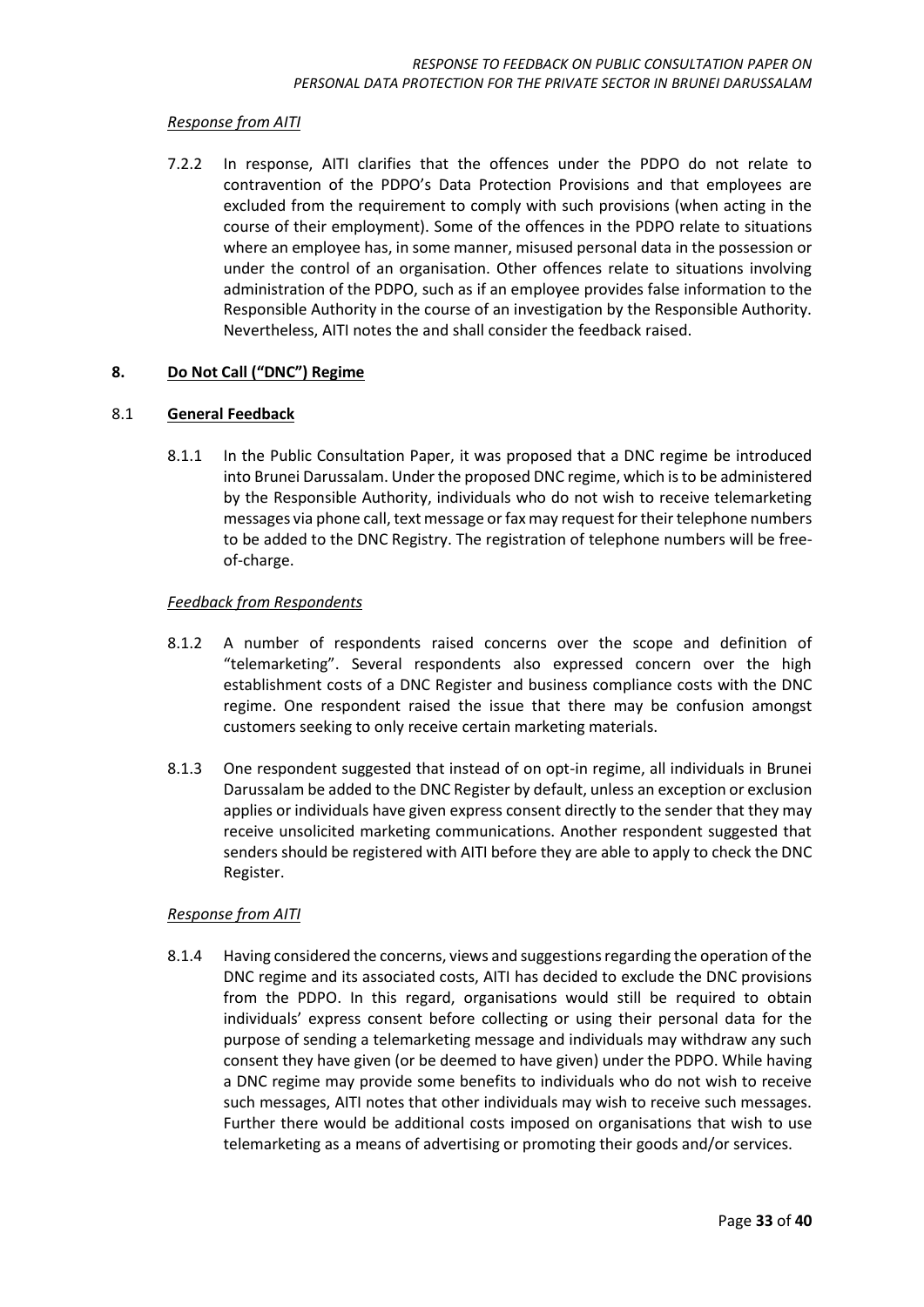8.1.5 The Responsible Authority may review this area in future and may propose a suitable regime to be implemented, whether as part of the PDPO or another legislation which addresses marketing by electronic means (telephone, email, etc.).

#### <span id="page-33-0"></span>8.2 **Prohibition Against Dictionary Attacks and Address-Harvesting Software**

8.2.1 The PDPO provides that an organisation must not send a message to a telephone number that is generated or obtained through a dictionary attack or addressharvesting software. This is subject to a defence for employees acting in good faith who does so in the course of their employment or in accordance with instructions given to them in the course of their employment.

#### *Feedback from Respondents*

8.2.2 Two respondents sought clarification regarding the definition of dictionary attacks or address-harvesting.

#### *Response from AITI*

8.2.3 As this provision would have operated in conjunction with the provisions relating to the DNC Regime, they will be removed from the PDPO. The Responsible Authority may review this area in future, if appropriate, and may include such provisions as part of the PDPO or another legislation which addresses marketing by electronic means (telephone, email, etc.).

#### <span id="page-33-1"></span>**9. Regulations, Codes of Practice and Advisory Guidelines**

#### <span id="page-33-2"></span>9.1 **Query on Stakeholder Consultations for Regulations**

9.1.1 Generally, the Responsible Authority shall be empowered to, with the approval of the Minister, make such regulations as may be necessary or expedient for carrying out the purposes and provisions of the PDPO and for prescribing anything that may be required or authorised to be prescribed by the PDPO.

#### *Feedback from Respondents*

9.1.2 One respondent queried whether stakeholder consultations for regulations issued under the PDPO would be held.

#### *Response from AITI*

9.1.3 AITI may conduct stakeholder consultations, however this would depend on the type of regulations developed.

#### <span id="page-33-3"></span>**10. Interaction Between the PDPO and Other Laws**

#### <span id="page-33-4"></span>10.1 **Query on Sectoral Regulations**

10.1.1 In the Public Consultation Paper, AITI proposed that the PDPO operate as a baseline law for data protection that would run concurrently with other sectoral legislative and regulatory frameworks. Where there are inconsistent provisions with other written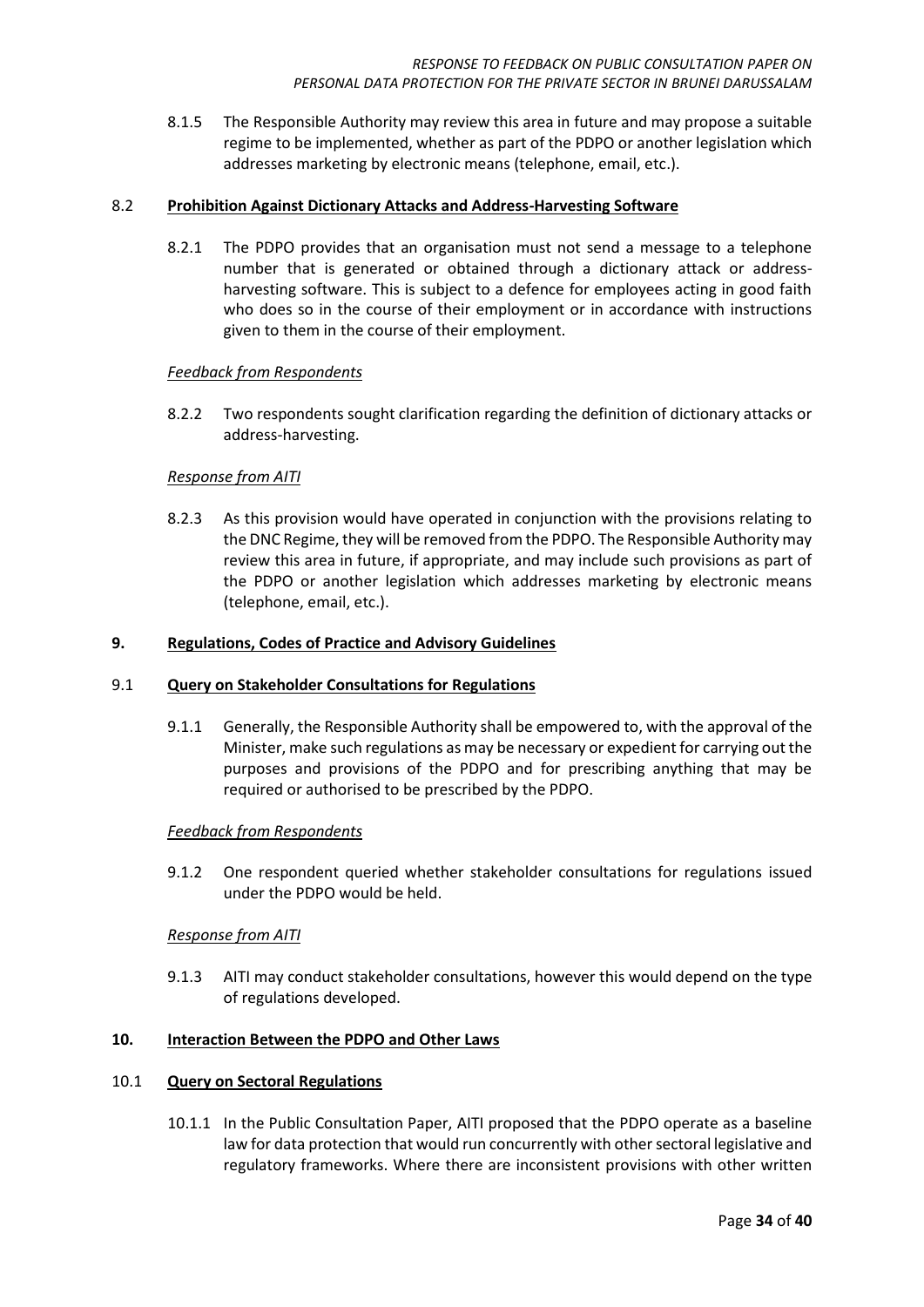laws, the provisions under those written laws will supersede the provisions of the PDPO. Sectoral regulators may also exempt their licensees from specific requirements under the PDPO where required.

#### *Feedback from Respondents*

10.1.2 A respondent expressed its general support for the PDPO operating as a baseline law for data protection whilst leaving room for sectoral regulators to impose higher levels of protection where appropriate. On the other hand, another respondent was not in favour of the approach proposed in the Public Consultation Paper, instead calling for the data protection obligations to be standardised across various regulatory bodies. As a point of clarification, one respondent queried as to whether exemptions would be sector-specific.

#### *Response from AITI*

10.1.3 Having considered the feedback received on the interaction between the PDPO and other laws, AITI maintains its position that the PDPO ought to operate as the baseline data protection laws, while sectoral regulators are given the flexibility to stipulate higher levels of protection for the industry that it regulates. This would be a more balanced approach which recognises that different industries and sectors may have their own specific needs and circumstances. AITI also does not intend to change its approach with regard to how inconsistencies between the provisions of the PDPO and other written laws should be resolved (i.e. with the provisions of other written laws taking precedence).

#### <span id="page-34-0"></span>**11. Sunrise Period of Two (2) Years**

#### <span id="page-34-1"></span>11.1 **Query on length of sunrise period**

11.1.1 In the Public Consultation Paper, AITI proposed that there be a "sunrise period" of two (2) years from the time the PDPO is enacted to allow organisations time to secure compliance. During this sunrise period, AITI or the Responsible Authority, intends to conduct outreach and awareness-building programmes for the wider public as well as actively engage various industries and associations on data protection issues. The ultimate objective to help businesses familiarise themselves with their obligations under the PDPO and prepare for compliance once the PDPO takes effect.

#### *Feedback from Respondents*

11.1.2 Two respondents expressed concerns that a sunrise period of two (2) years may be insufficient as organisations would require time to understand their obligations under the PDPO and effect changes (e.g. organisation may need to review their processes and invest or upgrade their customer management systems to ensure compliance).

#### *Response from AITI*

11.1.3 In view of this feedback, AITI will take such concerns into consideration and will monitor the matter and consider whether the sunrise period of two (2) years should be extended.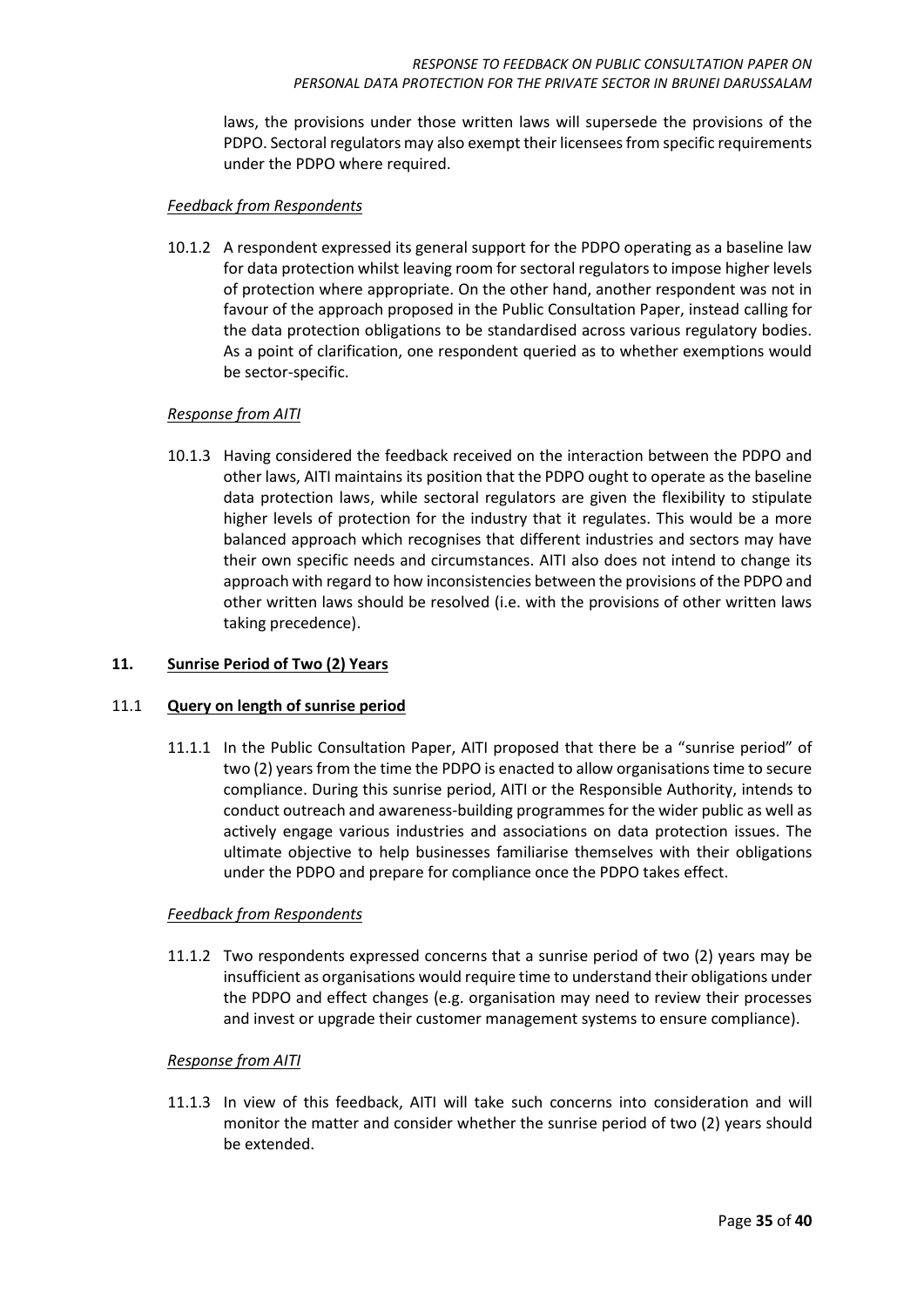#### <span id="page-35-0"></span>**12. Existing Personal Data / Grandfathering Clause**

#### <span id="page-35-1"></span>12.1 **Query on Application of Grandfathering Clause**

12.1.1 The PDPO will contain a grandfathering clause which provides that organisations may continue to use personal data that was collected before the commencement date of the PDPO for the purposes for which the personal data had been collected. However, organisations must cease to use such data if the individual concerned withdraws consent for such a use of his or her personal data. This grandfathering clause only applies to an organisation's use of existing personal data, and not the collection of further personal data or disclosure of personal data that had already been collected.

#### *Feedback from Respondents*

12.1.2 One respondent expressed support for the introduction of the grandfathering clause in the PDPO. Many respondents had questions on the operation of the grandfathering clause. One respondent asked whether in the circumstance where a customer takes up a new insurance policy after commencement, would his previous policies or personal data collected be covered under the grandfathering clause. Another respondent sought clarification as to how organisations are expected to evidence the purposes for which the personal data was previously collected. Two respondents asked when the grandfathering clause would become effective.

#### *Response from AITI*

- 12.1.3 AITI notes that the purposes for which personal data had been collected prior to the commencement of the PDPO might not have been communicated to the individuals concerned. Where the organisation is able to demonstrate that the previouslycollected personal data was used for such purposes, for example, in providing services to an individual, it may rely on the grandfathering clause and continue to use the personal data for that purpose.
- 12.1.4 Where an organisation is in a longer-term relationship with the individual (for example, under an existing insurance policy or contract), the organisation would nonetheless have to establish policies covering the purposes for the processing of personal data in order to comply with the PDPO (specifically, the Accountability Obligation). Notification of purposes and obtaining consent would be required for any new collection of personal data after the commencement data of the PDPO. For personal data already collected under existing policies / contracts, it would nonetheless be good practice to give individuals notice of the purposes of such use of their personal data. In the event of any changes to the purposes of use after the PDPO comes into force, the organisation would be required to obtain consent for any new purposes.
- <span id="page-35-2"></span>12.1.5 In view of this responses and feedback, AITI intends to provide guidance on the operation of the grandfathering clause in due course.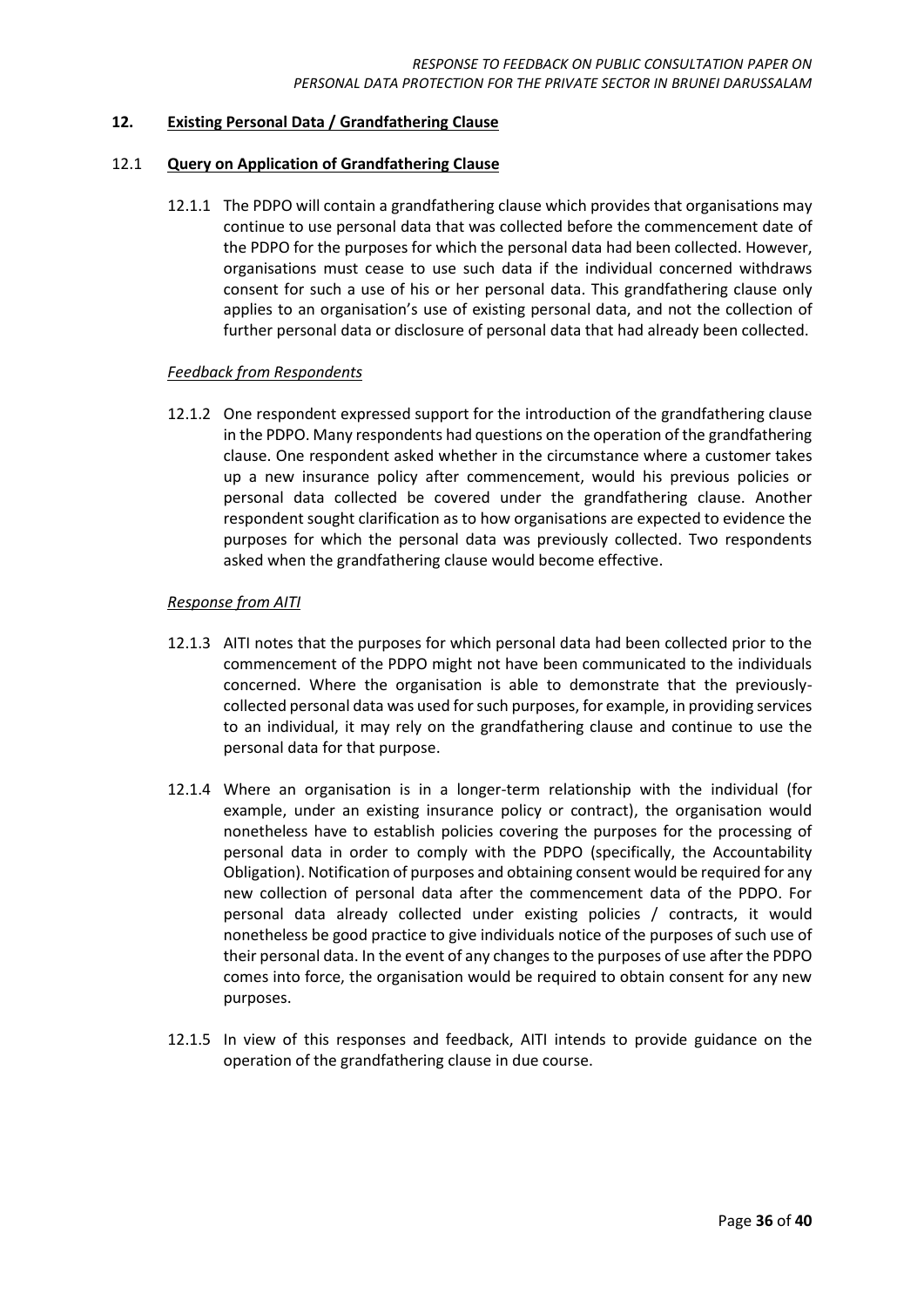#### **13. General / Miscellaneous Comments**

#### <span id="page-36-0"></span>13.1 **Query on Financial Penalties**

13.1.1 Several respondents also raised specific questions which broadly touched on the data protection issues discussed in the Public Consultation Paper. One respondent sought clarification on whether AITI would be introducing a penalty scale for different types of offences, specifically, whether the Responsible Authority would classify data breaches into categories of minor, medium, and major breaches, and whether financial penalties would be reduced if the offending organisation had implemented control measures.

#### *Response from AITI*

13.1.2 In response to this feedback, AITI clarifies that the general approach to the decision to impose financial penalties on organisations for the non-compliance of the PDPO is that the penalties would generally be commensurate with the severity of the offence and would take into account relevant aggravating and mitigating factors. AITI may provide further guidance on the enforcement of the PDPO and imposition of financial penalties at a later stage.

#### <span id="page-36-1"></span>13.2 **Query on Representation for Vulnerable Individuals**

13.2.1 Another respondent suggested that AITI should provide for a class of individuals who may represent vulnerable individuals so that the former may exercise their rights under the PDPO.

#### *Response from AITI*

13.2.2 With respect to a class of representatives for vulnerable individuals, AITI takes the position that it is generally for other laws to determine who may legally act for vulnerable individuals in relation to exercising their rights under the PDPO.

#### <span id="page-36-2"></span>13.3 **Query on Data Custodians**

- 13.3.1 Finally, there were several issues that respondents raised in their feedback that did not neatly fall within any of the above categories of topics and were not expressly dealt with in the PDPO. Examples of these issues included the concepts of data custodianship and ownership. As a general rule, with respect to the issues that respondents raised which were not specifically dealt with in the PDPO, AITI may take them on board for further study in due course.
- 13.3.2 One respondent asked whether the Data Protection Obligations under the PDPO would cover personal data that is transferred from companies to data custodians. This arises in situations where personal data is exchanged between companies by virtue of their business or for the purpose of supporting certain business functions such as Human Resources departments sending staff salary particulars to banks or financial institutions for processing.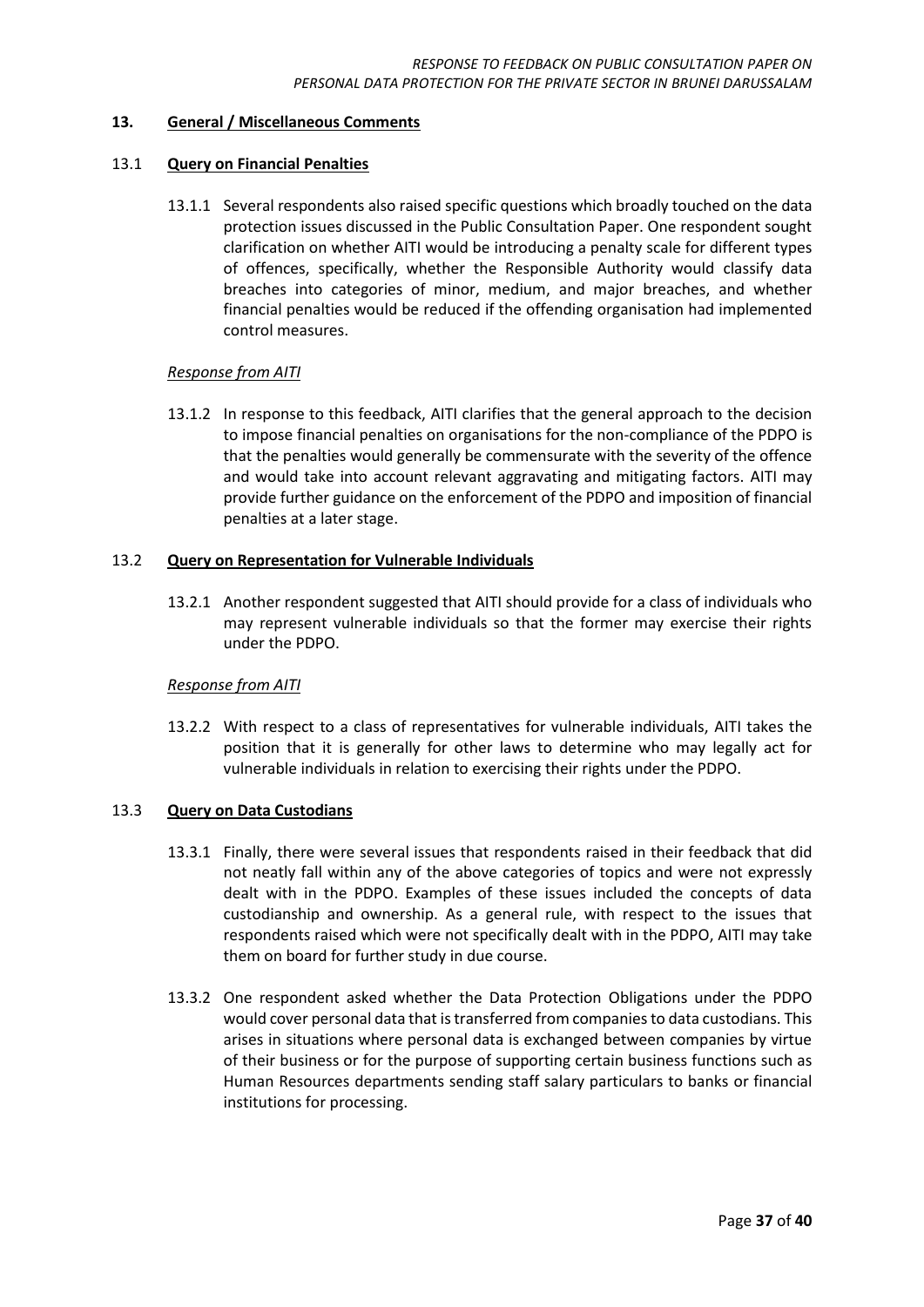13.3.3 In general, the PDPO will apply to situations where personal data is transferred from organisations to data custodians unless an exception applies. One issue that may arise is whether the data custodian is a DP that would be subject to fewer Data Protection Obligations under the PDPO. Otherwise, both the organisation and data custodian would be required to comply with the full suite of Data Protection Obligations under the PDPO.

[THE REMAINDER OF THIS PAGE IS LEFT INTENTIONALLY BLANK]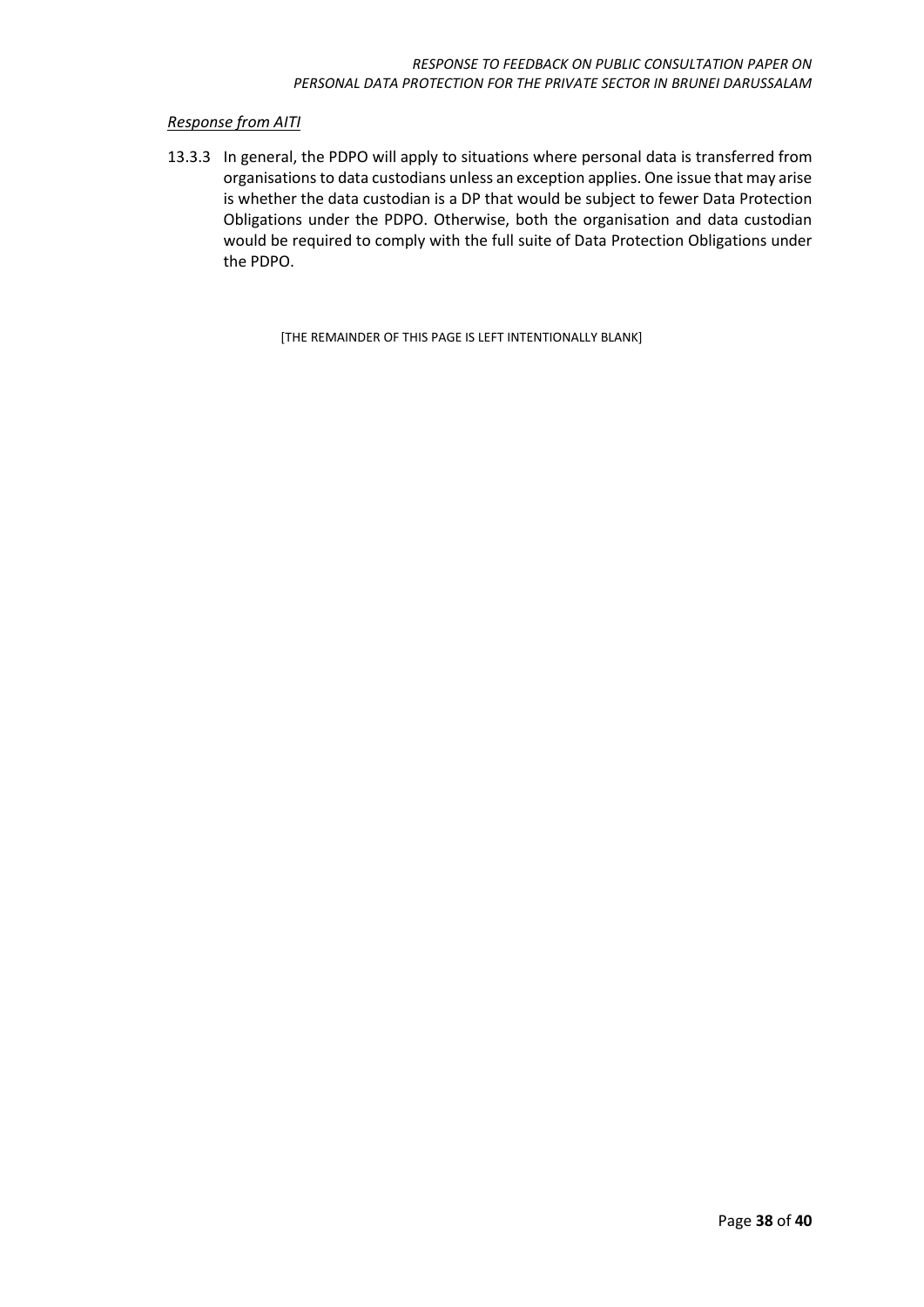### <span id="page-38-0"></span>**PART 3: CONCLUSION**

#### <span id="page-38-1"></span>**14. Concluding Remarks**

- 14.1 AITI intends to issue advisory guidelines and other resources which will assist organisations in their compliance with the PDPO once the law is introduced.
- 14.2 AITI thanks all respondents for their comments, proposed suggestions and feedback to the Public Consultation Paper.

[THE REMAINDER OF THIS PAGE IS LEFT INTENTIONALLY BLANK]